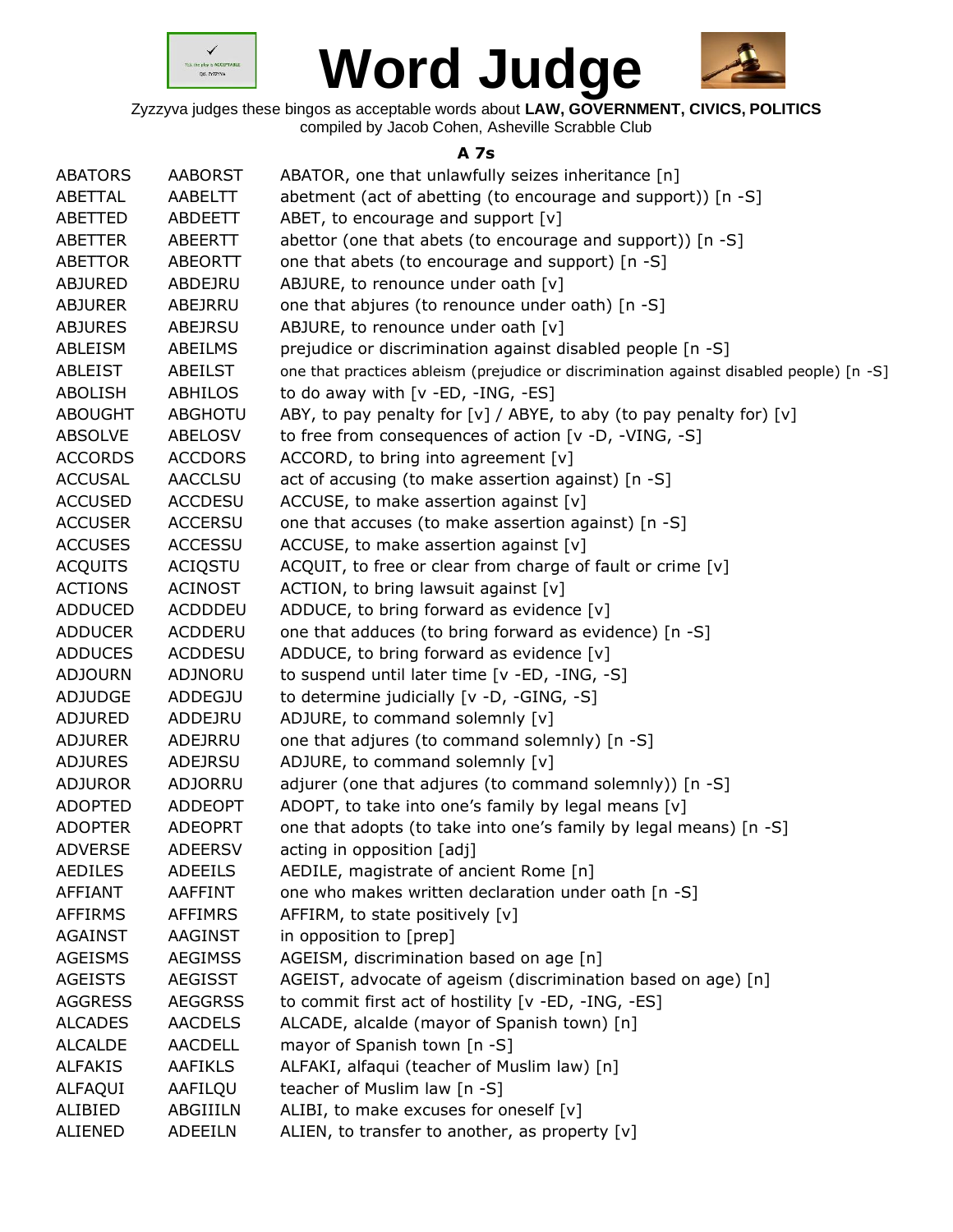



| <b>ALIENEE</b> | <b>AEEEILN</b> | one to whom property is transferred [n -S]                                            |
|----------------|----------------|---------------------------------------------------------------------------------------|
| <b>ALIENER</b> | <b>AEEILNR</b> | alienor (one that transfers property) [n -S]                                          |
| <b>ALIENOR</b> | <b>AEILNOR</b> | one that transfers property [n -S]                                                    |
| <b>ALIMONY</b> | <b>AILMNOY</b> | allowance paid to woman by her divorced husband [n -NIES]                             |
| <b>ALIUNDE</b> | ADEILNU        | from source extrinsic to main matter [adv]                                            |
| <b>ALLEGED</b> | ADEEGLL        | ALLEGE, to assert without proof or before proving [v]                                 |
| <b>ALLEGER</b> | <b>AEEGLLR</b> | one that alleges (to assert without proof or before proving) [n -S]                   |
| <b>ALLEGES</b> | <b>AEEGLLS</b> | ALLEGE, to assert without proof or before proving [v]                                 |
| <b>ALLONGE</b> | <b>AEGLLNO</b> | addition to document [n -S]                                                           |
| <b>ALLOWED</b> | <b>ADELLOW</b> | ALLOW, to put no obstacle in way of $[v]$                                             |
| AMERCED        | <b>ACDEEMR</b> | AMERCE, to punish by imposing arbitrary fine [v]                                      |
| AMERCER        | <b>ACEEMRR</b> | one that amerces (to punish by imposing arbitrary fine) [n -S]                        |
| <b>AMERCES</b> | <b>ACEEMRS</b> | AMERCE, to punish by imposing arbitrary fine $[v]$                                    |
| <b>AMNESTY</b> | <b>AEMNSTY</b> | to pardon (to release from liability for offense) [v -TIED, -ING, -TIES]              |
| <b>AMOTION</b> | <b>AIMNOOT</b> | removal of corporate officer from his office [n -S]                                   |
| <b>ANARCHS</b> | <b>AACHNRS</b> | ANARCH, advocate of anarchy (absence of government) [n]                               |
| <b>ANARCHY</b> | <b>AACHNRY</b> | absence of government [n -HIES]                                                       |
| ANGARIA        | AAAGINR        | angary (right of warring state to seize neutral property) [n -S]                      |
| <b>ANOMALY</b> | <b>AALMNOY</b> | deviation from common rule, type, or form [n -LIES]                                   |
| <b>ANOMIES</b> | <b>AEIMNOS</b> | ANOMIE, collapse of social structures governing given society [n] / ANOMY, anomie [n] |
| <b>ANONYMS</b> | <b>AMNNOSY</b> | ANONYM, false or assumed name [n]                                                     |
| <b>ANTIFAS</b> | <b>AAFINST</b> | ANTIFA, opposer of fascism [n]                                                        |
| <b>ANTIGUN</b> | AGINNTU        | opposed to guns [adj]                                                                 |
| ANTIPOT        | <b>AINOPTT</b> | opposed to use of pot (marijuana) [adj]                                               |
| ANTIRED        | ADEINRT        | opposed to communism [adj]                                                            |
| <b>ANTISEX</b> | <b>AEINSTX</b> | opposed to sexual activity [adj]                                                      |
| <b>ANTITAX</b> | <b>AAINTTX</b> | opposing taxes [adj]                                                                  |
| <b>APACHES</b> | <b>AACEHPS</b> | APACHE, Parisian gangster [n]                                                         |
| APANAGE        | AAAEGNP        | appanage (land or revenue granted to member of royal family) [n -S]                   |
| APPARAT        | <b>AAAPPRT</b> | political organization [n -S]                                                         |
| <b>ARBITER</b> | <b>ABEIRRT</b> | one chosen or appointed to judge disputed issue [n -S]                                |
| ARCHONS        | ACHNORS        | ARCHON, magistrate of ancient Athens [n]                                              |
| <b>ARISTOS</b> | <b>AIORSST</b> | ARISTO, aristocrat [n]                                                                |
| <b>ARRAIGN</b> | AAGINRR        | to call before court of law to answer indictment [v -ED, ING, -S]                     |
| <b>ARRESTS</b> | <b>AERRSST</b> | ARREST, to seize and hold by legal authority [v]                                      |
| <b>ARTICLE</b> | <b>ACEILRT</b> | to charge with specific offenses [v -D, -LING, -S]                                    |
| <b>ASKARIS</b> | <b>AAIKRSS</b> | ASKARI, soldier or police officer of eastern Africa [n]                               |
| <b>ASSIZES</b> | <b>AEISSSZ</b> | ASSIZE, session of legislative or judicial body [n]                                   |
| <b>ASSOILS</b> | <b>AILOSSS</b> | ASSOIL, to pardon (to release from liability for offense) [v]                         |
| <b>ASTRICT</b> | <b>ACIRSTT</b> | to restrict (to keep within certain boundaries) [v -ED, -ING, -S]                     |
| <b>ATAMANS</b> | <b>AAAMNST</b> | ATAMAN, hetman (cossack leader) [n]                                                   |
| <b>ATTACHE</b> | <b>AACEHTT</b> | diplomatic official [n]                                                               |
| <b>ATTESTS</b> | <b>AESSTTT</b> | ATTEST, to affirm to be true or genuine [v]                                           |
| <b>ATTORNS</b> | <b>ANORSTT</b> | ATTORN, to acknowledge new owner as one's landlord [v]                                |
| <b>AUDISMS</b> | ADIMSSU        | AUDISM, anti-deaf discrimination [n]                                                  |
| <b>AUDISTS</b> | ADISSTU        | AUDIST, one that engages in audism (anti-deaf discrimination) [n]                     |
|                |                |                                                                                       |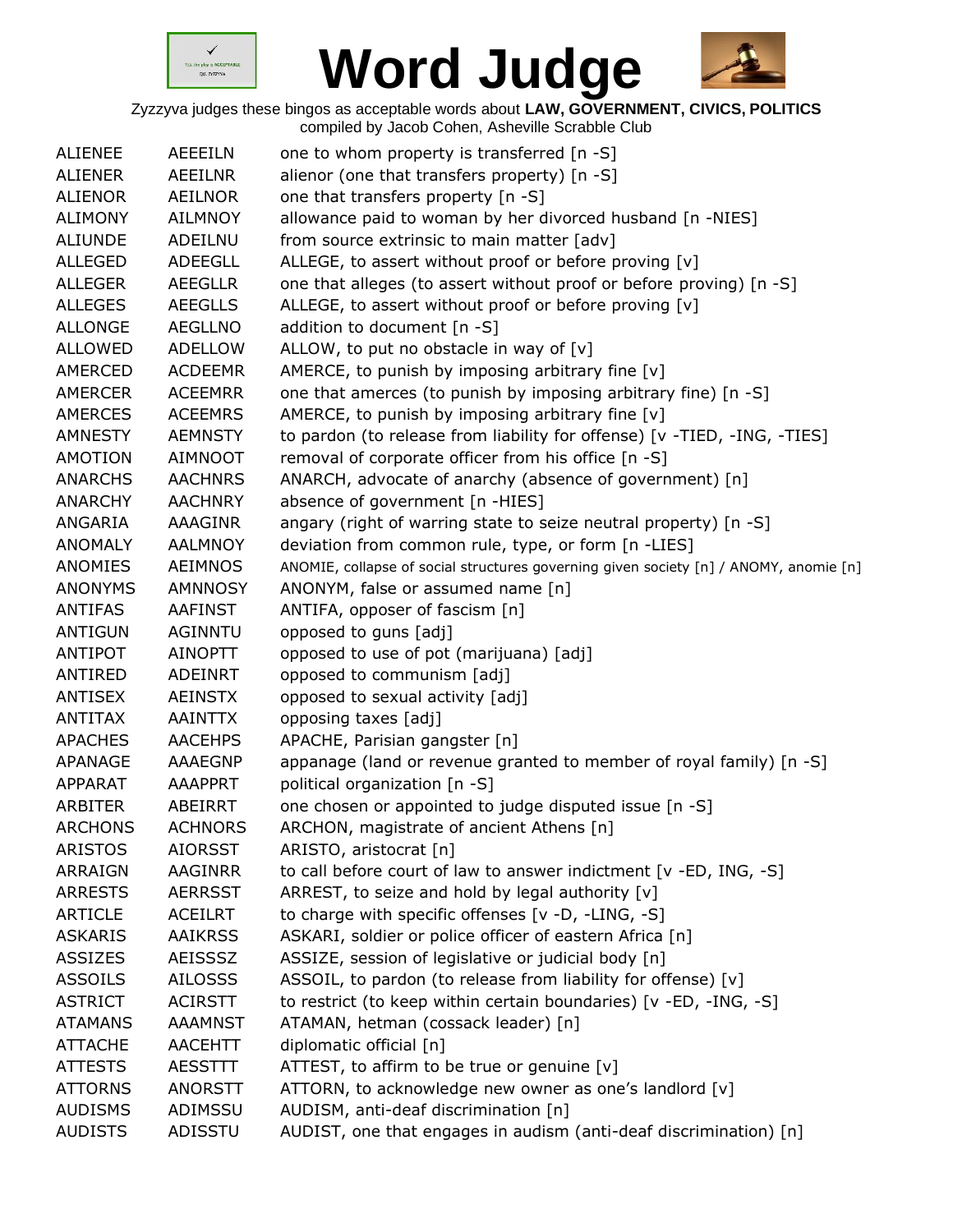



| <b>AUTARCH</b> | AACHRTU        | absolute ruler [n -S]                                                                             |
|----------------|----------------|---------------------------------------------------------------------------------------------------|
| <b>AUTARKY</b> | <b>AAKRTUY</b> | national economic self-sufficiency [n -KIES]                                                      |
|                |                | <b>B</b> 7s                                                                                       |
| <b>BAASKAP</b> | <b>AAABKPS</b> | policy of domination by white people in South Africa [n -S]                                       |
| <b>BACKERS</b> | <b>ABCEKRS</b> | BACKER, supporter (one that supports (to hold up or add strength to)) [n]                         |
| <b>BAGNIOS</b> | <b>ABGINOS</b> | BAGNIO, brothel (house of prostitution) [n]                                                       |
| <b>BAILEES</b> | <b>ABEEILS</b> | BAILEE, person to whom property is bailed [n]                                                     |
| <b>BAILERS</b> | <b>ABEILRS</b> | BAILER, bailor (person who bails property to another) [n]                                         |
| <b>BAILIES</b> | ABEIILS        | BAILIE, Scottish magistrate [n]                                                                   |
| <b>BAILIFF</b> | ABFFIIL        | court officer [n -S]                                                                              |
| <b>BAILING</b> | ABGIILN        | BAIL, to transfer property temporarily [v]                                                        |
| <b>BAILORS</b> | <b>ABILORS</b> | BAILOR, person who bails property to another [n]                                                  |
| <b>BALLOTS</b> | <b>ABLLOST</b> | BALLOT, to vote (to cast vote (formal expression of will or opinion)) [v]                         |
| <b>BANDITS</b> | ABDINST        | BANDIT, robber (one that robs (to take property from illegally)) [n]                              |
| <b>BANNING</b> | <b>ABGINNN</b> | BAN, to prohibit [v]                                                                              |
| <b>BARONET</b> | <b>ABENORT</b> | holder of rank below that of baron [n -S]                                                         |
| <b>BARONNE</b> | <b>ABENNOR</b> | baroness (wife of baron) [n -S]                                                                   |
| <b>BARRING</b> | ABGINRR        | BAR, to exclude (to shut out) [v]                                                                 |
| <b>BASHAWS</b> | <b>AABHSSW</b> | BASHAW, pasha (former Turkish high official) [n]                                                  |
| <b>BASTILE</b> | ABEILST        | bastille (prison) [n -S]                                                                          |
| <b>BECRIME</b> | <b>BCEEIMR</b> | to make guilty of crime [v -D, -MING, -S]                                                         |
| <b>BEFOOLS</b> | <b>BEFLOOS</b> | BEFOOL, to deceive (to mislead by falsehood) [v]                                                  |
| <b>BEGUILE</b> | <b>BEEGILU</b> | to deceive (to mislead by falsehood) [v -D, -LING, -S]                                            |
| <b>BEHEADS</b> | <b>ABDEEHS</b> | BEHEAD, to cut off head of [v]                                                                    |
| <b>BELLMAN</b> | ABELLMN        | town crier [n -MEN]                                                                               |
| <b>BENCHER</b> | <b>BCEEHNR</b> | magistrate [n -S]                                                                                 |
| <b>BEQUEST</b> | <b>BEEQSTU</b> | legacy (something bequeathed (to grant by testament)) [n -S]                                      |
| <b>BETAXED</b> | <b>ABDEETX</b> | burdened with taxes [adj]                                                                         |
| <b>BEYLICS</b> | <b>BCEILSY</b> | BEYLIC, domain of bey (Turkish ruler) [n]                                                         |
| <b>BEYLIKS</b> | <b>BEIKLSY</b> | BEYLIK, beylic (domain of bey (Turkish ruler)) [n]                                                |
| <b>BIASING</b> | ABGIINS        | BIAS, to prejudice [v]                                                                            |
| <b>BIASSED</b> | <b>ABDEISS</b> | BIAS, to prejudice [v]                                                                            |
| <b>BIASSES</b> | <b>ABEISSS</b> | BIAS, to prejudice [v]                                                                            |
| <b>BIGOTRY</b> | <b>BGIORTY</b> | prejudice [n -RIES]                                                                               |
| <b>BIJURAL</b> | ABIJLRU        | pertaining to single jurisdiction with two legal systems [adj]                                    |
| <b>BILKERS</b> | <b>BEIKLRS</b> | BILKER, one that bilks (to cheat (to defraud)) [n]                                                |
| <b>BILKING</b> | <b>BGIIKLN</b> | BILK, to cheat (to defraud (to swindle (to take money or property from by fraudulent means))) [v] |
| <b>BILLIES</b> | <b>BEIILLS</b> | BILLY, short club [n]                                                                             |
| <b>BIPARTY</b> | <b>ABIPRTY</b> | of two parties [adj]                                                                              |
| <b>BIRCHED</b> | <b>BCDEHIR</b> | BIRCH, to whip (to strike with whip (instrument for administering corporal punishment)) [v]       |
| <b>BIRCHES</b> | <b>BCEHIRS</b> | BIRCH, to whip (to strike with whip (instrument for administering corporal punishment)) [v]       |
| <b>BLAMING</b> | ABGILMN        | BLAME, to find fault with $[v]$                                                                   |
| <b>BLAZONS</b> | <b>ABLNOSZ</b> | BLAZON, to proclaim (to make known publicly or officially) [v]                                    |
| <b>BLOOPER</b> | <b>BELOOPR</b> | public blunder [n -S]                                                                             |
| <b>BOBBIES</b> | <b>BBBEIOS</b> | BOBBY, police officer [n]                                                                         |
| <b>BOGUSLY</b> | <b>BGLOSUY</b> | BOGUS, not genuine, fake [adv]                                                                    |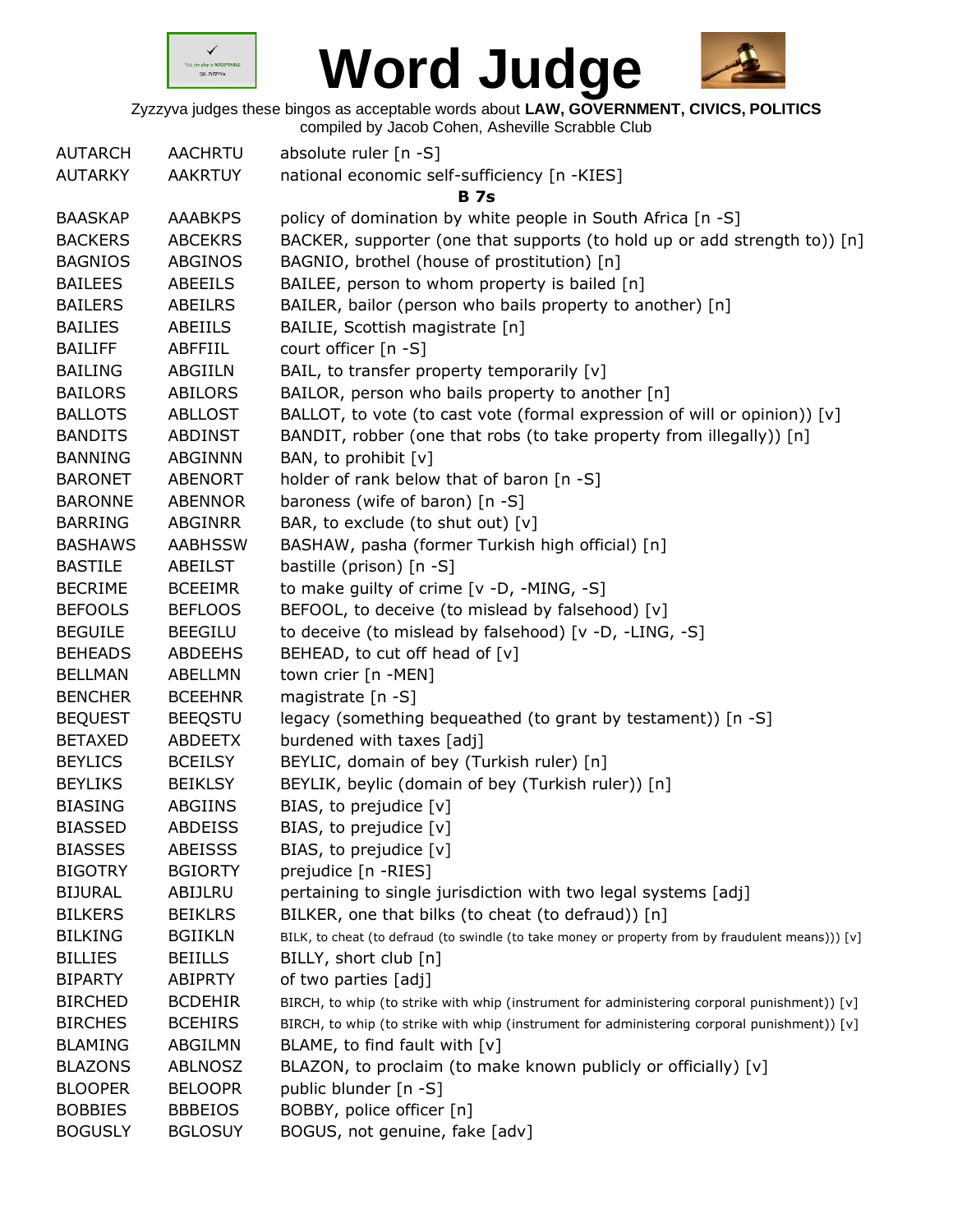



| <b>BONDAGE</b> | <b>ABDEGNO</b> | slavery (ownership of one person by another) [n -S]                                   |
|----------------|----------------|---------------------------------------------------------------------------------------|
| <b>BONDMAN</b> | ABDMNNO        | male slave [n -MEN]                                                                   |
| <b>BOODLED</b> | <b>BDDELOO</b> | BOODLE, to take bribes [v]                                                            |
| <b>BOODLER</b> | <b>BDELOOR</b> | one that boodles (to take bribes) [n -S]                                              |
| <b>BOODLES</b> | <b>BDELOOS</b> | BOODLE, to take bribes [v]                                                            |
| <b>BOOTLEG</b> | <b>BEGLOOT</b> | to smuggle (to import or export illicitly) [v -GGED, -GGING, -S]                      |
| <b>BORDELS</b> | <b>BDELORS</b> | BORDEL, brothel (house of prostitution) [n]                                           |
| <b>BORKING</b> | <b>BGIKNOR</b> | act of attacking candidate in media [n -S] / BORK, to attack candidate in media [v]   |
| <b>BOROUGH</b> | <b>BGHOORU</b> | incorporated town [n -S]                                                              |
| <b>BORSTAL</b> | <b>ABLORST</b> | reformatory [n -S]                                                                    |
| <b>BOSSDOM</b> | <b>BDMOOSS</b> | domain of political boss [n -S]                                                       |
| <b>BOSSISM</b> | <b>BIMOSSS</b> | control by political bosses [n -S]                                                    |
| <b>BOTNETS</b> | <b>BENOSTT</b> | BOTNET, network of computers comtrolled by malware [n]                                |
| <b>BOYARDS</b> | <b>ABDORSY</b> | BOYARD, boyar (former Russian aristocrat) [n]                                         |
| <b>BRIBEES</b> | <b>BBEEIRS</b> | BRIBEE, one that is bribed [n]                                                        |
| <b>BRIBERS</b> | <b>BBEIRRS</b> | BRIBER, one that bribes (to practice bribery) [n]                                     |
| <b>BRIBERY</b> | <b>BBEIRRY</b> | act of influencing corruptly [n -RIES]                                                |
| <b>BRIBING</b> | <b>BBGIINR</b> | BRIBE, to practice bribery [v]                                                        |
| <b>BRIGAND</b> | ABDGINR        | bandit $[N - S]$                                                                      |
| <b>BROOKED</b> | <b>BDEKOOR</b> | BROOK, to tolerate (to allow without active opposition) [v]                           |
| <b>BROTHEL</b> | <b>BEHLORT</b> | house of prostitution [n -S]                                                          |
| <b>BUNCOED</b> | <b>BCDENOU</b> | BUNCO, to swindle (to take money or property from by fraudulent means) [v]            |
| <b>BUNCOES</b> | <b>BCENOSU</b> | BUNCO, to swindle (to take money or property from by fraudulent means) $[v]$          |
| <b>BUNDIST</b> | <b>BDINSTU</b> | member of bund (political organization) [n]                                           |
| <b>BUNKOED</b> | <b>BDEKNOU</b> | BUNKO, to bunco (to swindle (to take money or property from by fraudulent means)) [v] |
| <b>BUNKOES</b> | <b>BEKNOSU</b> | BUNKO, to bunco (to swindle (to take money or property from by fraudulent means)) [v] |
| <b>BURGAGE</b> | ABEGGRU        | feudal tenure $[n - S]$                                                               |
| <b>BURGESS</b> | <b>BEGRSSU</b> | citizen of English burough [n -S]                                                     |
| <b>BURGHAL</b> | ABGHLRU        | BURGH, Scottish borough [adj]                                                         |
| <b>BURGHER</b> | <b>BEGHRRU</b> | citizen of borough [n -S]                                                             |
| <b>BURGLAR</b> | ABGLRRU        | one who commits burglary [n -S]                                                       |
| <b>BURGLED</b> | <b>BDEGLRU</b> | BURGLE, to commit burglary [v]                                                        |
| <b>BURGLES</b> | <b>BEGLRSU</b> | BURGLE, to commit burglary [v]                                                        |
| <b>BURKERS</b> | <b>BEKRRSU</b> | BURKER, one that burkes (to murder by suffocation) [n]                                |
| <b>BURKING</b> | <b>BGIKNRU</b> | BURKE, to murder by suffocation [v]                                                   |
| <b>BURKITE</b> | <b>BEIKRTU</b> | burker (one that burkes (to murder by suffocation)) [n -S]                            |
| <b>BUSHLOT</b> | <b>BHLOSTU</b> | woodlot (area restricted to growing of forest trees) [n -S]                           |
| <b>BUSTEES</b> | <b>BEESSTU</b> | BUSTEE, slum in India [n]                                                             |
| <b>BUTTALS</b> | <b>ABLSTTU</b> | boundary line [n]                                                                     |
| <b>BYELAWS</b> | <b>ABELSWY</b> | BYELAW, bylaw (secondary law) [n]                                                     |
|                |                | C <sub>7s</sub>                                                                       |
| CABBAGE        | AABBCEG        | to steal (to take without right or permission) [v -D, -GING, -S]                      |
| CABILDO        | ABCDILO        | town council [n -S]                                                                   |
| <b>CAESARS</b> | <b>AACERSS</b> | CAESAR, emperor [n]                                                                   |
| <b>CAHOOTS</b> | <b>ACHOOST</b> | CAHOOT, partnership [n]                                                               |
| <b>CALIPHS</b> | <b>ACHILPS</b> | CALIPH, Muslim leader [n]                                                             |
|                |                |                                                                                       |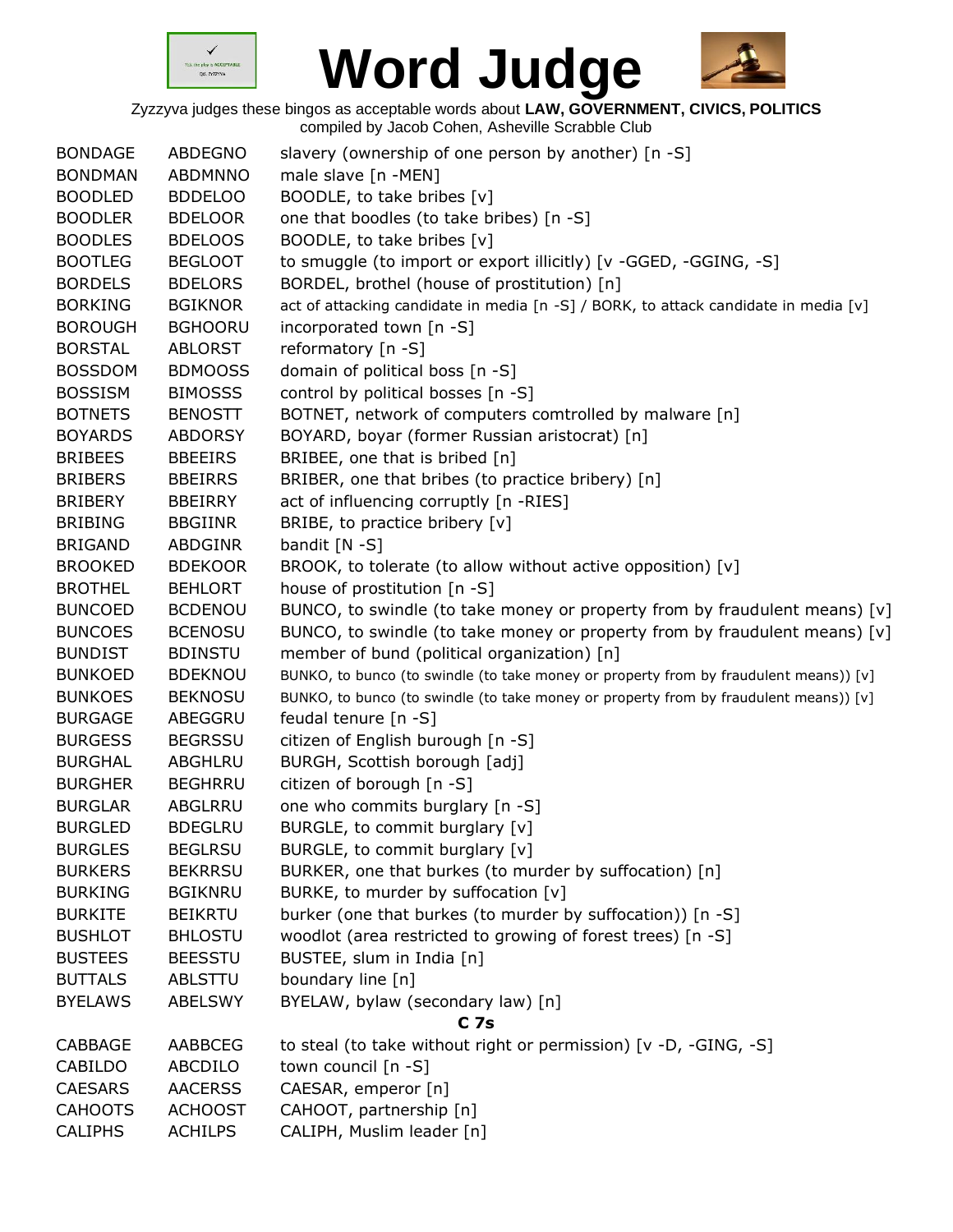



| <b>CALLETS</b> | <b>ACELLST</b> | CALLET, prostitute [n]                                                                    |
|----------------|----------------|-------------------------------------------------------------------------------------------|
| <b>CAMBISM</b> | <b>ABCIMMS</b> | theory and practice of exchange in commerce [n -S]                                        |
| <b>CAMERAE</b> | <b>AACEEMR</b> | CAMERA, judge's chamber [n]                                                               |
| <b>CAMERAL</b> | <b>AACELMR</b> | CAMERA, judge's chamber [adj]                                                             |
| <b>CAMERAS</b> | <b>AACEMRS</b> | CAMERA, judge's chamber [n]                                                               |
| <b>CAMORRA</b> | <b>AACMORR</b> | unscrupulous secret society [n -S]                                                        |
| <b>CAMPONG</b> | <b>ACGMNOP</b> | kampong (small village (small community in rural area)) [n -S]                            |
| <b>CANCELS</b> | <b>ACCELNS</b> | CANCEL, to annul [v]                                                                      |
| <b>CANGUES</b> | <b>ACEGNSU</b> | CANGUE, ancient Chinese punishing device [n]                                              |
| CANINGS        | <b>ACGINNS</b> | CANING, punishment with cane [n]                                                          |
| CANONIC        | <b>ACCINNO</b> | CANON, law decreed by church council [adj]                                                |
| <b>CANTONS</b> | <b>ACNNOST</b> | CANTON, to divide into cantons (districts) [v]                                            |
| CAPITOL        | ACILOPT        | building occupied b y state legislature [n -S]                                            |
| <b>CAPTCHA</b> | <b>AACCHPT</b> | Turing test used to vet website users [n -S]                                              |
| <b>CAPTIVE</b> | ACEIPTV        | prisoner (one that is imprisoned) [n -S]                                                  |
| <b>CARJACK</b> | <b>AACCJKR</b> | to steal vehicle from its driver by force [n -ED, -ING, -S]                               |
| <b>CARJACK</b> | <b>AACCJKR</b> | to steal vehicle from its driver by force [v -ED, -ING, -S]                               |
| <b>CARNETS</b> | <b>ACENRST</b> | CARNET, official permit [n]                                                               |
| <b>CASELAW</b> | <b>AACELSW</b> | law established by previous cases [n -S]                                                  |
| <b>CATFISH</b> | <b>ACFHIST</b> | to deceive using false online persona [v -ED, -ING, -S]                                   |
| <b>CAVEATS</b> | <b>AACESTV</b> | CAVEAT, to enter type of legal notice $[v]$                                               |
| <b>CEDULAS</b> | <b>ACDELSU</b> | CEDULA, Philippine tax [n]                                                                |
| <b>CESSING</b> | <b>CEGINSS</b> | CESS, to tax or assess $[v]$                                                              |
| <b>CHABOUK</b> | ABCHKOU        | type of whip used for punishment [n -S]                                                   |
| <b>CHABUKS</b> | <b>ABCHKSU</b> | CHABUK, chabouk (type of whip used for punishment) [n]                                    |
| <b>CHARGED</b> | <b>ACDEGHR</b> | CHARGE, to accuse formally [v]                                                            |
| <b>CHARGER</b> | <b>ACEGHRR</b> | one that charges (to accuse formally) [n -S]                                              |
| <b>CHARGES</b> | <b>ACEGHRS</b> | CHARGE, to accuse formally [v]                                                            |
| <b>CHASTEN</b> | <b>ACEHNST</b> | to chastise (to discipline by punishment) [v -ED, -ING, -S]                               |
| <b>CHATTEL</b> | <b>ACEHLTT</b> | slave $[n - S]$                                                                           |
| <b>CHEATED</b> | <b>ACDEEHT</b> | CHEAT, to defraud (to swindle (to take money or property from by fraudulent means)) [v]   |
| <b>CHICANE</b> | <b>ACCEHIN</b> | to trick by clever ruse [v -D, -NING, -S]                                                 |
| <b>CHIPPIE</b> | <b>CEHIIPP</b> | chippy (prostitute) [n -S]                                                                |
| <b>CHOKEYS</b> | <b>CEHKOSY</b> | CHOKEY, choky (prison) [n]                                                                |
| <b>CHOKIES</b> | <b>CEHIKOS</b> | CHOKY, prison [n]                                                                         |
| <b>CHOUSED</b> | <b>CDEHOSU</b> | CHOUSE, to swindle (to take money or property from by fraudulent means) $[v]$             |
| <b>CHOUSER</b> | <b>CEHORSU</b> | one that chouses (to swindle (to take money or property from by fraudulent means)) [n -S] |
| <b>CHOUSES</b> | <b>CEHOSSU</b> | CHOUSE, to swindle (to take money or property from by fraudulent means) $[v]$             |
| <b>CHOWSED</b> | <b>CDEHOSW</b> | CHOWSE, to chouse (to swindle (to take money or property from by fraudulent means)) [v]   |
| <b>CHOWSES</b> | <b>CEHOSSW</b> | CHOWSE, to chouse (to swindle (to take money or property from by fraudulent means)) [v]   |
| <b>CITIZEN</b> | <b>CEIINTZ</b> | resident of city or town [n -S]                                                           |
| <b>CIVISMS</b> | <b>CIIMSSV</b> | CIVISM, good citizenship [n]                                                              |
| <b>CLACHAN</b> | <b>AACCHLN</b> | hamlet (small town (center of population smaller than city)) [n -S]                       |
| CLAIMED        | <b>ACDEILM</b> | CLAIM, to demand as one's due $[v]$                                                       |
| <b>CLAIMER</b> | <b>ACEILMR</b> | one that claims (to demand as one's due) [n -S]                                           |
| <b>CLASSES</b> | <b>ACELSSS</b> | CLASSIS, governing body in certain churches [n]                                           |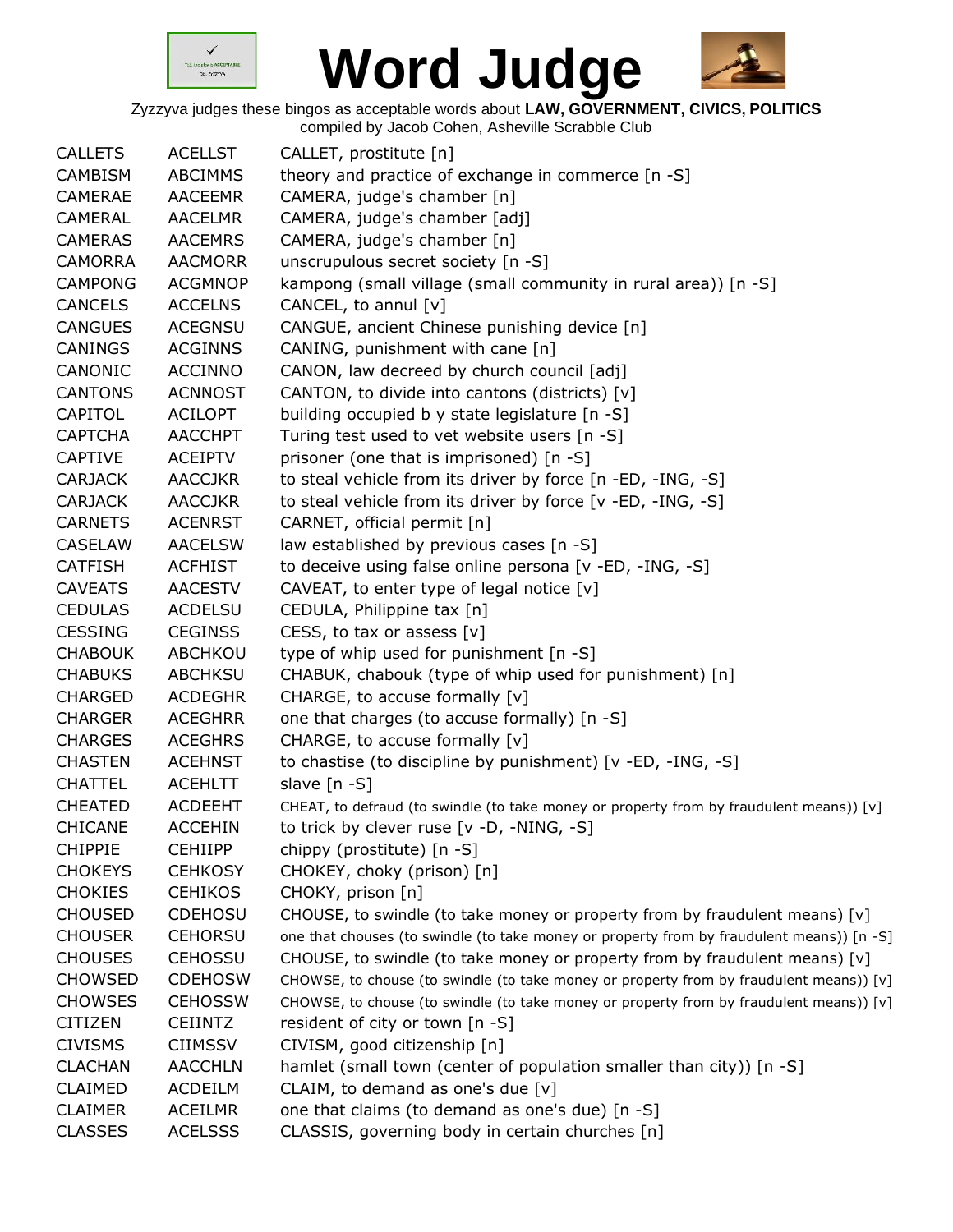



| <b>CLAUSAL</b> | <b>AACLLSU</b> | CLAUSE, distinct part of composition [adj]                            |
|----------------|----------------|-----------------------------------------------------------------------|
| <b>CLAUSES</b> | <b>ACELSSU</b> | CLAUSE, distinct part of composition [n]                              |
| <b>CLEMENT</b> | <b>CEELMNT</b> | mercy [adj]                                                           |
| <b>CLOSURE</b> | <b>CELORSU</b> | to cloture (to end debate by calling for vote) [v -D, -RING, -S]      |
| <b>CLOTURE</b> | <b>CELORTU</b> | to end debate by calling for vote [v -D, -RING, -S]                   |
| <b>COANNEX</b> | <b>ACENNOX</b> | to annex jointly [v -ED, -ING, -ES]                                   |
| <b>COCOTTE</b> | <b>CCEOOTT</b> | prostitute [n -S]                                                     |
| <b>CODDING</b> | CDDGINO        | COD, to fool (to deceive (to mislead by falsehood)) [v]               |
| CODICIL        | <b>CCDIILO</b> | supplement to will [n -S]                                             |
| <b>COENACT</b> | <b>ACCENOT</b> | to enact jointly or at same time [v -ED, -ING, -S]                    |
| <b>COFFLED</b> | <b>CDEFFLO</b> | COFFLE, to chain slaves together [v]                                  |
| <b>COFFLES</b> | <b>CEFFLOS</b> | COFFLE, to chain slaves together [v]                                  |
| <b>COGGING</b> | CGGGINO        | COG, to cheat at dice $[v]$                                           |
| <b>COLLUDE</b> | CDELLOU        | to conspire (to plan secretly with another) [v -D, -DING, -S]         |
| COLONUS        | CLNOOSU        | freeborn serf [n -NI]                                                 |
| <b>COMAKER</b> | <b>ACEKMOR</b> | one who assumes financial responsibility for another's default [n -S] |
| <b>COMMIES</b> | <b>CEIMMOS</b> | COMMIE, Communist [n]                                                 |
| <b>COMMISH</b> | <b>CHIMMOS</b> | commissioner [n -ES]                                                  |
| <b>COMMITS</b> | <b>CIMMOST</b> | COMMIT, to do, perform, or perpetrate [v]                             |
| <b>COMMONS</b> | <b>CMMNOOS</b> | COMMON, tract of publicly used land [n]                               |
| <b>COMPLOT</b> | <b>CLMOOPT</b> | to conspire (to plan secretly with another) [v -TTED, -TTING, -S]     |
| <b>CONCURS</b> | <b>CCNORSU</b> | CONCUR, to agree (to have same opinion) [v]                           |
| <b>CONFESS</b> | <b>CEFNOSS</b> | to acknowledge or disclose [v -ED, -ING, -ES]                         |
| <b>CONFUTE</b> | <b>CEFNOTU</b> | to disprove [-D, -TING, -S]                                           |
| <b>CONSENT</b> | <b>CENNOST</b> | to permit or approve [v -ED, -ING, -S]                                |
| CONSOLS        | <b>CLNOOSS</b> | CONSOL, government bond [n]                                           |
| <b>CONSULS</b> | <b>CLNOSSU</b> | CONSUL, official serving abroad n]                                    |
| <b>CONTROL</b> | <b>CLNOORT</b> | to exercise authority over [v -LLED, -LLING, -S]                      |
| <b>CONVICT</b> | <b>CCINOTV</b> | to prove guilty [v -ED, -ING, -S]                                     |
| <b>COOPTED</b> | <b>CDEOOPT</b> | COOPT, to elect or appoint [v]                                        |
| <b>COPLOTS</b> | <b>CLOOPST</b> | COPLOT, to plot together [v]                                          |
| <b>COPPING</b> | <b>CGINOPP</b> | COP, to steal $[v]$                                                   |
| <b>COREIGN</b> | <b>CEGINOR</b> | joint reign [n -S]                                                    |
| <b>CORONER</b> | <b>CENOORR</b> | officer who investigates questionable deaths [n -S]                   |
| <b>CORONET</b> | <b>CENOORT</b> | small crown $[n -S]$                                                  |
| <b>CORSAIR</b> | <b>ACIORRS</b> | pirate [n -S]                                                         |
| <b>CORULER</b> | <b>CELORRU</b> | one that rules jointly [n -S]                                         |
| <b>CORVEES</b> | <b>CEEORSV</b> | CORVEE, obligation to perform feudal service [n]                      |
| COSIGNS        | <b>CGINOSS</b> | COSIGN, to sign jointly [v]                                           |
| <b>COUPING</b> | <b>CGINOPU</b> | COUP, to overturn (to turn over) [v]                                  |
| <b>COURTLY</b> | <b>CLORTUY</b> | stately (dignified) [adj -LIER, -LIEST]                               |
| <b>COVERTS</b> | <b>CEORSTV</b> | COVERT, hiding place [n]                                              |
| <b>COVERUP</b> | <b>CEOPRUV</b> | something used to conceal improper activity [n -S]                    |
| <b>COVINES</b> | <b>CEINOSV</b> | COVINE, covin (conspiracy to defraud) [n]                             |
| COWHIDE        | <b>CDEHIOW</b> | to flog with leather whip [v -D, -DING, -S]                           |
| COWTOWN        | <b>CNOOTWW</b> | town or city in cattle-raisaing area [n -S]                           |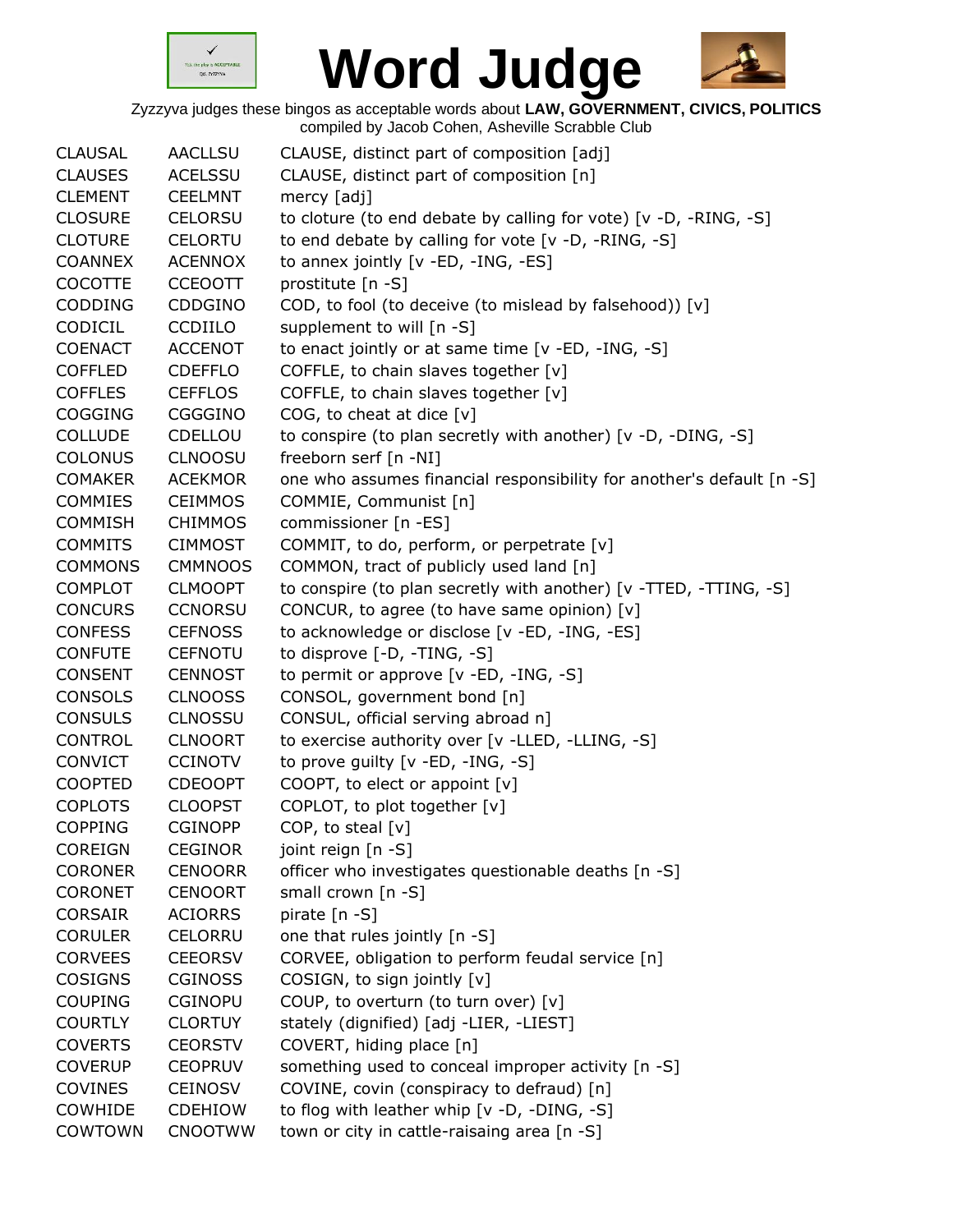



| <b>COZENED</b> | <b>CDEENOZ</b> | COZEN, to deceive (to mislead by falsehood) [v]                                         |
|----------------|----------------|-----------------------------------------------------------------------------------------|
| <b>COZENER</b> | <b>CEENORZ</b> | one that cozens (to deceive (to mislead by falsehood)) [n -S]                           |
| <b>CREDENT</b> | <b>CDEENRT</b> | believing [adj]                                                                         |
| <b>CREDITS</b> | <b>CDEIRST</b> | CREDIT, to accept as true $[v]$                                                         |
| CRIOLLO        | <b>CILLOOR</b> | person of Spanish ancestry [n -S]                                                       |
| <b>CROOKED</b> | <b>CDEKOOR</b> | dishonest [adj]                                                                         |
| <b>CROWNED</b> | <b>CDENORW</b> | CROWN, to supply with crown (royal headpiece) [v]                                       |
| <b>CRUCIFY</b> | <b>CCFIRUY</b> | to put to death on cross [v -FIED, -ING, -FIES]                                         |
| <b>CULLIED</b> | <b>CDEILLU</b> | CULLY, to trick (to deceive (to mislead by falsehood)) [v]                              |
| <b>CULLIES</b> | <b>CEILLSU</b> | CULLY, to trick (to deceive (to mislead by falsehood)) [v]                              |
| <b>CULPRIT</b> | <b>CILPRTU</b> | one that is guilty [n -S]                                                               |
| <b>CURFEWS</b> | <b>CEFRSUW</b> | CURFEW, regulation concerning hours which one may keep [n]                              |
| <b>CURTESY</b> | <b>CERSTUY</b> | type of legal tenure [n -SIES]                                                          |
| <b>CUSTODY</b> | <b>CDOSTUY</b> | guardianship [n -DIES]                                                                  |
| <b>CYPRIAN</b> | <b>ACINPRY</b> | prostitute [n -S]                                                                       |
| <b>CZARDOM</b> | <b>ACDMORZ</b> | domain of czar [n -S]                                                                   |
| <b>CZARISM</b> | <b>ACIMRSZ</b> | autocratic government [n -S]                                                            |
| <b>CZARIST</b> | <b>ACIRSTZ</b> | supporter of czarism [n -S]                                                             |
|                |                | D 7s                                                                                    |
| <b>DACOITS</b> | <b>ACDIOST</b> | DACOIT, bandit in India [n]                                                             |
| <b>DACOITY</b> | <b>ACIDOTY</b> | robbery by dacoits [n -TIES]                                                            |
| <b>DADDLED</b> | ADDDDEL        | DADDLE, to diddle (to swindle (to take money or property from by fraudulent means)) [v] |
| <b>DADDLES</b> | <b>ADDDELS</b> | DADDLE, to diddle (to swindle (to take money or property from by fraudulent means)) [v] |
| <b>DAIMIOS</b> | ADIIMOS        | DAIMIO, former Japanese nobleman [n]                                                    |
| <b>DAIMYOS</b> | <b>ADIMOSY</b> | DAIMYO, daimio (former Japanese nobleman) [n]                                           |
| <b>DAKOITS</b> | ADIKOTY        | DAKOIT, dacoit (bandit in India) [n]                                                    |
| <b>DAKOITY</b> | ADIKOTY        | dacoity (robbery by dacoits) [n -TIES]                                                  |
| <b>DAMAGED</b> | AADDEGM        | DAMAGE, to injure (to do or cause injury to) [v]                                        |
| <b>DAMAGER</b> | AADEGMR        | one that damages (to injure (to do or cause injury to)) [n -S]                          |
| <b>DAMAGES</b> | <b>AADEGMS</b> | DAMAGE, to injure (to do or cause injury to) [v]                                        |
| <b>DAMNIFY</b> | <b>ADFIMNY</b> | to cause loss [v -FIED, ING, -FIES]                                                     |
| <b>DARBARS</b> | AABDRRS        | DARBAR, durbar (court of native ruler in India) [n]                                     |
| <b>DARBIES</b> | <b>ABDEIRS</b> | handcuffs [n]                                                                           |
| <b>DAYSMAN</b> | <b>AADMNSY</b> | arbiter (one chosen or appointed to judge disputed issue) [n -MEN]                      |
| <b>DEALIGN</b> | ADEGILN        | to withdraw allegiance to political party [v -ED, -ING, -S]                             |
| <b>DECALOG</b> | <b>ACDEGLO</b> | Ten Commandments [n -S]                                                                 |
| <b>DECEIVE</b> | <b>CDEEEIV</b> | to mislead by falsehood [v -D, -VING, -S]                                               |
| <b>DECERNS</b> | <b>CDEENRS</b> | DECERN, to decree by judicial sentence [v]                                              |
| <b>DECIDED</b> | <b>CDDDEEI</b> | DECIDE, to make choice or judgment [v]                                                  |
| <b>DECIDER</b> | <b>CDDEEIR</b> | one that decides (to make choice or judgment) [n -S]                                    |
| <b>DECIDES</b> | <b>CDDEEIS</b> | DECIDE, to make choice or judgment [v]                                                  |
| <b>DECREED</b> | <b>CDDEEER</b> | DECREE, to order or establish by law or edict [v]                                       |
| <b>DECREER</b> | <b>CDEEERR</b> | one that decrees (to order or establish by law or edict) [n -S]                         |
| <b>DECREES</b> | <b>CDEEERS</b> | DECREE, to order or establish by law or edict [v]                                       |
| <b>DECROWN</b> | <b>CDENORW</b> | to deprive of crown; depose [v -ED, -ING, -S]                                           |
| <b>DEEDING</b> | <b>DDEEGIN</b> | DEED, to transfer by deed (legal document) [v]                                          |
|                |                |                                                                                         |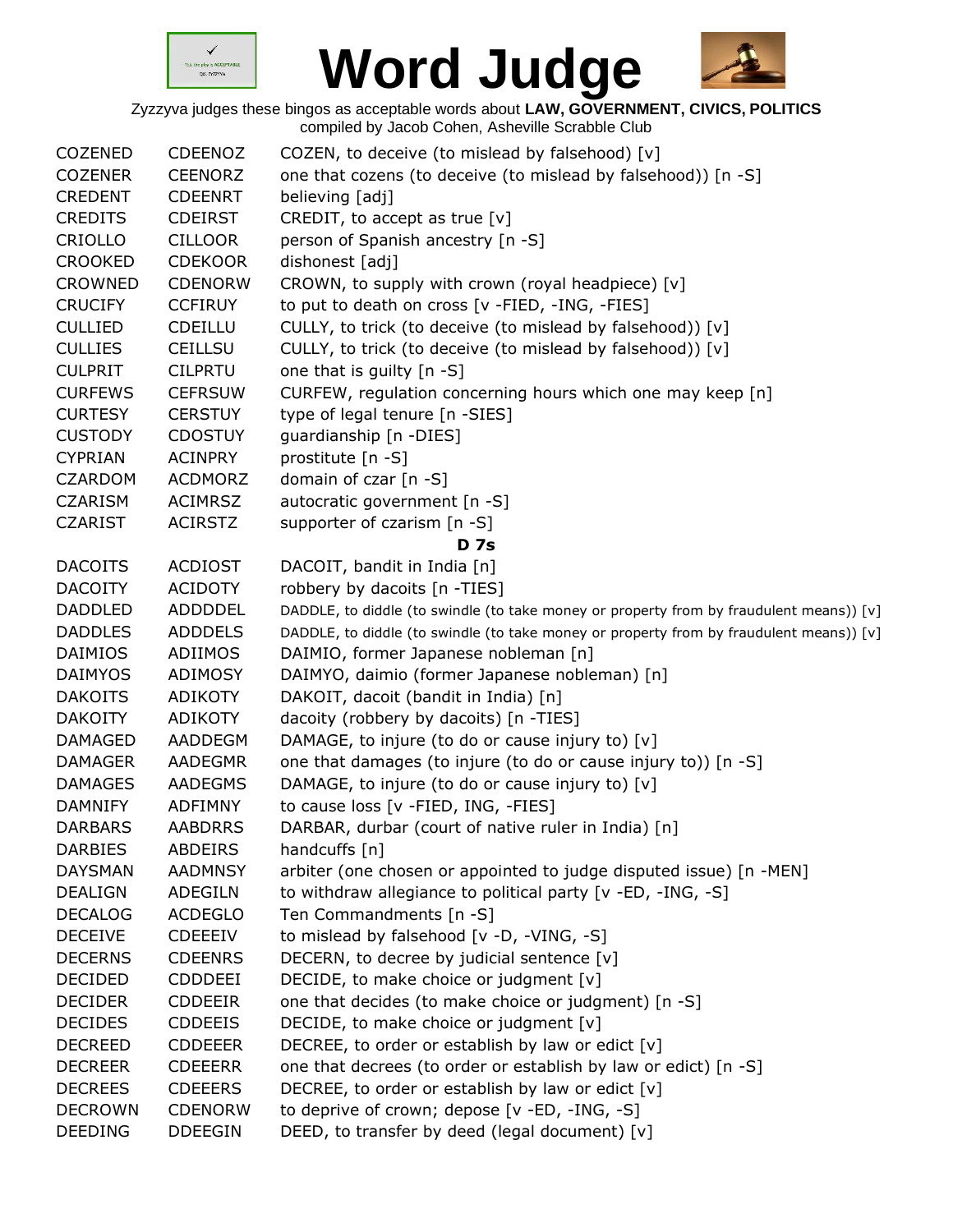



| <b>DEEMING</b> | <b>DEEGIMN</b> | DEEM, to hold as opinion $[v]$                                                           |
|----------------|----------------|------------------------------------------------------------------------------------------|
| <b>DEEWANS</b> | <b>ADEENSW</b> | dewan (official in India) [n]                                                            |
| <b>DEFAULT</b> | <b>ADEFLTU</b> | to fail to do something required [v -ED, -ING, -S]                                       |
| <b>DEFECTS</b> | <b>CDEEFST</b> | DEFECT, to desert allegiance to [v]                                                      |
| <b>DEFENDS</b> | <b>DDEEFNS</b> | DEFEND, to protect (to keep from harm, attack, or injury) [v]                            |
| <b>DEFRAUD</b> | ADDEFRU        | to swindle (to take money or property from by fraudulent means) [v -ED, -ING, -S]        |
| <b>DELATED</b> | ADDEELT        | DELATE, to accuse (to make assertion against) [v]                                        |
| <b>DELATES</b> | <b>ADEELST</b> | DELATE, to accuse (to make assertion against) [v]                                        |
| <b>DELATOR</b> | <b>ADELORT</b> | one that delates (to accuse (to make assertion against)) [n -S]                          |
| <b>DELICTS</b> | <b>CDEILST</b> | DELICT, offense against civil law [n]                                                    |
| <b>DEMAGOG</b> | <b>ADEGGMO</b> | to behave like demagog (leader who appeals to emotions and prejudices) [v -ED, -ING, -S] |
| <b>DEMENTI</b> | <b>DEEIMNT</b> | official denial of published statement [n -S]                                            |
| <b>DEMERGE</b> | <b>DEEEGMR</b> | to remove division from corporation [v -D, -GING, -S]                                    |
| <b>DEMESNE</b> | <b>DEEEMNS</b> | legal possession of land as one's own [n -S]                                             |
| <b>DEMIREP</b> | <b>DEEIMPR</b> | prostitute [n -S]                                                                        |
| <b>DEMISED</b> | <b>DDEEIMS</b> | DEMISE, to bequeath [v]                                                                  |
| <b>DEMISES</b> | <b>DEEIMSS</b> | DEMISE, to bequeath [v]                                                                  |
| <b>DENIZEN</b> | DEEINNZ        | to make citizen of [v -ED, -ING, -S]                                                     |
| <b>DENYING</b> | <b>DEGINNY</b> | DENY, to declare to be untrue $[v]$                                                      |
| <b>DEODAND</b> | <b>ADDDENO</b> | property forfeited to crown under former English law [n -S]                              |
| <b>DEPONED</b> | <b>DDEENOP</b> | DEPONE, to testify under oath [v]                                                        |
| <b>DEPONES</b> | <b>DEENOPS</b> | DEPONE, to testify under oath [v]                                                        |
| <b>DEPORTS</b> | <b>DEOPRST</b> | DEPORT, to expel from country [v]                                                        |
| <b>DEPOSAL</b> | <b>ADELOPS</b> | act of deposing (to remove from office) [n -S]                                           |
| <b>DEPOSED</b> | <b>DDEEOPS</b> | DEPOSE, to remove from office [v]                                                        |
| <b>DEPOSER</b> | <b>DEEOPRS</b> | one that deposes (to remove from office) [n -S]                                          |
| <b>DEPOSES</b> | <b>DEEOPSS</b> | DEPOSE, to remove from office [v]                                                        |
| <b>DEPUTED</b> | <b>DDEEPTU</b> | DEPUTE, to delegate (to appoint as one's representative) [v]                             |
| <b>DEPUTES</b> | <b>DDEEPTU</b> | DEPUTE, to delegate (to appoint as one's representative) [v]                             |
| <b>DERAIGN</b> | ADEGINR        | to dispute claim [v -ED, -ING, -S]                                                       |
| <b>DESISTS</b> | <b>DEISSST</b> | to cease doing something [v]                                                             |
| <b>DESPOTS</b> | <b>DEOPSST</b> | DESPOT, tyrant (absolute ruler) [n]                                                      |
| <b>DETAINS</b> | <b>ADEINST</b> | DETAIN, to hold in custody [v]                                                           |
| <b>DETECTS</b> | <b>CDEESTT</b> | DETECT, to discover or perceive [v]                                                      |
| <b>DETENTE</b> | <b>DEEENTT</b> | easing of international tension [n -S]                                                   |
| <b>DETINUE</b> | <b>DEEINTU</b> | action to recover property wrongfully detained [n -S]                                    |
| <b>DEVISEE</b> | <b>DEEEISV</b> | one to whom will is made [n -S]                                                          |
| <b>DEVISOR</b> | <b>DEIORSV</b> | one who makes will [n -S]                                                                |
| <b>DEVOLVE</b> | <b>DEELOVV</b> | to transfer from one person to another [v -D, -VING, -S]                                 |
| <b>DEVOTEE</b> | <b>DEEEOTV</b> | ardent follower or supporter [n -S]                                                      |
| <b>DHARMAS</b> | <b>AADHMRS</b> | DHARMA, conformity to Hindu law [n]                                                      |
| <b>DHARMIC</b> | <b>ACDHIMR</b> | DHARMA, conformity to Hindu law [adj]                                                    |
| <b>DIARCHY</b> | <b>ACDHIRY</b> | government with two rulers [n -HIES]                                                     |
| <b>DICASTS</b> | <b>ACDISST</b> | DICAST, judge of ancient Athens [n]                                                      |
| <b>DICTUMS</b> | <b>CDIMSTU</b> | DICTUM, authoritative statement [n]                                                      |
| <b>DIDDLED</b> | <b>DDDDEIL</b> | DIDDLE, to swindle (to take money or property from by fraudulent means) [v]              |
|                |                |                                                                                          |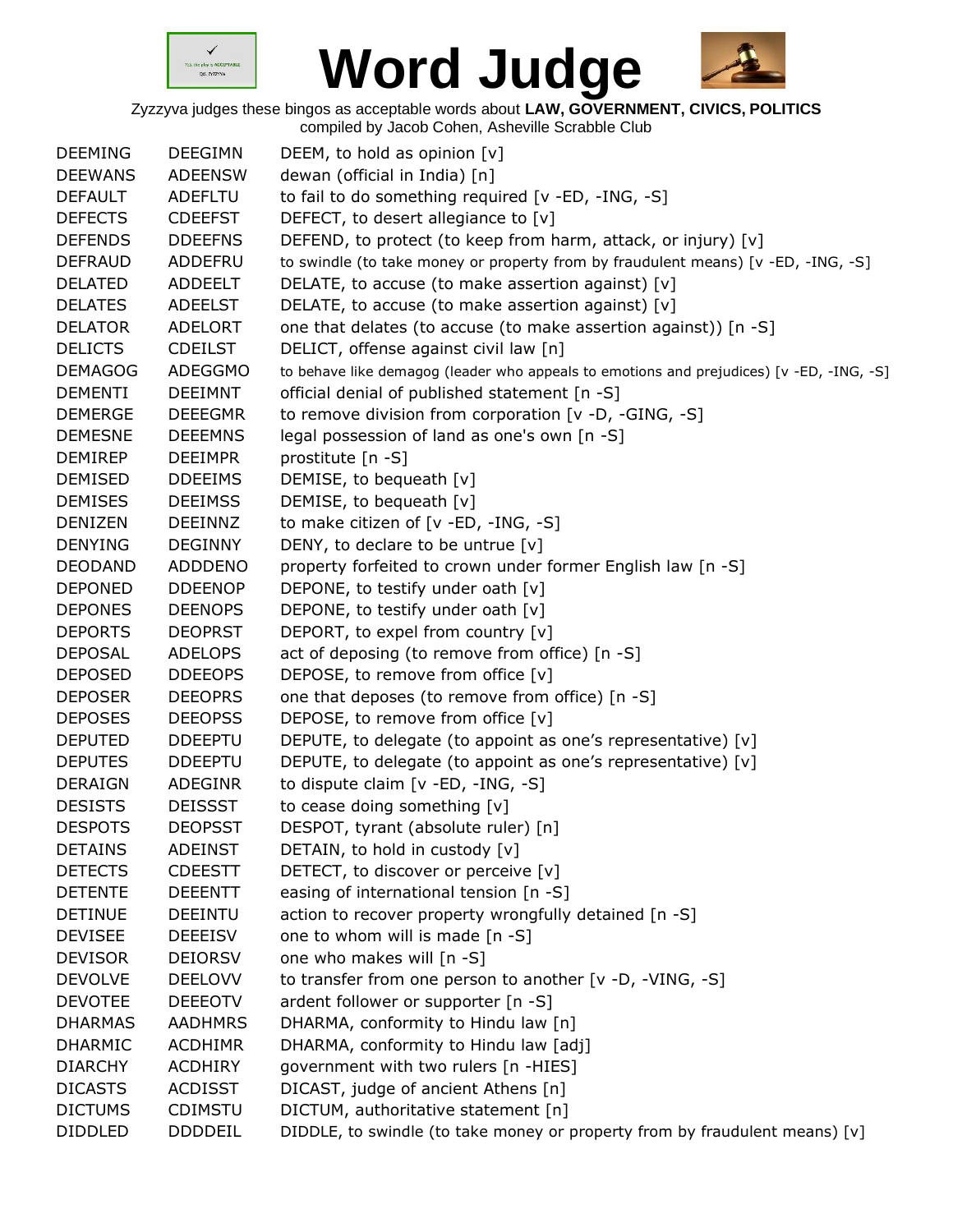



| <b>DDDEILR</b><br>one that diddles (to swindle (to take money or property from by fraudulent means)) [n -S]<br><b>DIDDLES</b><br><b>DDDEILS</b><br>DIDDLE, to swindle (to take money or property from by fraudulent means) $[v]$<br><b>DIGNIFY</b><br>to add dignity (stateliness and nobility of manner) to [v -FIED, -ING, -FIES]<br><b>DFGIINY</b><br><b>DIGNITY</b><br><b>DGIINTY</b><br>stateliness and nobility of manner [n -TIES]<br>DIKTAT, harsh settlement imposed on defeated nation [n]<br><b>DIKTATS</b><br>ADIKSTT<br><b>DIKMNSU</b><br>DINKUM, truth (conformity to fact or reality) [n]<br><b>DINKUMS</b><br><b>DIOCESE</b><br><b>CDEEIOS</b><br>ecclesiastical district [n -S]<br>DIRECT, to control or conduct affairs of [v]<br><b>DIRECTS</b><br><b>CDEIRST</b><br><b>DISAVOW</b><br><b>ADIOSVW</b><br>to disclaim responsibility for [v -ED, -ING, -S]<br><b>DISBARS</b><br>DISBAR, to expel from legal profession [v]<br><b>ABDIRSS</b><br><b>DISSENT</b><br>to disagree (to differ in opinion) [v -ED, -ING, -S]<br><b>DEINSST</b><br>to terminate marriage contract between [v -D, -CING, -S]<br><b>DIVORCE</b><br>CDEIORV<br>pertaining to religious doctrine [adj]<br><b>DOCETIC</b><br><b>CCDEIOT</b><br><b>DOCKETS</b><br><b>CDEKOST</b><br>DOCKET, to supply with identifying statement [v]<br><b>DODGERS</b><br><b>DDEGORS</b><br>DODGER, one that dodges (to evade (to escape or avoid by cleverness or deceit)) [n]<br><b>DODGERY</b><br><b>DDEGORY</b><br>evasion (act of evading (to escape or avoid by cleverness or deceit)) [n -RIES]<br><b>DODGIER</b><br><b>DDEGIOR</b><br>DODGY, evasive (tending to evade) [adj] |
|------------------------------------------------------------------------------------------------------------------------------------------------------------------------------------------------------------------------------------------------------------------------------------------------------------------------------------------------------------------------------------------------------------------------------------------------------------------------------------------------------------------------------------------------------------------------------------------------------------------------------------------------------------------------------------------------------------------------------------------------------------------------------------------------------------------------------------------------------------------------------------------------------------------------------------------------------------------------------------------------------------------------------------------------------------------------------------------------------------------------------------------------------------------------------------------------------------------------------------------------------------------------------------------------------------------------------------------------------------------------------------------------------------------------------------------------------------------------------------------------------------------------------------------------------------------------------------------------------------------------------------------------------------|
|                                                                                                                                                                                                                                                                                                                                                                                                                                                                                                                                                                                                                                                                                                                                                                                                                                                                                                                                                                                                                                                                                                                                                                                                                                                                                                                                                                                                                                                                                                                                                                                                                                                            |
|                                                                                                                                                                                                                                                                                                                                                                                                                                                                                                                                                                                                                                                                                                                                                                                                                                                                                                                                                                                                                                                                                                                                                                                                                                                                                                                                                                                                                                                                                                                                                                                                                                                            |
|                                                                                                                                                                                                                                                                                                                                                                                                                                                                                                                                                                                                                                                                                                                                                                                                                                                                                                                                                                                                                                                                                                                                                                                                                                                                                                                                                                                                                                                                                                                                                                                                                                                            |
|                                                                                                                                                                                                                                                                                                                                                                                                                                                                                                                                                                                                                                                                                                                                                                                                                                                                                                                                                                                                                                                                                                                                                                                                                                                                                                                                                                                                                                                                                                                                                                                                                                                            |
|                                                                                                                                                                                                                                                                                                                                                                                                                                                                                                                                                                                                                                                                                                                                                                                                                                                                                                                                                                                                                                                                                                                                                                                                                                                                                                                                                                                                                                                                                                                                                                                                                                                            |
|                                                                                                                                                                                                                                                                                                                                                                                                                                                                                                                                                                                                                                                                                                                                                                                                                                                                                                                                                                                                                                                                                                                                                                                                                                                                                                                                                                                                                                                                                                                                                                                                                                                            |
|                                                                                                                                                                                                                                                                                                                                                                                                                                                                                                                                                                                                                                                                                                                                                                                                                                                                                                                                                                                                                                                                                                                                                                                                                                                                                                                                                                                                                                                                                                                                                                                                                                                            |
|                                                                                                                                                                                                                                                                                                                                                                                                                                                                                                                                                                                                                                                                                                                                                                                                                                                                                                                                                                                                                                                                                                                                                                                                                                                                                                                                                                                                                                                                                                                                                                                                                                                            |
|                                                                                                                                                                                                                                                                                                                                                                                                                                                                                                                                                                                                                                                                                                                                                                                                                                                                                                                                                                                                                                                                                                                                                                                                                                                                                                                                                                                                                                                                                                                                                                                                                                                            |
|                                                                                                                                                                                                                                                                                                                                                                                                                                                                                                                                                                                                                                                                                                                                                                                                                                                                                                                                                                                                                                                                                                                                                                                                                                                                                                                                                                                                                                                                                                                                                                                                                                                            |
|                                                                                                                                                                                                                                                                                                                                                                                                                                                                                                                                                                                                                                                                                                                                                                                                                                                                                                                                                                                                                                                                                                                                                                                                                                                                                                                                                                                                                                                                                                                                                                                                                                                            |
|                                                                                                                                                                                                                                                                                                                                                                                                                                                                                                                                                                                                                                                                                                                                                                                                                                                                                                                                                                                                                                                                                                                                                                                                                                                                                                                                                                                                                                                                                                                                                                                                                                                            |
|                                                                                                                                                                                                                                                                                                                                                                                                                                                                                                                                                                                                                                                                                                                                                                                                                                                                                                                                                                                                                                                                                                                                                                                                                                                                                                                                                                                                                                                                                                                                                                                                                                                            |
|                                                                                                                                                                                                                                                                                                                                                                                                                                                                                                                                                                                                                                                                                                                                                                                                                                                                                                                                                                                                                                                                                                                                                                                                                                                                                                                                                                                                                                                                                                                                                                                                                                                            |
|                                                                                                                                                                                                                                                                                                                                                                                                                                                                                                                                                                                                                                                                                                                                                                                                                                                                                                                                                                                                                                                                                                                                                                                                                                                                                                                                                                                                                                                                                                                                                                                                                                                            |
|                                                                                                                                                                                                                                                                                                                                                                                                                                                                                                                                                                                                                                                                                                                                                                                                                                                                                                                                                                                                                                                                                                                                                                                                                                                                                                                                                                                                                                                                                                                                                                                                                                                            |
| <b>DODGING</b><br><b>DDGGINO</b><br>DODGE, to evade (to escape or avoid by cleverness or deceit) [v]                                                                                                                                                                                                                                                                                                                                                                                                                                                                                                                                                                                                                                                                                                                                                                                                                                                                                                                                                                                                                                                                                                                                                                                                                                                                                                                                                                                                                                                                                                                                                       |
| domain of doge (chief magistrate in former republics of Venice and Genoa) [n -S]<br><b>DOGEDOM</b><br><b>DDEGMOO</b>                                                                                                                                                                                                                                                                                                                                                                                                                                                                                                                                                                                                                                                                                                                                                                                                                                                                                                                                                                                                                                                                                                                                                                                                                                                                                                                                                                                                                                                                                                                                       |
| DOGMA, principle or belief put forth as authoritative [n]<br><b>DOGMATA</b><br>AADGMOT                                                                                                                                                                                                                                                                                                                                                                                                                                                                                                                                                                                                                                                                                                                                                                                                                                                                                                                                                                                                                                                                                                                                                                                                                                                                                                                                                                                                                                                                                                                                                                     |
| DOGNAP, to steal dog [v]<br><b>DOGNAPS</b><br><b>ADGNOPS</b>                                                                                                                                                                                                                                                                                                                                                                                                                                                                                                                                                                                                                                                                                                                                                                                                                                                                                                                                                                                                                                                                                                                                                                                                                                                                                                                                                                                                                                                                                                                                                                                               |
| <b>DOMAINS</b><br><b>ADIMNOS</b><br>DOMAIN, area of control [n]                                                                                                                                                                                                                                                                                                                                                                                                                                                                                                                                                                                                                                                                                                                                                                                                                                                                                                                                                                                                                                                                                                                                                                                                                                                                                                                                                                                                                                                                                                                                                                                            |
| DOWRY, money or property wife brings to her husband at marriage [n]<br><b>DOWRIES</b><br><b>DEIORSW</b>                                                                                                                                                                                                                                                                                                                                                                                                                                                                                                                                                                                                                                                                                                                                                                                                                                                                                                                                                                                                                                                                                                                                                                                                                                                                                                                                                                                                                                                                                                                                                    |
| DRAB, to consort with prostitutes [v]<br><b>DRABBED</b><br><b>ABBDDER</b>                                                                                                                                                                                                                                                                                                                                                                                                                                                                                                                                                                                                                                                                                                                                                                                                                                                                                                                                                                                                                                                                                                                                                                                                                                                                                                                                                                                                                                                                                                                                                                                  |
| net for trawling [n -S]<br><b>DRAGNET</b><br><b>ADEGNRT</b>                                                                                                                                                                                                                                                                                                                                                                                                                                                                                                                                                                                                                                                                                                                                                                                                                                                                                                                                                                                                                                                                                                                                                                                                                                                                                                                                                                                                                                                                                                                                                                                                |
| DUCAL, pertaining to duke (high-ranking nobleman) [adv]<br><b>DUCALLY</b><br><b>ACDLLUY</b>                                                                                                                                                                                                                                                                                                                                                                                                                                                                                                                                                                                                                                                                                                                                                                                                                                                                                                                                                                                                                                                                                                                                                                                                                                                                                                                                                                                                                                                                                                                                                                |
| <b>DUCHESS</b><br><b>CDEHSSU</b><br>wife or widow of duke [n -ES]                                                                                                                                                                                                                                                                                                                                                                                                                                                                                                                                                                                                                                                                                                                                                                                                                                                                                                                                                                                                                                                                                                                                                                                                                                                                                                                                                                                                                                                                                                                                                                                          |
| <b>DUCHIES</b><br>CDEHISU<br>DUCHY, domain of duke [n]                                                                                                                                                                                                                                                                                                                                                                                                                                                                                                                                                                                                                                                                                                                                                                                                                                                                                                                                                                                                                                                                                                                                                                                                                                                                                                                                                                                                                                                                                                                                                                                                     |
| duchy (domain of duke) [n -S]<br><b>DUKEDOM</b><br><b>DDEKMOU</b>                                                                                                                                                                                                                                                                                                                                                                                                                                                                                                                                                                                                                                                                                                                                                                                                                                                                                                                                                                                                                                                                                                                                                                                                                                                                                                                                                                                                                                                                                                                                                                                          |
| to confine in dungeon (underground prison) [v -ED, -ING, -S]<br><b>DUNGEON</b><br><b>DEGNNOU</b>                                                                                                                                                                                                                                                                                                                                                                                                                                                                                                                                                                                                                                                                                                                                                                                                                                                                                                                                                                                                                                                                                                                                                                                                                                                                                                                                                                                                                                                                                                                                                           |
| DUPE, to deceive (to mislead by falsehood) [adj]<br><b>DUPABLE</b><br>ABDELPU                                                                                                                                                                                                                                                                                                                                                                                                                                                                                                                                                                                                                                                                                                                                                                                                                                                                                                                                                                                                                                                                                                                                                                                                                                                                                                                                                                                                                                                                                                                                                                              |
| DURBAR, court of native ruler in India [n]<br><b>DURBARS</b><br><b>ABDRRSU</b>                                                                                                                                                                                                                                                                                                                                                                                                                                                                                                                                                                                                                                                                                                                                                                                                                                                                                                                                                                                                                                                                                                                                                                                                                                                                                                                                                                                                                                                                                                                                                                             |
| <b>DIMRUUV</b><br>magistrate of ancient Rome [n -S or -I]<br><b>DUUMVIR</b>                                                                                                                                                                                                                                                                                                                                                                                                                                                                                                                                                                                                                                                                                                                                                                                                                                                                                                                                                                                                                                                                                                                                                                                                                                                                                                                                                                                                                                                                                                                                                                                |
| diarchy (government with two rulers) [n -HIES]<br><b>DYARCHY</b><br><b>ACDHRYY</b>                                                                                                                                                                                                                                                                                                                                                                                                                                                                                                                                                                                                                                                                                                                                                                                                                                                                                                                                                                                                                                                                                                                                                                                                                                                                                                                                                                                                                                                                                                                                                                         |
| DYNAST, ruler [n]<br><b>DYNASTS</b><br><b>ADNSSTY</b>                                                                                                                                                                                                                                                                                                                                                                                                                                                                                                                                                                                                                                                                                                                                                                                                                                                                                                                                                                                                                                                                                                                                                                                                                                                                                                                                                                                                                                                                                                                                                                                                      |
| succession of rulers from same line of descent [n -TIES]<br><b>DYNASTY</b><br><b>ADNSTYY</b>                                                                                                                                                                                                                                                                                                                                                                                                                                                                                                                                                                                                                                                                                                                                                                                                                                                                                                                                                                                                                                                                                                                                                                                                                                                                                                                                                                                                                                                                                                                                                               |
| DYVOUR, one who is bankrupt [n]<br><b>DYVOURS</b><br><b>DORSUVY</b>                                                                                                                                                                                                                                                                                                                                                                                                                                                                                                                                                                                                                                                                                                                                                                                                                                                                                                                                                                                                                                                                                                                                                                                                                                                                                                                                                                                                                                                                                                                                                                                        |
| <b>E</b> 7s                                                                                                                                                                                                                                                                                                                                                                                                                                                                                                                                                                                                                                                                                                                                                                                                                                                                                                                                                                                                                                                                                                                                                                                                                                                                                                                                                                                                                                                                                                                                                                                                                                                |
| rank of earl [n -S]<br><b>EARLDOM</b><br><b>ADELMOR</b>                                                                                                                                                                                                                                                                                                                                                                                                                                                                                                                                                                                                                                                                                                                                                                                                                                                                                                                                                                                                                                                                                                                                                                                                                                                                                                                                                                                                                                                                                                                                                                                                    |
| <b>ECOGIFT</b><br><b>CEFGIOT</b><br>donation of land to government for ecological purposes [n -S]                                                                                                                                                                                                                                                                                                                                                                                                                                                                                                                                                                                                                                                                                                                                                                                                                                                                                                                                                                                                                                                                                                                                                                                                                                                                                                                                                                                                                                                                                                                                                          |
| inhabited area [n -S]<br><b>ECUMENE</b><br><b>CEEEMNU</b>                                                                                                                                                                                                                                                                                                                                                                                                                                                                                                                                                                                                                                                                                                                                                                                                                                                                                                                                                                                                                                                                                                                                                                                                                                                                                                                                                                                                                                                                                                                                                                                                  |
| EDICT, authoritative order having force of law [adj]<br><b>EDICTAL</b><br><b>ACDEILT</b>                                                                                                                                                                                                                                                                                                                                                                                                                                                                                                                                                                                                                                                                                                                                                                                                                                                                                                                                                                                                                                                                                                                                                                                                                                                                                                                                                                                                                                                                                                                                                                   |
| <b>EGALITE</b><br>AEEGILT<br>equality [n -S]                                                                                                                                                                                                                                                                                                                                                                                                                                                                                                                                                                                                                                                                                                                                                                                                                                                                                                                                                                                                                                                                                                                                                                                                                                                                                                                                                                                                                                                                                                                                                                                                               |
| ELECT, to select by vote for office [v]<br><b>ELECTED</b><br><b>CDEEELT</b>                                                                                                                                                                                                                                                                                                                                                                                                                                                                                                                                                                                                                                                                                                                                                                                                                                                                                                                                                                                                                                                                                                                                                                                                                                                                                                                                                                                                                                                                                                                                                                                |
| person who has been elected [n -S]<br><b>ELECTEE</b><br><b>CEEEELT</b>                                                                                                                                                                                                                                                                                                                                                                                                                                                                                                                                                                                                                                                                                                                                                                                                                                                                                                                                                                                                                                                                                                                                                                                                                                                                                                                                                                                                                                                                                                                                                                                     |
| one that elects (to select by vote for office) [n -S]<br><b>ELECTOR</b><br><b>CEELORT</b>                                                                                                                                                                                                                                                                                                                                                                                                                                                                                                                                                                                                                                                                                                                                                                                                                                                                                                                                                                                                                                                                                                                                                                                                                                                                                                                                                                                                                                                                                                                                                                  |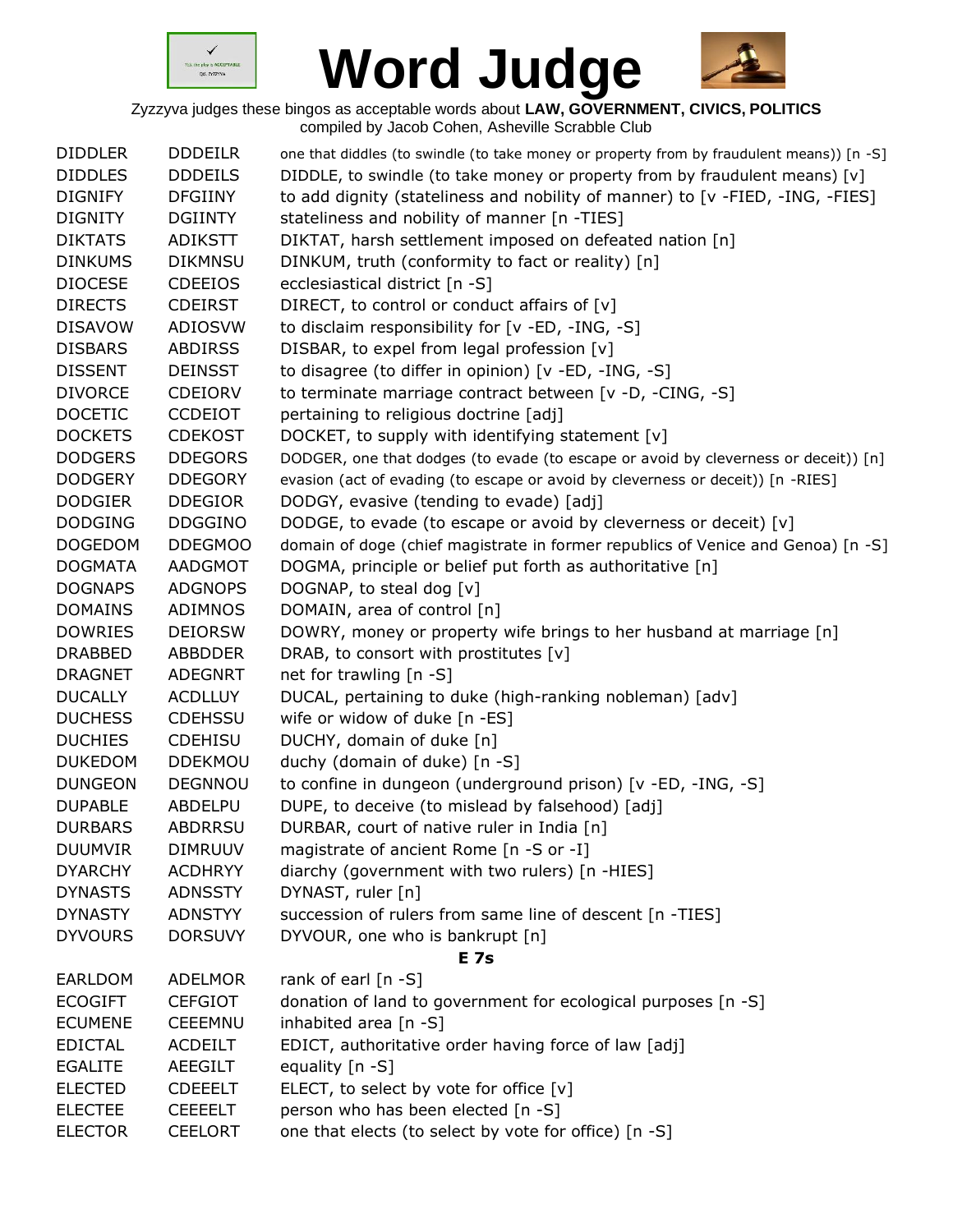



| <b>ELEGITS</b> | <b>EEGILST</b> | ELEGIT, type of judicial writ [n]                                                               |
|----------------|----------------|-------------------------------------------------------------------------------------------------|
| <b>ELITISM</b> | <b>EIILMST</b> | belief in rule by elite [n -S]                                                                  |
| <b>ELITIST</b> | <b>EIILSTT</b> | adherent of elitism [n -S]                                                                      |
| <b>EMBARGO</b> | ABEGMOR        | to restrain trade by governmental order [v -ED, -ING, -ES]                                      |
| <b>EMBASSY</b> | <b>ABEMSSY</b> | headquarters for ambassador [n -SIES]                                                           |
| <b>EMIGRES</b> | <b>EEGIMRS</b> | EMIGRE, emigrant (one that emigrates (to leave one country or region to settle in another)) [n] |
| <b>EMPANEL</b> | <b>AEELMNP</b> | to impanel (to enter on list for jury duty) [v -ED, -ING, -S or -LLED, -LLING, -S]              |
| <b>EMPIRES</b> | <b>EEIMPRS</b> | EMPIRE, major political unit [n]                                                                |
| <b>EMPOWER</b> | <b>EEMOPRW</b> | to give legal power to [v -ED, -ING, -S]                                                        |
| <b>EMPRESS</b> | <b>EEMPRSS</b> | female ruler of empire [n -ES]                                                                  |
| <b>ENABLED</b> | <b>ABDEELN</b> | ENABLE, to make possible [v]                                                                    |
| <b>ENABLER</b> | ABEELNE        | one that enables (to make possible) [n -S]]                                                     |
| <b>ENABLES</b> | <b>ABEELNS</b> | ENABLE, to make possible [v]                                                                    |
| <b>ENACTED</b> | <b>ACDEENT</b> | ENACT, to make into law [v]                                                                     |
| <b>ENACTOR</b> | <b>ACENORT</b> | one that enacts (to make into law) [n -S]                                                       |
| <b>ENDORSE</b> | <b>DEENORS</b> | to sign back of negotiable document [v -D, -SING, -S]                                           |
| <b>ENFEOFF</b> | <b>EEFFFNO</b> | to invest with feudal estates [v -ED, -ING, -S]                                                 |
| <b>ENFORCE</b> | <b>CEEFNOR</b> | to compel obedience to [v -D, -CING, -S]                                                        |
| <b>ENJOINS</b> | <b>EIJNNOS</b> | ENJOIN, to command (to direct with authority) [v]                                               |
| <b>ENSERFS</b> | <b>EEFNRSS</b> | ENSERF, to make serf (feudal slave) of $[v]$                                                    |
| <b>ENSLAVE</b> | <b>AEELNSV</b> | to make slave of (one who is owned by another) $[v -D, -VING, -S]$                              |
| <b>ENTAILS</b> | <b>AEILNST</b> | ENTAIL, to restrict inheritance of to specified line of heirs [v]                               |
| <b>ENTENTE</b> | <b>EEENNTT</b> | agreement between nations [n -S]                                                                |
| <b>ENTRUST</b> | <b>ENRSTTU</b> | to give over for safekeepibng [v -ED, -ING, -S]                                                 |
| <b>ENVIROS</b> | <b>EINORSV</b> | ENVIRO, advocate for preservation of natural environment [n]                                    |
| <b>EPARCHS</b> | <b>ACEHPRS</b> | EPARCH, head of eparchy [n]                                                                     |
| <b>EPARCHY</b> | <b>ACEHPRY</b> | district of modern Greece [n -HIES]                                                             |
| <b>EPHORAL</b> | <b>AEHLOPR</b> | EPHOR, magistrate of ancient Greece [adj]                                                       |
| <b>ESCHEAT</b> | <b>ACEEHST</b> | to confiscate $[v - ED, -ING, -S]$                                                              |
| <b>ESCROWS</b> | <b>CEORSSW</b> | ESCROW, to place in custody of third party [v]                                                  |
| <b>ESCUAGE</b> | <b>ACEEGSU</b> | scutage (tax exacted by feudal lord in lieu of military service) [n -S]                         |
| ESPOUSE        | <b>EEOPSSU</b> | to marry $[v -D, -SING, -S]$                                                                    |
| <b>ESTATED</b> | <b>ADEESTT</b> | ESTATE, to provide with landed property [v]                                                     |
| <b>ESTATES</b> | <b>AEESSTT</b> | ESTATE, to provide with landed property [v]                                                     |
| <b>ESTREAT</b> | <b>AEERSTT</b> | to copy from court records for use in prosecution [v -ED, -ING, -S]                             |
| <b>ETATISM</b> | AEIMSTT        | state socialism [n -S]                                                                          |
| <b>ETATIST</b> | AEISTTT        | ETATISM, state socialism [adj]                                                                  |
| <b>EVICTED</b> | <b>CDEEITV</b> | EVICT, to expel by legal process [v]                                                            |
| <b>EVICTEE</b> | <b>CEEEITV</b> | one that is evicted (to expel by legal process) [n -S]                                          |
| <b>EVICTOR</b> | <b>CEIORTV</b> | one that evicts (to expel by legal process) [n -S]                                              |
| <b>EXARCHY</b> | <b>ACEHRXY</b> | domain of exarch [n -HIES]                                                                      |
| <b>EXCLAVE</b> | <b>ACEELVX</b> | portion of country which is isolated ibn foreign territory [n -S]                               |
| <b>EXILERS</b> | <b>EEILRSX</b> | EXILER, one that exiles (to banish from one's own country] [n]                                  |
| EXILIAN        | AEIILNX        | exilic (pertaining to exile (to banish from one's own country) [adj]                            |
| <b>EXILING</b> | EGIILNX        | EXILE, to banish from one's own country [v]                                                     |
| <b>EXOGAMY</b> | <b>AEGMOXY</b> | marriage outside of particular group [n -S]                                                     |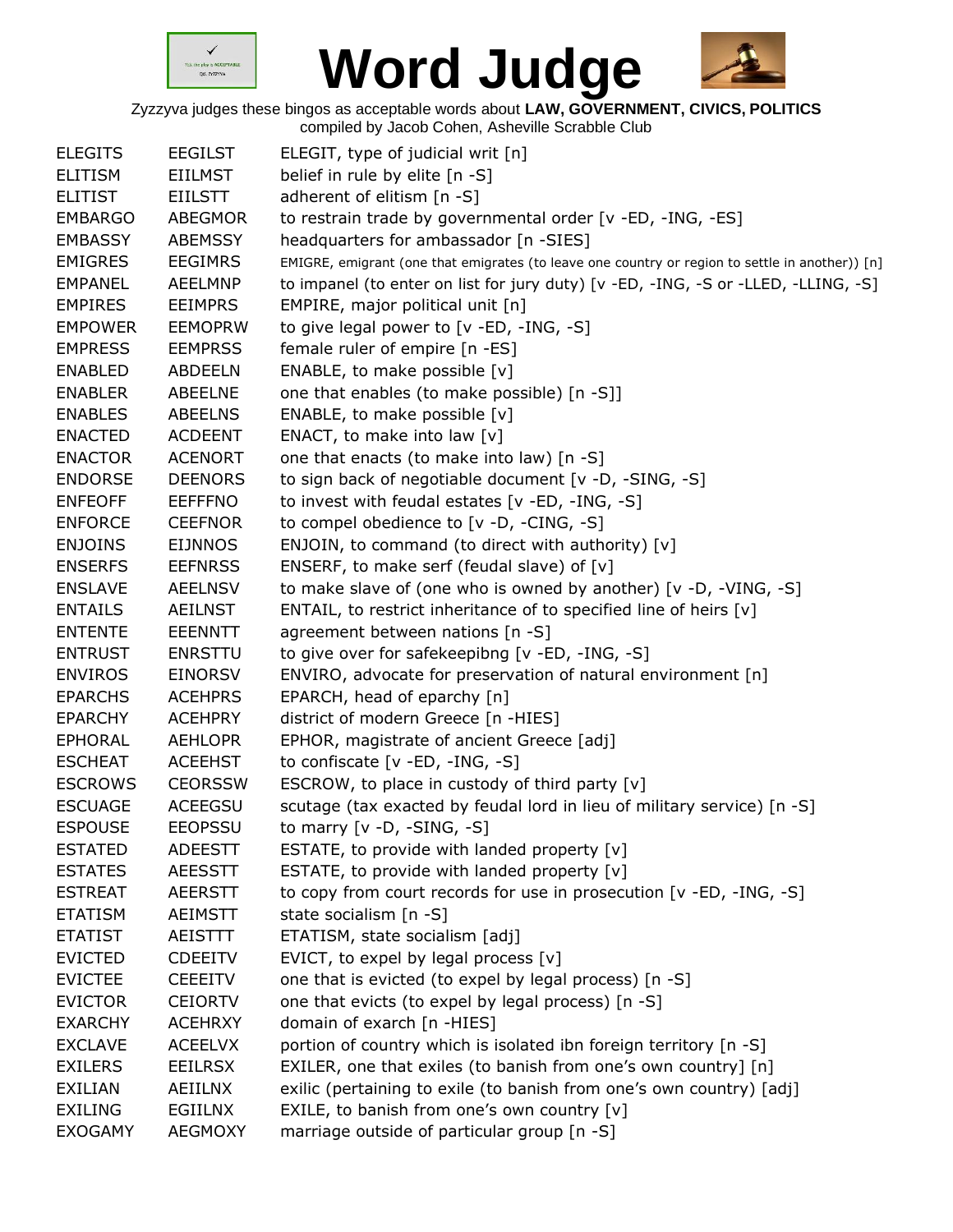



| <b>EXTORTS</b><br><b>EXURBAN</b> | <b>EORSTTX</b><br><b>ABENRUX</b> | EXTORT, to obtain from person by violence or intimidation [v]<br>EXURB, residential area lying beyond suburbs of city [adj] |
|----------------------------------|----------------------------------|-----------------------------------------------------------------------------------------------------------------------------|
| <b>EXURBIA</b>                   | ABEIRUX                          | exurb (residential area lying beyond suburbs of city) [n -s]<br><b>F7s</b>                                                  |
| <b>FACTUMS</b>                   | <b>ACFMSTU</b>                   | FACTUM, statement of facts of case being appealed [n]                                                                       |
| <b>FAIREST</b>                   | <b>AEFIRST</b>                   | FAIR, free from bias, dishonesty, or injustice [adj]                                                                        |
| <b>FALSELY</b>                   | <b>AEFLLSY</b>                   | FALSE, contrary to truth or fact [adv]                                                                                      |
| <b>FALSEST</b>                   | <b>AEFLSST</b>                   | FALSE, contrary to truth or fact [adj]                                                                                      |
| <b>FASCISM</b>                   | <b>ACFIMSS</b>                   | oppressive political system [n -S]                                                                                          |
| <b>FASCIST</b>                   | <b>ACFISST</b>                   | advocate of fascism (oppressive political system) [n -S]                                                                    |
| <b>FEDERAL</b>                   | <b>ADEEFLR</b>                   | supporter of type of central government [n -S]                                                                              |
| <b>FELONRY</b>                   | <b>EFLNORY</b>                   | whole class of felons [n -RIES]                                                                                             |
| <b>FENAGLE</b>                   | <b>AEEFGLN</b>                   | to finagle (to obtain by trickery) [v -D, -LING, -S]                                                                        |
| <b>FEODARY</b>                   | <b>ADEFORY</b>                   | vassal [n -RIES]                                                                                                            |
| <b>FEOFFED</b>                   | <b>DEEFFFO</b>                   | FEOFF, to grant fief (feudal estate) to [v]                                                                                 |
| <b>FEOFFEE</b>                   | <b>EEEFFFO</b>                   | one to whom fief (feudal estate) is granted [n -S]                                                                          |
| <b>FEOFFER</b>                   | <b>EEFFFOR</b>                   | one that grants fief (feudal estate) to another [n -S]                                                                      |
| <b>FEOFFOR</b>                   | <b>EFFFOOR</b>                   | feoffer one that grants fief (feudal estate) to another [n -S]                                                              |
| <b>FESSING</b>                   | <b>EFGINSS</b>                   | FESS, to confess [v]                                                                                                        |
| <b>FETTERS</b>                   | <b>EEFRSTT</b>                   | FETTER, to shackle (to confine with metal fastenings placed around wrists or ankles) [v]                                    |
| <b>FEUDARY</b>                   | <b>ADEFRUY</b>                   | vassal [n -RIES]                                                                                                            |
| <b>FIDEISM</b>                   | <b>DEFIIMS</b>                   | reliance on faith rather than reason $[n = S]$                                                                              |
| <b>FIDEIST</b>                   | <b>DEFIIST</b>                   | believer in fideism [n -S]                                                                                                  |
| <b>FIEFDOM</b>                   | <b>DEFFIMO</b>                   | fief (feudal estate) [n -S]                                                                                                 |
| <b>FILCHED</b>                   | <b>CDEFHIL</b>                   | FILCH, to steal (to take without right or permission) [v]                                                                   |
| <b>FILCHER</b>                   | <b>CEFHILR</b>                   | one that filches (to steal (to take without right or permission)) [n -S]                                                    |
| <b>FILCHES</b>                   | <b>CEFHILS</b>                   | FILCH, to steal (to take without right or permission) [v]                                                                   |
| <b>FILIATE</b>                   | AEFIILT                          | to bring into close association [v -D, -TING, -S]                                                                           |
| <b>FINAGLE</b>                   | <b>AEFGILN</b>                   | to obtain by trickery [v -D, -LING, -S]                                                                                     |
| <b>FINESSE</b>                   | <b>EEFINSS</b>                   | to bring about by adroit maneuvering [v -D, -SSING, -S]                                                                     |
| <b>FINESTS</b>                   | <b>EFINSST</b>                   | FINEST, police of specified city [n]                                                                                        |
| <b>FINKING</b>                   | <b>FGIIKNN</b>                   | FINK, to inform to police [v]                                                                                               |
| <b>FIREBUG</b>                   | <b>BEFGIRU</b>                   | arsonist (one that commits arson) [n -S]                                                                                    |
| <b>FIRMANS</b>                   | <b>AFIMNRS</b>                   | FIRMAN, edict issued by Middle Eastern sovereign [n]                                                                        |
| <b>FISCALS</b>                   | <b>ACFILSS</b>                   | FISCAL, public prosecutor [n]                                                                                               |
| <b>FLAMMED</b>                   | <b>ADEFLMM</b>                   | FLAM, to deceive (to mislead by falsehood) [v]                                                                              |
| <b>FLOGGED</b>                   | <b>DEFGGLO</b>                   | FLOG, to beat with whip or rod $[v]$                                                                                        |
| <b>FLOGGER</b>                   | <b>EFGGLOR</b>                   | one that flogs (to beat with whip or rod) [n -S]                                                                            |
| <b>FLOOSIE</b>                   | <b>EFILOOS</b>                   | floozy (prostitute) [n -S]                                                                                                  |
| <b>FLOOZIE</b>                   | <b>EFILOOZ</b>                   | floozy (prostitute) [n -S]                                                                                                  |
| <b>FLOSSIE</b>                   | <b>EFILOSS</b>                   | floozy (prostitute) [n -S]                                                                                                  |
| <b>FLOUTED</b>                   | <b>DEFLOTU</b>                   | FLOUT, to treat with contempt [v]                                                                                           |
| <b>FLOUTER</b>                   | <b>EFLORTU</b>                   | one that flouts (to treat with contempt [n -S]                                                                              |
| <b>FOBBING</b>                   | <b>BBFGINO</b>                   | FOB, to deceive (to mislead by falsehood) [v]                                                                               |
| <b>FOILING</b>                   | <b>FGIILNO</b>                   | FOIL to prevent success of [v]                                                                                              |
| <b>FOOLING</b>                   | <b>FGILNOO</b>                   | FOOL, to deceive (to mislead by falsehood) [v]                                                                              |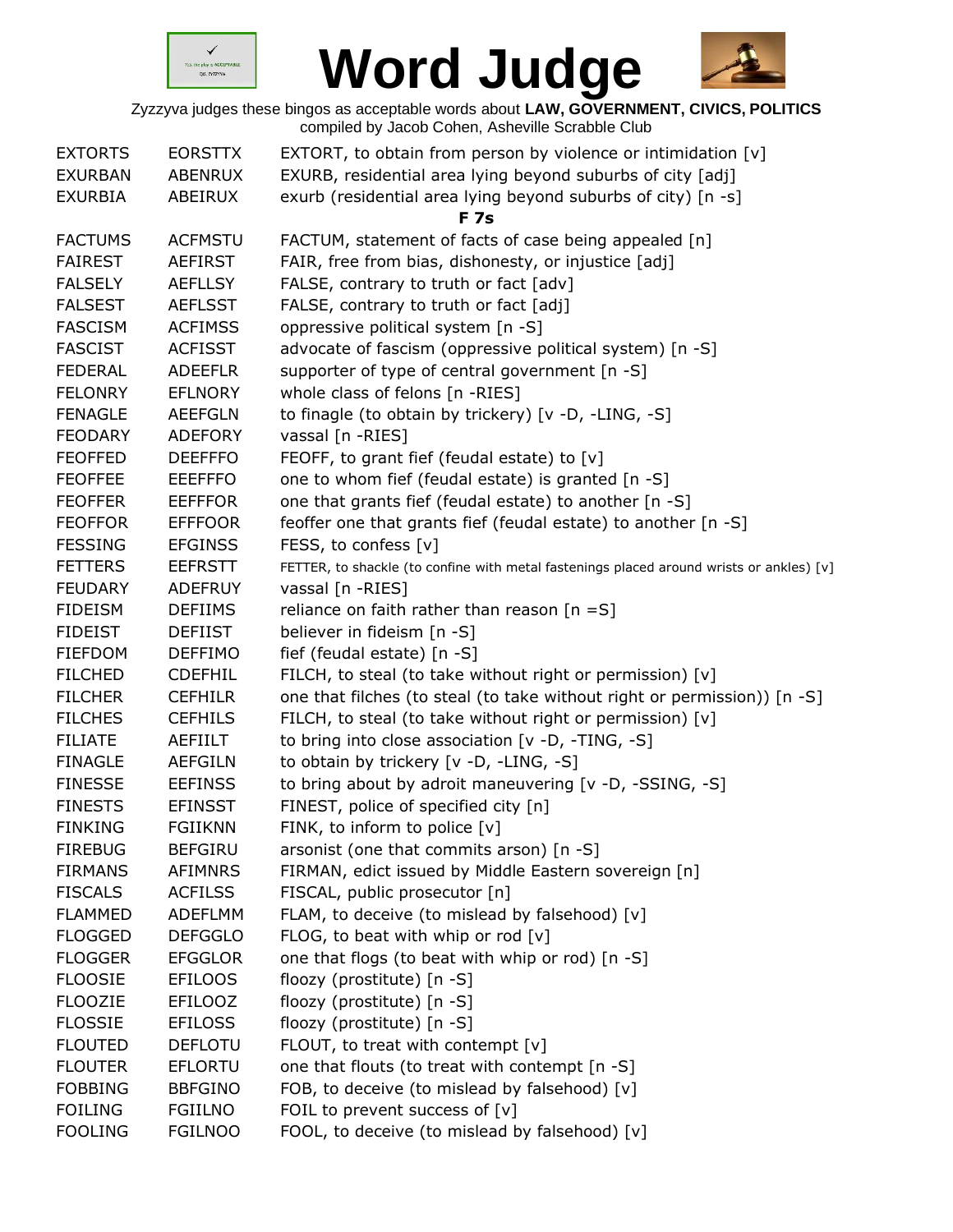



| <b>FOOTPAD</b> | <b>ADFOOPT</b> | one who robs pedestrian [n -S]                                                                     |
|----------------|----------------|----------------------------------------------------------------------------------------------------|
| <b>FOPPING</b> | <b>FGINOPP</b> | FOP, to deceive (to mislead by falsehood) [v]                                                      |
| <b>FORBADE</b> | <b>BDFIORS</b> | FORBID, to command not to do something [v]                                                         |
| <b>FORBIDS</b> | <b>BDFIORS</b> | FORBID, to command not to do something [v]                                                         |
| <b>FORFEIT</b> | EFFIORT        | to lose as penalty $[v - ED, -ING, -S]$                                                            |
| <b>FORGERS</b> | <b>EFGORRS</b> | FORGER, one that forges (to fashion or reproduce for fraudulent purposes) [n]                      |
| <b>FORGERY</b> | <b>EFGORRY</b> | act of forging (to fashion or reproduce for fraudulent purposes) [n -RIES]                         |
| <b>FORGING</b> | <b>FGGINOR</b> | forgery (act of forging) [n -S] / FORGE, to fashion or reproduce for fraudulent purposes [v]       |
| <b>FORGIVE</b> | <b>EFGIORV</b> | to pardon (to release from liability for offense) [v -GAVE, -N, -VING, -S]                         |
| <b>FREEDOM</b> | <b>DEEFMOR</b> | state of being free (not subject to restriction or control) [n -S]                                 |
| <b>FREEMAN</b> | <b>AEEFMNR</b> | one who is free (not subject to restriction or control) [n -MEN]                                   |
| <b>FRIGGED</b> | <b>DEFGGIR</b> | FRIG, to cheat or trick $[v]$                                                                      |
| <b>FRIGGED</b> | <b>DEFGGIR</b> | FRIG, to cheat or trick [v]                                                                        |
| <b>FUBBING</b> | <b>BBFGINU</b> | FUB, to fob (to deceive (to mislead by falsehood)) [v]                                             |
| <b>FUEHRER</b> | EEFHRRU        | fuhrer (leader (one that leads or guides)) [n -S]                                                  |
| <b>FUHRERS</b> | <b>EFHRRSU</b> | FUHRER, leader (one that leads or guides) [n]                                                      |
| <b>FURTIVE</b> | <b>EFIRTUV</b> | stealthy (intended to escape observation) [adj]                                                    |
|                |                | <b>G</b> 7s                                                                                        |
| <b>GABELLE</b> | <b>ABEEGLL</b> | tax on salt $[n -S]$                                                                               |
| <b>GAGAKUS</b> | AAGGKSU        | GAGAKU, ancient court music of Japan [n]                                                           |
| <b>GALLOWS</b> | <b>AGLLOSW</b> | structure used for haging condemned person [n]                                                     |
| <b>GANGSTA</b> | <b>AAGGNST</b> | member of street gang [n -S]                                                                       |
| <b>GAOLERS</b> | <b>AEGLORS</b> | GAOLER, jailer (keeper of jail) [n]                                                                |
| <b>GAOLING</b> | AGGILNO        | GAOL, to jail (to put in jail (place of confinement)) [v]                                          |
| <b>GAZETTE</b> | AEEGTTZ        | to announce in official journal [v -D, -TING, -S]                                                  |
| <b>GAZUMPS</b> | <b>AGMPSUZ</b> | GAZUMP, to cheat by raising price originally agreed upon [v]                                       |
| <b>GEMOTES</b> | <b>EEGMOST</b> | GEMOTE, public meeting in Anglo-Saxon England [n]                                                  |
| <b>GENITOR</b> | <b>EGINORT</b> | male parent [n -S]                                                                                 |
| <b>GERENTS</b> | <b>EEGNRST</b> | GERENT, ruler or manager [n]                                                                       |
| <b>GESTAPO</b> | <b>AEGOPST</b> | secret-police organization [n -S]                                                                  |
| <b>GIGOLOS</b> | <b>GGILOOS</b> | GIGOLO, man supported financially by woman [n]                                                     |
| <b>GIMMICK</b> | <b>CGIIKMM</b> | to provide with gimmick (novel or tricky feature) [v -ED, -ING, -S]                                |
| <b>GIPPERS</b> | <b>EGIPPRS</b> | GIPPER, one that gips (to gyp (to swindle (to take money or property from by fraudulent means) [n] |
| <b>GIPPERS</b> | <b>EGIPPRS</b> | GIPPER, one that gips (to gyp (to swindle)) [n]                                                    |
| <b>GIPPING</b> | <b>GGIINPP</b> | GIP, to gyp (to swindle (to take money or property from by fraudulent means)) $[v]$                |
| <b>GLOMMED</b> | <b>DEGLMMO</b> | GLOM, to steal [v]                                                                                 |
| <b>GONIFFS</b> | <b>FFGINOS</b> | GONIFF, ganef (thief (one that steals (steal))) [n]                                                |
| <b>GONOPHS</b> | <b>GHNOOPS</b> | GONOPH, ganef (thief (one that steals (take without permission)) [n]                               |
| <b>GOONDAS</b> | <b>ADGNOOS</b> | GOONDA, hired thug [n]                                                                             |
| <b>GOONERY</b> | <b>EGNOORY</b> | thuggish behavior [n -RIES]                                                                        |
| <b>GOTCHAS</b> | <b>ACGHOST</b> | GOTCHA, instance of catching person out in deceit or wrongdoing [n]                                |
| <b>GOVERNS</b> | <b>EGNORSV</b> | GOVERN, to rule or direct [v]                                                                      |
| <b>GRANTED</b> | <b>ADEGNRT</b> | GRANT, to bestow upon [v]                                                                          |
| <b>GRANTEE</b> | <b>AEEGNRT</b> | one to whom something is granted (to bestow upon) [n -S]                                           |
| <b>GRANTER</b> | <b>AEGNRRT</b> | one that grants (to bestow upon) [n -S]                                                            |
| <b>GRANTOR</b> | <b>AGNORRT</b> | granter (one that grants (to bestow upon) [n -S]                                                   |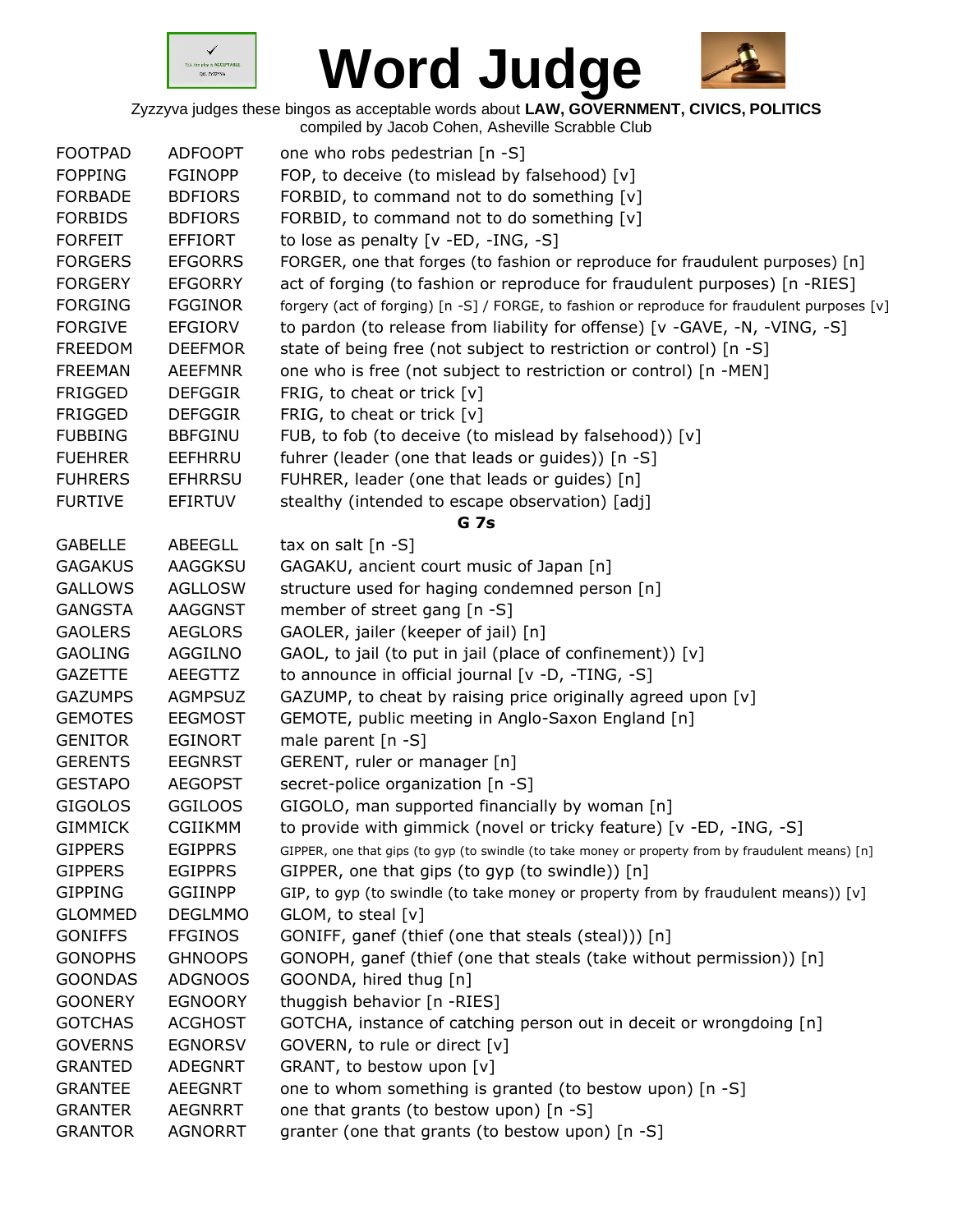



| <b>GRIFFES</b> | <b>EFFGIRS</b> | GRIFFE, person of mixed ancestry [n]                                                        |
|----------------|----------------|---------------------------------------------------------------------------------------------|
| <b>GRIFTED</b> | <b>DEFGIRT</b> | GRIFT, to swindle (to take money or property from by fraudulent means) $[v]$                |
| <b>GRIFTER</b> | <b>EFGIRRT</b> | swindler (one that swindles (to take money or property from by fraudulent means)) [n -S]    |
| <b>GUARDED</b> | ADDEGRU        | GUARD, to protect (to keep from harm, attack, or injury) [v]                                |
| <b>GUARDER</b> | ADEGRRU        | one that guards (to protect (to keep from harm, attack, or injury)) [n -S]                  |
| <b>GUDGEON</b> | <b>DEGGNOU</b> | to dupe $[v - ED, -ING, -S]$                                                                |
| <b>GUILING</b> | <b>GGIILNU</b> | GUILE, to beguile (to mislead by falsehood) [v]                                             |
| <b>GUILTED</b> | <b>DEGILTU</b> | GUILT, to cause (someone) to feel guilty [v]                                                |
| <b>GULLING</b> | <b>GGILLNU</b> | GULL, to deceive [v]                                                                        |
| <b>GUMSHOE</b> | <b>EGHMOSU</b> | to investigate stealthily [v -D, -ING, -S]                                                  |
| <b>GYPPERS</b> | <b>EGPPRSY</b> | GYPPER, one that gyps (to swindle (to take money or property from by fraudulent means)) [n] |
| <b>GYPPING</b> | <b>GGINPPY</b> | GYP, to swindle (to take money or property from by fraudulent means) [v]                    |
| <b>GYPSTER</b> | <b>EGPRSTY</b> | one that gyps (to swindle (to take money or property from by fraudulent means)) [n -S]      |
|                |                | <b>H</b> 7s                                                                                 |
| <b>HALACHA</b> | AAACHHL        | legal part of Talmud [n -S or -HOT or -HOTH]                                                |
| <b>HALAKAH</b> | AAAHHKL        | halacha (legal part of Talmud) [n -S or -KOTH]                                              |
| <b>HALAKHA</b> | AAAHHKL        | halacha (legal part of Talmud) [n -S or -KHOT]                                              |
| <b>HALAKIC</b> | AACHIKL        | HALAKAH, halacha (legal part of Talmud) [adj]                                               |
| <b>HALLALS</b> | <b>AAHLLLS</b> | HALLAL, to halal (to slaughter animal according to Muslim law) [v]                          |
| <b>HAMLETS</b> | <b>AEHLMST</b> | HAMLET, small town (center of population smaller than city) [n]                             |
| <b>HANGING</b> | <b>AGGHINN</b> | execution by strangling with suspended noose [n -S]                                         |
| <b>HANGMAN</b> | <b>AAGHMNN</b> | executioner [n -MEN]                                                                        |
| <b>HARDHAT</b> | AADHHRT        | conservative [n -S]                                                                         |
| <b>HARLOTS</b> | AHLORST        | HARLOT, prostitute [n]                                                                      |
| <b>HARMERS</b> | <b>AEHMRRS</b> | HARMER, one that harms (to injure (to do or cause injury to)) [n]                           |
| <b>HARMFUL</b> | AFHLMRU        | capable of harming (to injure) [adj]                                                        |
| <b>HARMING</b> | <b>AGHIMNR</b> | HARM, to injure (to do or cause injury to) [v]                                              |
| <b>HARTALS</b> | <b>AAHLRST</b> | HARTAL, stoppage of work [n]                                                                |
| <b>HEARING</b> | <b>AEGHINR</b> | preliminary examination [n -S]                                                              |
| <b>HEARSAY</b> | <b>AAEHRSY</b> | secondhand information [n -S]                                                               |
| <b>HEGEMON</b> | <b>EEGHMNO</b> | political state having hegemony [n -S]                                                      |
| <b>HEILING</b> | EGHIILN        | HEIL, to salute $[v]$                                                                       |
| <b>HEIRDOM</b> | <b>DEHIMOR</b> | heirship (right to inheritance) [n -S]                                                      |
| <b>HEIRESS</b> | <b>EEHIRSS</b> | female inheritor (one that inherits (to receive by legal succession)) [n -S]                |
| <b>HEIRING</b> | <b>EGHIINR</b> | HEIR, to inherit (to receive by legal succession) [v]                                       |
| <b>HEISTED</b> | <b>DEEHIST</b> | HEIST, to steal (to take without right or permission) [v]                                   |
| <b>HEISTER</b> | <b>EEHIRST</b> | one that heists (to steal (to take without right or permission)) [n -S]                     |
| <b>HELIAST</b> | AEHILST        | Athenian judge [n -S]                                                                       |
| <b>HELOTRY</b> | <b>EHLORTY</b> | helotism (slavery or serfdom) [n -RIES]                                                     |
| <b>HERALDS</b> | <b>ADEHLRS</b> | HERALD, to proclaim (to make known publicly or officially) [v]                              |
| <b>HEREDES</b> | <b>DEEEHRS</b> | HERES, heir [n]                                                                             |
| <b>HERETIC</b> | <b>CEEHIRT</b> | one that upholds heresy (belief contrary to church doctrine) [n -S]                         |
| <b>HERITOR</b> | <b>EHIORRT</b> | one that inherits (to receive by legal succession) [n -S]                                   |
| <b>HETAERA</b> | AAEEHRT        | concubine $[n -E, -S]$                                                                      |
| <b>HETAIRA</b> | AAEHIRT        | hetaera (concubine) [n -I, -S]                                                              |
| <b>HETMANS</b> | <b>AEHMNST</b> | HETMAN, cossack leader [n]                                                                  |
|                |                |                                                                                             |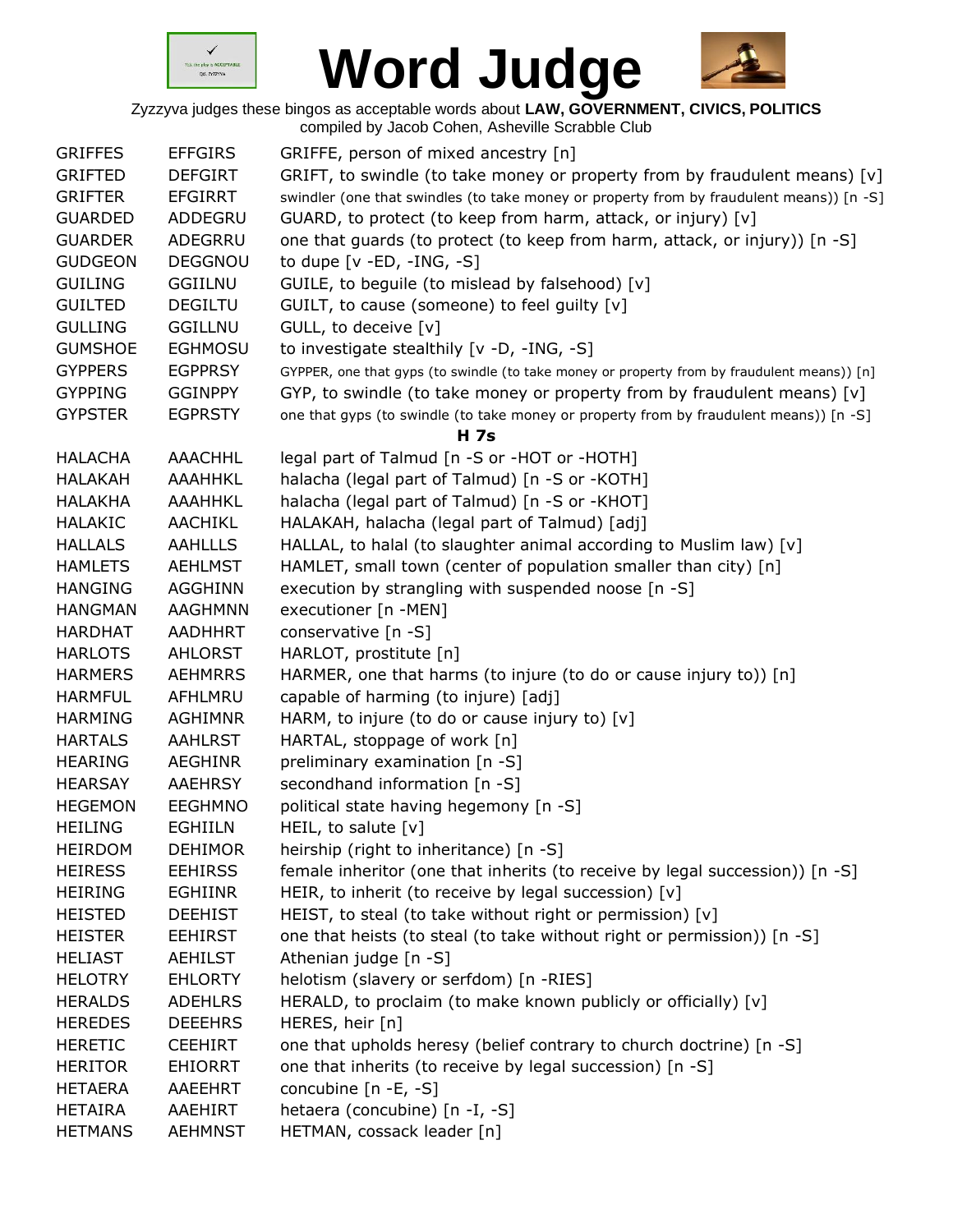



| <b>HIDINGS</b> | <b>DGHIINS</b> | HIDING, beating [n]                                                               |
|----------------|----------------|-----------------------------------------------------------------------------------|
| <b>HIJACKS</b> | <b>ACHIJKS</b> | HIJACK, to seize vehicle while in transit [v]                                     |
| <b>HISTORY</b> | <b>HIORSTY</b> | chronological record of past events [n -RIES]                                     |
| <b>HOAXERS</b> | <b>AEHORSX</b> | HOAXER, one that hoaxes (to deceive (to mislead by falsehood)) [n]                |
| <b>HOAXING</b> | <b>AGHINOX</b> | HOAX, to deceive (to mislead by falsehood) [v]                                    |
| <b>HOCKERS</b> | <b>CEHKORS</b> | HOCKER, one that hocks (to pawn (to give as security for something borrowed)) [n] |
| <b>HOCKING</b> | <b>CGHIKNO</b> | HOCK, to pawn (to give as security for something borrowed) [v]                    |
| <b>HOCUSED</b> | <b>CDEHOSU</b> | HOCUS, to deceive or cheat [v]                                                    |
| <b>HOCUSES</b> | <b>CEHOSSU</b> | HOCUS, to deceive or cheat [v]                                                    |
| <b>HOKIEST</b> | <b>EHIKOST</b> | HOKEY, false; contrived [adj]                                                     |
| <b>HOLDOUT</b> | <b>DHLOOTU</b> | one who delays signing contract [n -S]                                            |
| <b>HONESTY</b> | <b>EHNOSTY</b> | truthfulness [n -TIES]                                                            |
| <b>HOOKERS</b> | <b>EHKOORS</b> | HOOKER, prostitute [n]                                                            |
| <b>HOOKEYS</b> | <b>EHKOOSY</b> | HOOKEY, hooky (truancy (act of truanting)) [n]                                    |
| <b>HOOKIES</b> | <b>EHIKOOS</b> | HOOKY, truancy [n]                                                                |
| <b>HOOKING</b> | <b>GHIKNOO</b> | illegal move in hockey involving blade of stick [n -S]                            |
| <b>HOOSGOW</b> | <b>GHOOOSW</b> | hoosegow (jail) [n -S]                                                            |
| <b>HOSTAGE</b> | <b>AEGHOST</b> | person held as security [n -S]                                                    |
| <b>HOTLINE</b> | <b>EHILNOT</b> | direct communications system for immediate contact [n -S]                         |
| <b>HOTSPOT</b> | <b>HOOPSTT</b> | area known for violence or unrest [n -S]                                          |
| <b>HUMBUGS</b> | <b>BGHMSUU</b> | HUMBUG, to deceive (to mislead by falsehood) [v]                                  |
| <b>HUMINTS</b> | <b>HIMNSTU</b> | HUMINT, secret intelligence-gathering by agents [n]                               |
|                |                | I 7s                                                                              |
| <b>ILLEGAL</b> | <b>AEGILLL</b> | person who enters country without authorization [n -S]                            |
| <b>ILLICIT</b> | <b>CIIILLT</b> | not permitted [adj]                                                               |
| <b>ILLUDED</b> | <b>DDEILLU</b> | ILLUDE, to deceive (to mislead by falsehood) [v]                                  |
| <b>ILLUDES</b> | <b>DEILLSU</b> | ILLUDE, to deceive (to mislead by falsehood) [v]                                  |
| <b>IMMURED</b> | DEIMMRU        | IMMURE, to imprison (to confine (to shut within enclosure)) [v]                   |
| <b>IMMURES</b> | EIMMRSU        | IMMURE, to imprison (to confine (to shut within enclosure)) [v]                   |
| <b>IMPANEL</b> | AEILMNP        | to enter on list for jury duty [v -ED, -ING, -S or -LLED, -LLING, -S]             |
| <b>IMPAWNS</b> | <b>AIMNPSW</b> | IMPAWN, to pawn (to give as security for something borrowed) [v]                  |
| <b>IMPEACH</b> | <b>ACEHIMP</b> | to charge with misconduct in office [v -ED, -ING, -S]                             |
| <b>IMPLEAD</b> | ADEILMP        | to sue in court of law [v -ED or -LED, -ING, -S]                                  |
| <b>IMPOUND</b> | <b>DIMNOPU</b> | to seize and retain in legal custody [v ED, -ING, -S]                             |
| <b>IMPOWER</b> | <b>EIMOPRW</b> | to empower (to give legal power to) [v -ED, -ING, -S]                             |
| <b>INCESTS</b> | <b>CEINSST</b> | INCEST, sexual intercourse between closely related persons [n]                    |
| <b>INDICTS</b> | <b>CDIINST</b> | INDICT, to charge with crime [v]                                                  |
| <b>INDIGEN</b> | <b>DEGIINN</b> | indigene (native (original inhabitant of area)) [n -S]                            |
| <b>INDORSE</b> | <b>DEINORS</b> | to endorse (to sign back of negotiable document) [v -D, -SING, -S]                |
| <b>INDULTS</b> | <b>DILNSTU</b> | INDULT, privilege granted by pope [n]                                             |
| <b>INDUNAS</b> | ADINNSU        | INDUNA, tribal overseer in Africa [n]                                             |
| <b>INFANTA</b> | AAFINNT        | daughter of Spanish or Portuguese monarch [n -S]                                  |
| <b>INFANTE</b> | <b>AEFINNT</b> | younger son of Spanish or Portuguese monarch [n -S]                               |
| <b>INFEOFF</b> | <b>EFFFINO</b> | to enfeoff (to invest with feudal estate) [v -ED, -ING, -S]                       |
| <b>INFRACT</b> | <b>ACFINRT</b> | to break legal rule [v -ED, -ING, -S]                                             |
| <b>INHERIT</b> | <b>EHIINRT</b> | to receive by legal succession [v -ED, -ING, -S]                                  |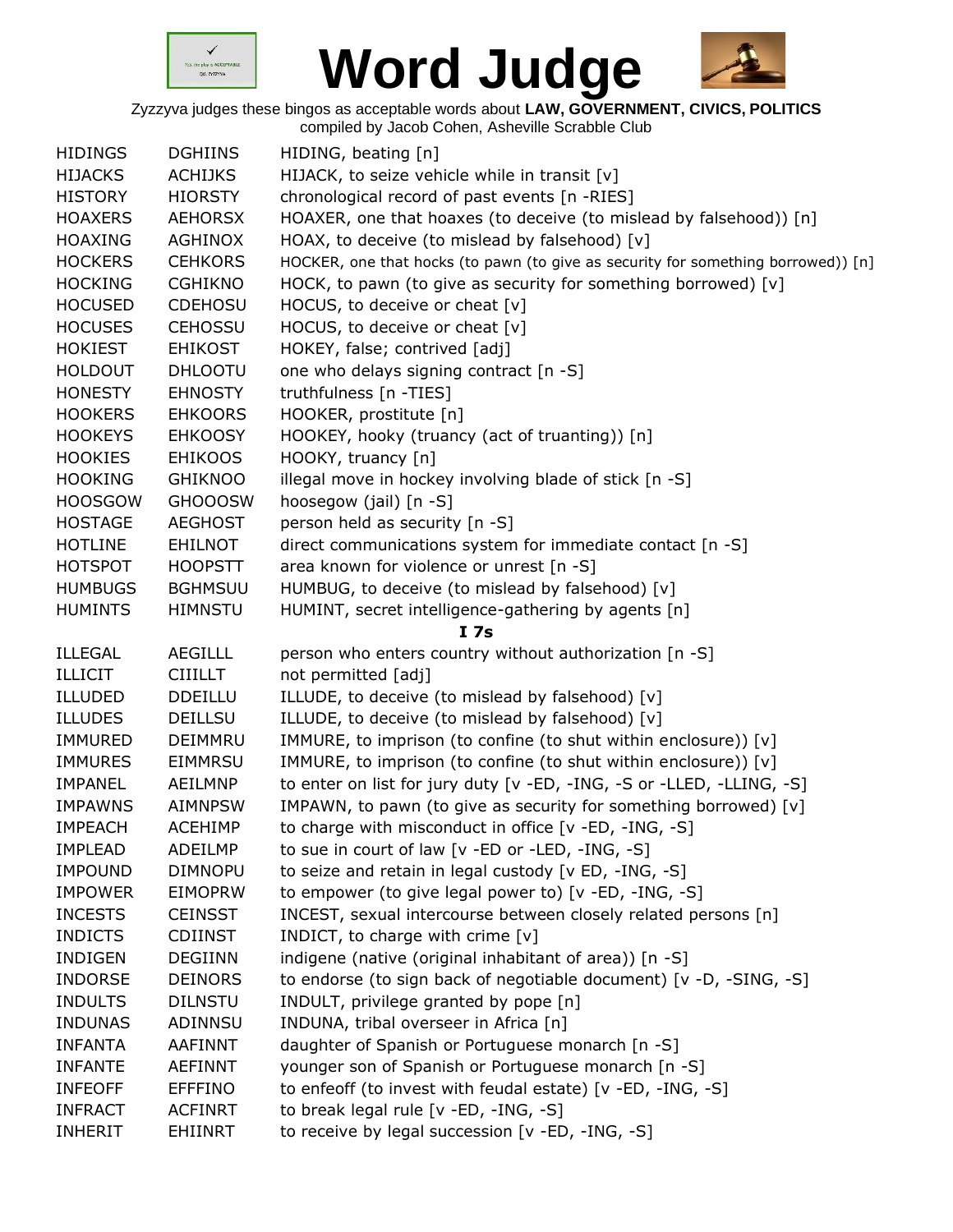



| <b>INJURED</b> | <b>DEIJNRU</b> | INJURE, to do or cause injury to $[v]$                                           |
|----------------|----------------|----------------------------------------------------------------------------------|
| <b>INJURER</b> | EIJNRRU        | one that injures (to do or cause injury to) [n -S]                               |
| <b>INJURES</b> | <b>EIJNRSU</b> | INJURE, to do or cause injury to [v]                                             |
| <b>INMATES</b> | <b>AEIMNST</b> | INMATE, one who is confined to institution [n]                                   |
| <b>INQUEST</b> | EINQSTU        | legal inquiry [n -S]                                                             |
| <b>INSTATE</b> | <b>AEINSTT</b> | to place in office [v -D, -TING, -S]                                             |
| <b>INVEIGH</b> | EGHIINV        | to protest angrily [v -ED, -ING, -S]                                             |
| <b>ISONOMY</b> | <b>IMNOOSY</b> | equality of civil rights [n -MIES]                                               |
| <b>ISSUERS</b> | <b>EIRSSSU</b> | ISSUER, one that issues (to come forth) [n]                                      |
|                |                | J 7s                                                                             |
| <b>JAILERS</b> | <b>AEIJLRS</b> | JAILER, keeper of jail [n]                                                       |
| <b>JAILING</b> | AGIIJLN        | JAIL, to put in jail (place of confinement) [v]                                  |
| <b>JAILORS</b> | AIJLORS        | JAILOR, jailer (keeper of jail) [n]                                              |
| <b>JARLDOM</b> | <b>ADJLMOR</b> | domain of jarl [n -S]                                                            |
| <b>JAYWALK</b> | <b>AAJKLWY</b> | to cross street recklessly [v -ED, -ING, -S]                                     |
| <b>JEOPARD</b> | <b>ADEJOPR</b> | to imperil (to place in jeopardy) [v -ED, -ING, -S]                              |
| <b>JOBBERY</b> | <b>BBEJORY</b> | corruption in public office [n -RIES]                                            |
| <b>JOINDER</b> | <b>DEIJNOR</b> | joining of parties in lawsuit [n -S]                                             |
| <b>JOUKING</b> | <b>GIJKNOU</b> | JOUK, to dodge (to evade (to escape or avoid by cleverness or deceit)) $[v]$     |
| <b>JUDGERS</b> | <b>DEGJRSU</b> | JUDGER, one that judges (to decide on critically) [n]                            |
| <b>JUDGIER</b> | DEGIJRU        | JUDGEY, judgy (judgemental) [adj] / JUDGY, judgmental [adj]                      |
| <b>JUDGING</b> | <b>DGGIJNU</b> | JUDGE, to decide on critically [v]                                               |
| <b>JUNIORS</b> | <b>IJNORSU</b> | JUNIOR, to assist more senior lawyer [v]                                         |
| <b>JUNKETS</b> | <b>EJKNSTU</b> | JUNKET, to banquet (to feast (to eat sumptuously)) [v]                           |
| <b>JURALLY</b> | <b>AJLLRUY</b> | JURAL, pertaining to law [adv]                                                   |
| <b>JURANTS</b> | <b>AJNRSTU</b> | JURANT, one that takes oath [n]                                                  |
| <b>JURIDIC</b> | CDIIJRU        | pertaining to law [adj]                                                          |
| <b>JURISTS</b> | <b>IJRSSTU</b> | JURIST, one versed in law [n]                                                    |
| <b>JURYING</b> | <b>GIJNRUY</b> | JURY, to select material for exhibition [v]                                      |
| <b>JURYMAN</b> | <b>AJMNRUY</b> | juror (member of jury) [n -MEN]                                                  |
| <b>JUSTICE</b> | <b>CEIJSTU</b> | judge [n -S]                                                                     |
|                |                | <b>K7s</b>                                                                       |
| <b>KABAKAS</b> | <b>AAABKKS</b> | KABAKA, Ugandan emperor [n]                                                      |
| <b>KAISERS</b> | <b>AEIKRSS</b> | KAISER, emperor (ruler of empire) [n]                                            |
| <b>KALIPHS</b> | <b>AHIKLPS</b> | KALIPH, caliph (Muslim leader) [n]                                               |
| <b>KAMPONG</b> | <b>AGKMNOP</b> | small village (small community in rural area) [n -S]                             |
| <b>KASHERS</b> | <b>AEHKRSS</b> | KASHER, to kosher (to make fit to be eaten according to Jewish dietary laws) [v] |
| <b>KASHRUT</b> | <b>AHKRSTU</b> | kashruth (Jewish dietary laws) [n -S]                                            |
| <b>KEEPING</b> | <b>EEGIKNP</b> | custody (guardianship) [n -S]                                                    |
| <b>KHALIFA</b> | AAFHIKL        | caliph (Muslim leader) [n -S]                                                    |
| <b>KHALIFS</b> | <b>AFHIKLS</b> | KHALIF, caliph (Muslim leader) [n]                                               |
| <b>KHANATE</b> | <b>AAEHKNT</b> | domain of khan [n -S]                                                            |
| <b>KHEDIVE</b> | <b>DEEHIKV</b> | Turkish viceroy [n -S]                                                           |
| <b>KIDNAPS</b> | <b>ADIKNPS</b> | KIDNAP, to take person by force and often for ransom [v]                         |
| KINGDOM        | <b>DGIKMNO</b> | area ruled by king [n -S]                                                        |
| <b>KINGING</b> | <b>GGIIKNN</b> | KING, to reign as king (male monarch) [v]                                        |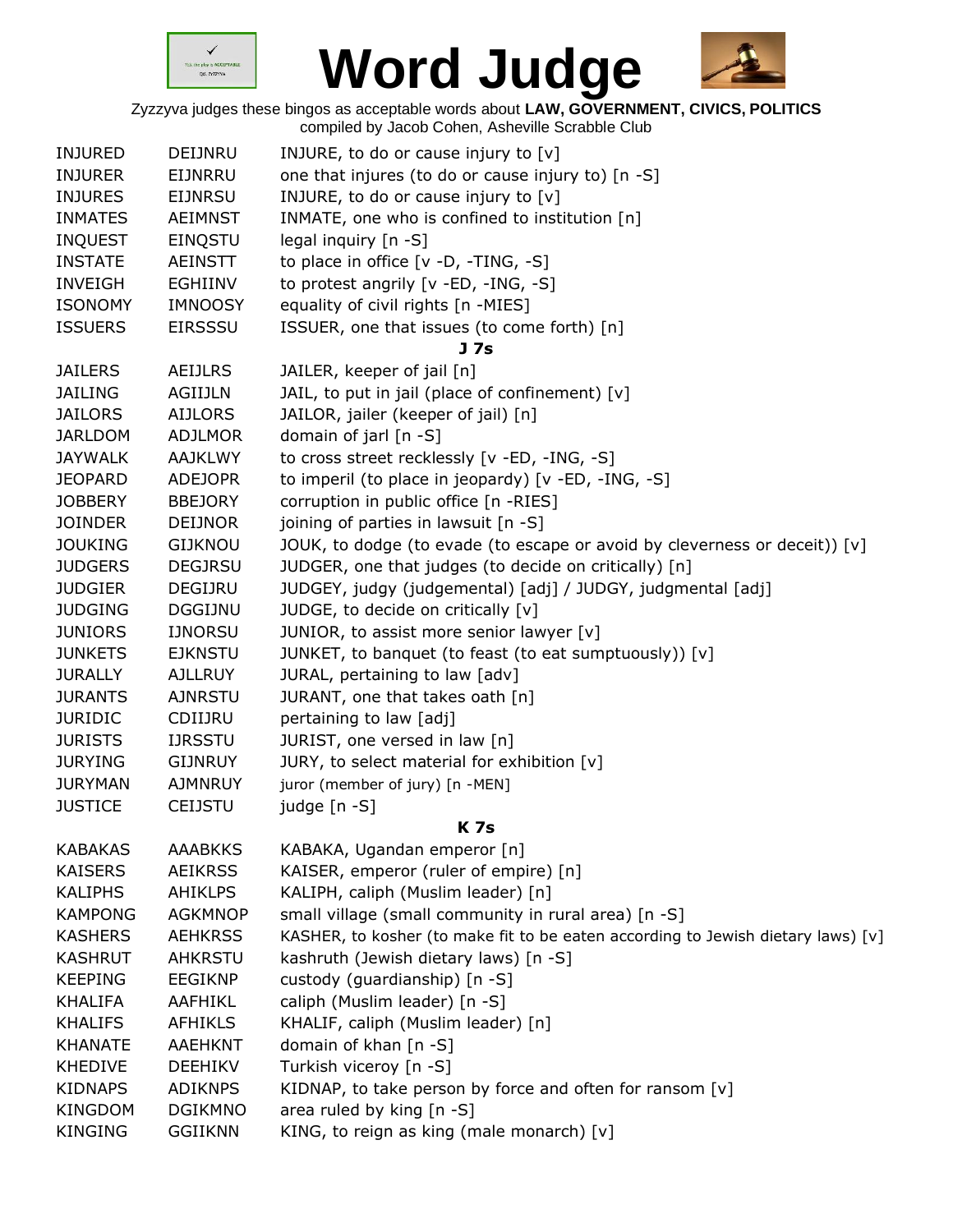



|                |                | sonipriod by casob corron, , ionovino corabbio crab                               |
|----------------|----------------|-----------------------------------------------------------------------------------|
| <b>KINGLET</b> | <b>EGIKLNT</b> | king who rules over small area [n -S]                                             |
| <b>KITINGS</b> | <b>GIIKNST</b> | KITING, to obtain money or credit fraudulently [n]                                |
| <b>KLAVERN</b> | <b>AEKLNRV</b> | local branch of Ku Klux Klan [n -S]                                               |
| <b>KLEAGLE</b> | <b>AEEGKLL</b> | official in Ku Klux Klan [n -S]                                                   |
| <b>KLEPTOS</b> | <b>EKLOPST</b> | KLEPTO, one that steals impulsively [n]                                           |
| <b>KNAVERY</b> | <b>AEKNRVY</b> | trickery (deception) [n -RIES]                                                    |
| <b>KNESSET</b> | <b>EEKNSST</b> | Israeli parliament [n -S]                                                         |
| <b>KNIFERS</b> | <b>EFIKNRS</b> | KNIFER, one that knifes (to cut with knife) [n]                                   |
| <b>KNIFING</b> | <b>FGIIKNN</b> | act of stabbing with knife [n -S]                                                 |
| <b>KOSHERS</b> | <b>EHKORSS</b> | KOSHER, to make fit to be eaten according to Jewish dietary laws [v]              |
| <b>KURBASH</b> | <b>ABHKRSU</b> | to flog with leather whip [v -ED, -ING, -ES]                                      |
|                |                | L <sub>7s</sub>                                                                   |
| LADRONE        | <b>ADELNOR</b> | thief (one that steals) [n -S]                                                    |
| <b>LADRONS</b> | <b>ADLNORS</b> | LADRON, ladrone (thief (one that steals)) [n]                                     |
| LAICISE        | <b>ACEIILS</b> | to laicize (to free from clerical control) [v -D, -SING, -S]                      |
| LAICISM        | <b>ACIILMS</b> | political system free from clerical control [n -S]                                |
| LAICIZE        | <b>ACEIILZ</b> | to free from clerical control [v -D, -ZING, -S]                                   |
| LAMMING        | <b>AGILMMN</b> | LAM, to flee hastily $[v]$                                                        |
| <b>LARCENY</b> | <b>ACELNRY</b> | felonious taking and removal of another's personal goods [n -CIES]                |
| <b>LASHING</b> | <b>AGHILNS</b> | flogging [n -S]                                                                   |
| <b>LATENTS</b> | <b>AELNSTT</b> | LATENT, barely visible fingerprint that can be developed for study [n]            |
| <b>LAWBOOK</b> | <b>ABKLOOW</b> | book containing or dealing with laws [n -S]                                       |
| <b>LAWLESS</b> | <b>AELLSSW</b> | having no system of laws [adj]                                                    |
| LAWLIKE        | <b>AEIKLLW</b> | being like law [adj]                                                              |
| LAWSUIT        | <b>AILSTUW</b> | legal action [n -S]                                                               |
| <b>LAWYERS</b> | <b>AELRSWY</b> | LAWYER, to work as member of legal profession [v]                                 |
| <b>LEADERS</b> | <b>ADEELRS</b> | LEADER, one that leads or guides [n]                                              |
| <b>LEAKERS</b> | <b>AEEKLRS</b> | LEAKER, one that leaks (to permit escape of something through breach or flaw) [n] |
| <b>LEAKING</b> | <b>AEGIKLN</b> | LEAK, to permit escape of something through breach or flaw [v]                    |
| <b>LECHERS</b> | <b>CEEHLRS</b> | LECHER, to engage in lechery [v]                                                  |
| <b>LECHERY</b> | <b>CEEHLRY</b> | excessive sexual indulgence [n -RIES]                                             |
| <b>LEFTISH</b> | <b>EFHILST</b> | inclined to be leftist [adj]                                                      |
| <b>LEFTISM</b> | <b>EFILMST</b> | liberal political philosophy [n -S]                                               |
| <b>LEFTIST</b> | <b>EFILSTT</b> | advocate of leftism (liberal political philosophy) [n -S]                         |
| <b>LEGALLY</b> | <b>AEGLLLY</b> | in lawful manner [adv]                                                            |
| <b>LEGATED</b> | <b>ADEEGLT</b> | LEGATE, to bequeath (to grant by testament) [v]                                   |
| <b>LEGATEE</b> | <b>AEEEGLT</b> | inheritor of legacy [n -S]                                                        |
| <b>LEGATES</b> | <b>AEEGLST</b> | LEGATE, to bequeath (to grant by testament) $[v]$                                 |
| <b>LEGATOR</b> | <b>AEGLORT</b> | one that legates (to bequeath (to grant by testament)) [n -S]                     |
| <b>LEGISTS</b> | <b>EGILSST</b> | LEGIST, one learned or skilled in law [n]                                         |
| LENIENT        | <b>EEILNNT</b> | gently tolerant [adj]                                                             |
| <b>LESSEES</b> | <b>EEELSSS</b> | LESSEE, one to whom lease is granted [n]                                          |
| <b>LESSORS</b> | <b>ELORSSS</b> | LESSOR, one that grants lease [n]                                                 |
| <b>LETOUTS</b> | <b>ELOSTTU</b> | LETOUT, something that makes it possible to avoid doing something [n]             |
| <b>LEVANTS</b> | <b>AELNSTV</b> | LEVANT, to avoid debt [v]                                                         |
| <b>LEVIERS</b> | <b>EEILRSV</b> | LEVIER, one that levies (to impose or collect by legal authority) [n]             |
|                |                |                                                                                   |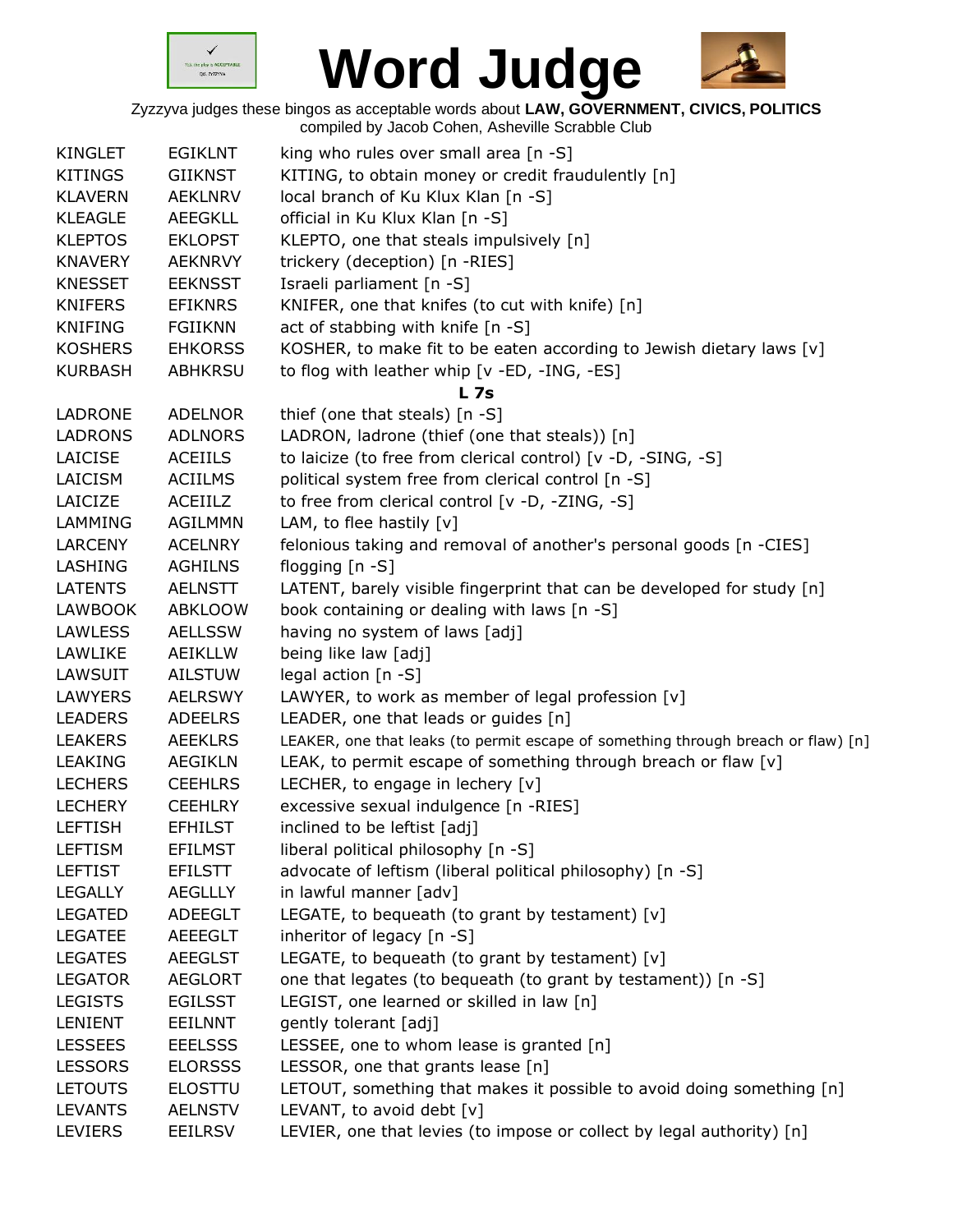



|                |                | $5.104 \times 10^{10}$ and $2.101$ , $1.011$ . The state of the state of the state of the state of the state of the state of the state of the state of the state of the state of the state of the state of the state of the state of |
|----------------|----------------|--------------------------------------------------------------------------------------------------------------------------------------------------------------------------------------------------------------------------------------|
| <b>LEVYING</b> | <b>EGILNVY</b> | LEVY, to impose or collect by legal authority [v]                                                                                                                                                                                    |
| <b>LIBELED</b> | <b>BDEEILL</b> | LIBEL, to make or publish defamatory statement about [v]                                                                                                                                                                             |
| <b>LIBELEE</b> | <b>BEEEILL</b> | defendant in type of lawsuit [n -S]                                                                                                                                                                                                  |
| <b>LIBELER</b> | <b>BEEILLR</b> | one that libels (to make or publish defamatory statement about) [n -S]                                                                                                                                                               |
| <b>LIBLABS</b> | ABBILLS        | LIBLAB, person supporting coalition of liberal and labor groups [n]                                                                                                                                                                  |
| <b>LICENCE</b> | <b>CCEEILN</b> | to license (to issue or grant authoritative permission to) [v -D, -CING, -S]                                                                                                                                                         |
| <b>LICENSE</b> | <b>CEEILNS</b> | to issue or grant authoritative permission to [v -D, -SING, -S]                                                                                                                                                                      |
| <b>LICITLY</b> | <b>CIILLTY</b> | LICIT, lawful (allowed by law (body of rules governing affairs of community)) [adv]                                                                                                                                                  |
| <b>LICTORS</b> | <b>CILORST</b> | LICTOR, magistrate's attendant in ancient Rome [n]                                                                                                                                                                                   |
| <b>LIMMERS</b> | <b>EILMMRS</b> | LIMMER, scoundrel [n]                                                                                                                                                                                                                |
| LINEAGE        | <b>AEEGILN</b> | direct descent from ancestor [n -S]                                                                                                                                                                                                  |
| <b>LINEUPS</b> | <b>EILNPSU</b> | LINEUP, row of persons [n]                                                                                                                                                                                                           |
| <b>LITURGY</b> | <b>GILRTUY</b> | prescribed system of public worship [n -GIES]                                                                                                                                                                                        |
| <b>LOBBYER</b> | <b>BBELORY</b> | lobbyist (one who lobbies) [n -S]                                                                                                                                                                                                    |
| <b>LOCALES</b> | <b>ACELLOS</b> | LOCALE, locality (area or neighborhood) [n]                                                                                                                                                                                          |
| <b>LOCALLY</b> | <b>ACLLLOY</b> | in particular area [adv]                                                                                                                                                                                                             |
| <b>LOCKUPS</b> | <b>CKLOPSU</b> | LOCKUP, jail [n]                                                                                                                                                                                                                     |
| <b>LOGROLL</b> | <b>GLLLOOR</b> | to obtain passage of by exchanging political favors [v -ED, -ING, -S]                                                                                                                                                                |
| <b>LOIDING</b> | <b>DGIILNO</b> | LOID, to open spring lock by using piece of celluloid [v]                                                                                                                                                                            |
| <b>LOOKISM</b> | <b>IKLMOOS</b> | discrimination based on physical appearance [n -S]                                                                                                                                                                                   |
| <b>LOOKIST</b> | <b>IKLOOST</b> | one that practices lookism (discrimination based on physical appearance) [n -S]                                                                                                                                                      |
| <b>LOOTING</b> | <b>GILNOOT</b> | act of stealing good left unprotected [n -S] / LOOT, to plunder (to rob og goods by force) [v]                                                                                                                                       |
| LOUTING        | <b>GILNOTU</b> | LOUT, to bow in respect $[v]$                                                                                                                                                                                                        |
| LOWDOWN        | <b>DLNOOWW</b> | whole truth $[n - S]$                                                                                                                                                                                                                |
| <b>LUPANAR</b> | AALNPRU        | brothel (house of prostitution) [n -S]                                                                                                                                                                                               |
| <b>LURCHER</b> | <b>CEHLRRU</b> | one that lurks or prowls [n -S]                                                                                                                                                                                                      |
| <b>LURKERS</b> | <b>EKLRRSU</b> | LURKER, one that lurks (to wait in concealment) [n]                                                                                                                                                                                  |
| <b>LURKING</b> | <b>GIKLNRU</b> | LURK, to wait in concealment $[v]$                                                                                                                                                                                                   |
| <b>LYINGLY</b> | <b>GILLNYY</b> | falsely (contrary to truth or fact) [adv]                                                                                                                                                                                            |
| <b>LYNCHED</b> | <b>CDEHLNY</b> | LYNCH, to put to death without legal sanction [v]                                                                                                                                                                                    |
| <b>LYNCHER</b> | <b>CEHLNRY</b> | one that lynches (to put to death without legal sanction) [n -S]                                                                                                                                                                     |
| <b>LYNCHES</b> | <b>CEHLNSY</b> | LYNCH, to put to death without legal sanction $[v]$                                                                                                                                                                                  |
|                |                | <b>M 7s</b>                                                                                                                                                                                                                          |
| <b>MADAMES</b> | <b>AADEMMS</b> | MADAME, madam (woman who manages brothel) [n]                                                                                                                                                                                        |
| <b>MAFFIAS</b> | <b>AAFFIMS</b> | MAFFIA, mafia (secret criminal organization) [n]                                                                                                                                                                                     |
| <b>MAFIOSO</b> | <b>AFIMOOS</b> | member of mafia [n -SI, -S]                                                                                                                                                                                                          |
| <b>MAIDANS</b> | <b>AADIMNS</b> | MAIDAN, open space in or near town [n]                                                                                                                                                                                               |
| <b>MAIHEMS</b> | <b>AEHIMMS</b> | MAIHEM, mayhem (offense of willfully maiming person) [n]                                                                                                                                                                             |
| MAILBAG        | AABGILM        | bag for carrying mail (postal material) [n -S]                                                                                                                                                                                       |
| <b>MAILBOX</b> | ABILMOX        | box for depositing mail [n -ES]                                                                                                                                                                                                      |
| <b>MAILERS</b> | <b>AEILMRS</b> | MAILER, one that mails (to send by governmental postal system) [n]                                                                                                                                                                   |
| <b>MAILING</b> | AGIILMN        | MAIL, to send by governmental postal system [v] / rented farm [n -S]                                                                                                                                                                 |
| MAILMAN        | AAILMMN        | man who carries and delivers mail [n -MEN]                                                                                                                                                                                           |
| <b>MAIMERS</b> | <b>AEIMMRS</b> | MAIMER, one that maims (to injure so as to cause lasting damage) [n]                                                                                                                                                                 |
| MAIMING        | AGIIMMN        | MAIM, to injure so as to cause lasting damage [v]                                                                                                                                                                                    |
| <b>MAJESTY</b> | <b>AEJMSTY</b> | regal dignity [n -TIES]                                                                                                                                                                                                              |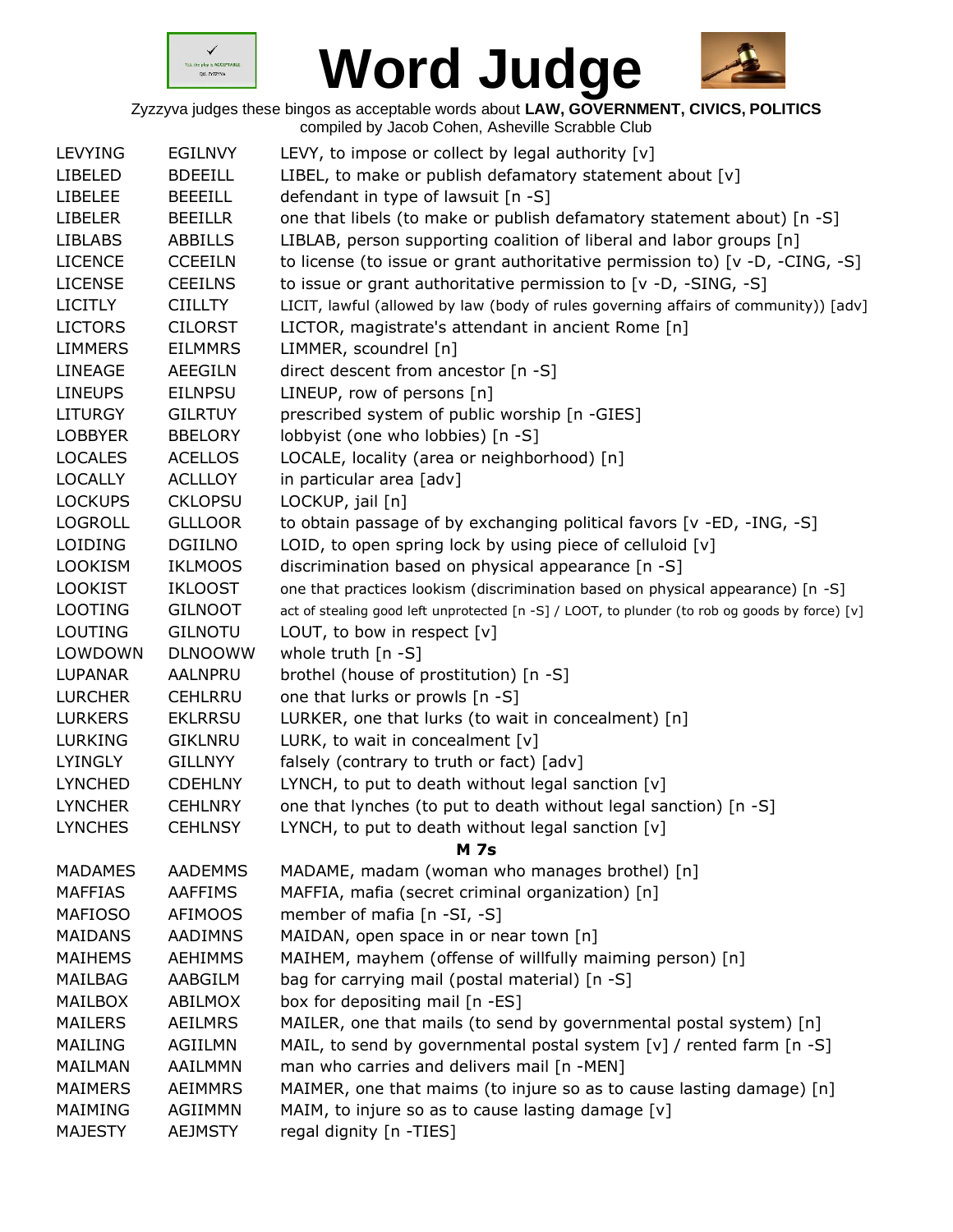



| <b>MALICES</b>  | <b>ACEILMS</b>  | MALICE, desire to injure another [n]                                                                      |
|-----------------|-----------------|-----------------------------------------------------------------------------------------------------------|
| <b>MANDATE</b>  | <b>AADEMNT</b>  | to authorize or decree [v -D, -TING, -S]                                                                  |
| <b>MANHUNT</b>  | <b>AHMNNTU</b>  | intensive search for person [n -S]                                                                        |
| <b>MANUMIT</b>  | <b>AIMMNTU</b>  | to free from slavery [v, -TTED, -TTING, -S]                                                               |
| MARITAL         | AAILMRT         | pertaining to marriage (legal union of two persons of opposite or same sex) [adj]                         |
| <b>MARQUIS</b>  | AIMQRSU         | European nobleman [n -ES]                                                                                 |
| <b>MARROWS</b>  | <b>AMORRSW</b>  | MARROW, to marry (to enter into marriage) [v]                                                             |
| <b>MARTYRS</b>  | <b>AMRRSTY</b>  | MARTYR, to put to death for adhering to belief [v]                                                        |
| <b>MATCHED</b>  | <b>ACDEHMT</b>  | MATCH, to set in competition or opposition [v]                                                            |
| <b>MATCHER</b>  | <b>ACEHMRT</b>  | one that matches (to set in competition or opposition) [n -S]                                             |
| <b>MATCHES</b>  | <b>ACEHMST</b>  | MATCH, to set in competition or opposition [v]                                                            |
| <b>MAYHEMS</b>  | <b>AEHMMSY</b>  | MAYHEM, offense of willfully maiming person [n]                                                           |
| MAYORAL         | <b>AALMORY</b>  | MAYOR, chief executive official of city or borough [adj]                                                  |
| MEDIACY         | <b>ACDEIMY</b>  | act of mediating (to act between disputing parties in order to bring about settlement) [n -CIES]          |
| <b>MEDIATE</b>  | ADEEIMT         | to act between disputing parties in order to bring about settlement [v -D, -TING, -S]                     |
| <b>MEDINAS</b>  | <b>ADEIMNS</b>  | MEDINA, native quarter of North African city [n]                                                          |
| <b>MESTEES</b>  | <b>EEEMSST</b>  | MESTEE, mustee (octoroon (person of one-eighth black ancestry)) [n]                                       |
| <b>MESTESO</b>  | <b>EEMOSST</b>  | mestizo (person of mixed ancestry) [n -ES, -S]                                                            |
| <b>MESTINO</b>  | <b>EIMNOST</b>  | mestizo (person of mixed ancestry) [n -ES, -S]                                                            |
| <b>MESTIZO</b>  | <b>EIMOSTZ</b>  | person of mixed ancestry [n -ES, -S]                                                                      |
| <b>MICHING</b>  | <b>CGHIIMN</b>  | MICHE, to skulk (to move about stealthily) [v]                                                            |
| <b>MIDTOWN</b>  | <b>DIMNOTW</b>  | central part of city $[n - S]$                                                                            |
| <b>MIGRANT</b>  | <b>AGIMNRT</b>  | one that migrates (to move from one region to another) [n -S]                                             |
| <b>MIGRATE</b>  | <b>AEGIMRT</b>  | to move from one region to another $[v -D, -TING, -S]$                                                    |
| <b>MIKADOS</b>  | <b>ADIKMOS</b>  | MIKADO, emperor of Japan [n]                                                                              |
| <b>MILADIS</b>  | <b>ADIILMS</b>  | MILADI, milady (English gentlewoman) [n]                                                                  |
| <b>MILORDS</b>  | <b>DILMORS</b>  | MILORD, English gentleman [n]                                                                             |
| <b>MISDEEM</b>  | <b>DEEIMMS</b>  | to judge unfavorably [v -ED, -ING, -S]                                                                    |
| <b>MISRULED</b> | <b>DEILMRSU</b> | MISRULE, to rule unwisely or unjustly [v]                                                                 |
| <b>MISRULES</b> | <b>EILMRSSU</b> | MISRULE, to rule unwisely or unjustly [v]                                                                 |
| <b>MITSVAH</b>  | <b>AHIMSTV</b>  | mitzvah (commandment of Jewish law) [n -S or -VOTH]                                                       |
| MITZVAH         | AHIMTVZ         | commandment of Jewish law [n -S or -VOTH]                                                                 |
| <b>MOBBISM</b>  | <b>BBIMMOS</b>  | mobbish conduct [n -S]                                                                                    |
| <b>MOBSTER</b>  | <b>BEMORST</b>  | gangster (member of criminal gang) [n -S]                                                                 |
| <b>MOLLAHS</b>  | <b>AHLLMOS</b>  | MOLLAH, mullah (Muslim religious leader or teacher) [n]                                                   |
| <b>MONARCH</b>  | <b>ACHMNOR</b>  | absolute ruler [n -S]                                                                                     |
| <b>MOULAGE</b>  | <b>AEGLMOU</b>  | making of cast or mold of mark for use in criminal investigation [n -S]                                   |
| <b>MOVANTS</b>  | <b>AMNOSTV</b>  | MOVANT, person who applies to court for favorable ruling [n]                                              |
| <b>MUGGEES</b>  | <b>EEGGMSU</b>  | MUGGEE, one who is mugged (to assault with intent to rob) [n]                                             |
| <b>MUGGING</b>  | <b>GGGIMNU</b>  | MUG, to assault with intent to rob [v] / MUGG, to make funny faces [v] / street assault or beating [n -S] |
| <b>MUGSHOT</b>  | <b>GHMOSTU</b>  | photograph of person's face for official records [n -S]                                                   |
| <b>MUGWUMP</b>  | <b>GMMPUUW</b>  | political independent [n -S]                                                                              |
| <b>MUKHTAR</b>  | AHKMRTU         | head of government of town in Arabic countries [n -S]                                                     |
| <b>MUKHTAR</b>  | AHKMRTU         | head of government of town in Arabic countries [n -S]                                                     |
| <b>MULCTED</b>  | <b>CDELMTU</b>  | MULCT, to defraud (to swindle (to take money or property from by fraudulent means)) [v]                   |
| <b>MULLAHS</b>  | AHLLMSU         | MULLAH, Muslim religious leader or teacher [n]                                                            |
|                 |                 |                                                                                                           |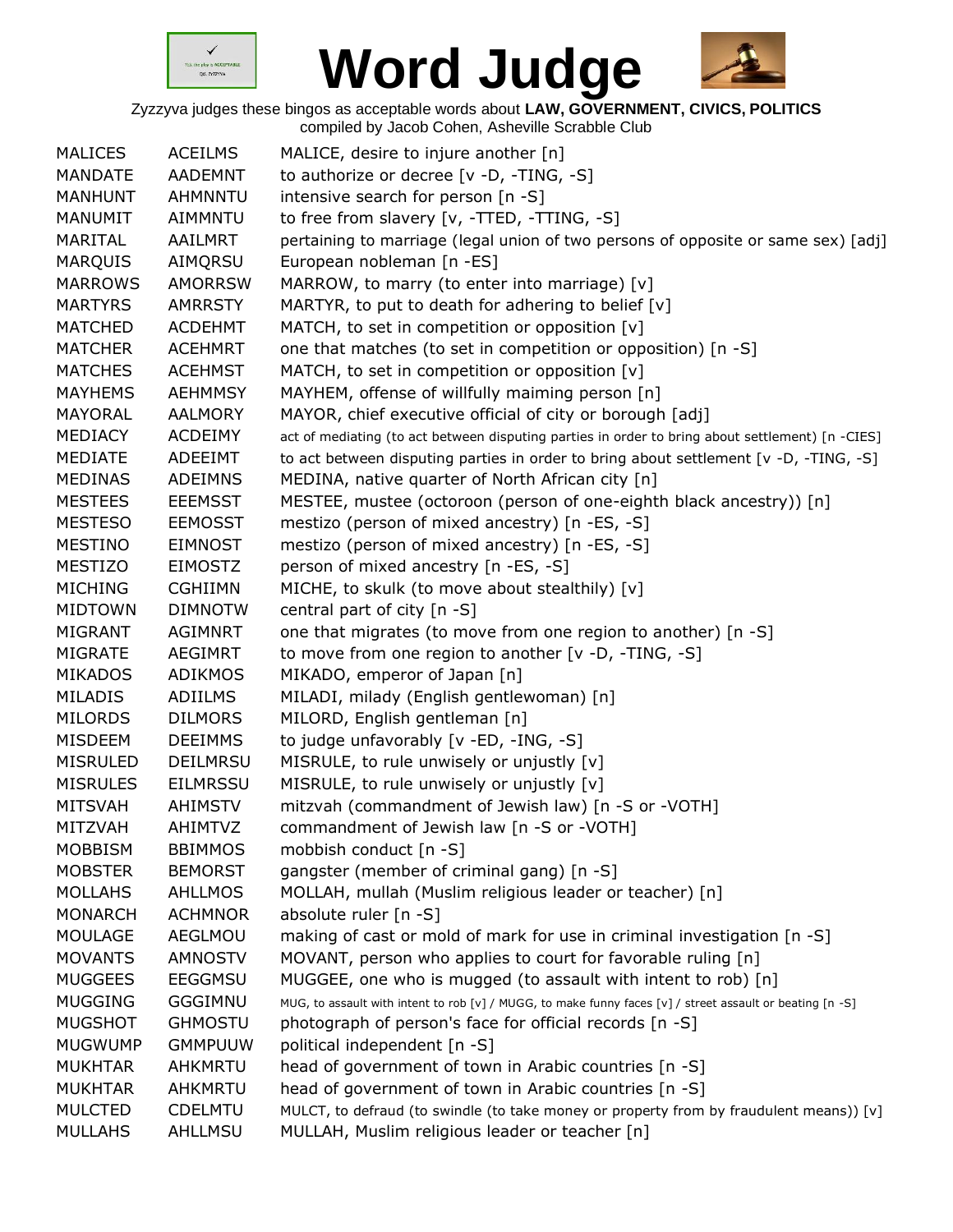



| <b>MURAGES</b> | <b>AEGMRSU</b> | MURAGE, tax levied for repairing walls of town [n]                                  |
|----------------|----------------|-------------------------------------------------------------------------------------|
| <b>MURDERS</b> | <b>DEMRRSU</b> | MURDER, to kill unlawfully with premeditated malice [v]                             |
| <b>MURTHER</b> | <b>EHMRRTU</b> | to murder (to kill unlawfully with premeditated malice) [v -ED, -ING, -S]           |
| <b>MUSTEES</b> | <b>EEMSSTU</b> | MUSTEE, octoroon (person of one-eighth black ancestry) [n]                          |
| <b>MUTINED</b> | <b>DEIMNTU</b> | MUTINE, to mutiny (to revolt against constituted authority) [v]                     |
| <b>MUTINES</b> | <b>EIMNSTU</b> | MUTINE, to mutiny (to revolt against constituted authority) [v]                     |
|                |                | <b>N</b> 7s                                                                         |
| <b>NABBERS</b> | <b>ABBENRS</b> | NABBER, one that nabs (to capture or arrest) [n]                                    |
| <b>NABBING</b> | <b>ABBGINN</b> | NAB, to capture or arrest $[v]$                                                     |
| <b>NATIONS</b> | <b>AINNOST</b> | NATION, politically organized people who share territory, customs, and history [n]  |
| <b>NATIVES</b> | <b>AEINSTV</b> | NATIVE, original inhabitant of area [n]                                             |
| <b>NEGATED</b> | <b>ADEEGNT</b> | NEGATE, to nullify (to make useless or ineffective) [v]                             |
| <b>NEGATER</b> | <b>AEEGNRT</b> | one that negates (to nullify (to make useless or ineffective)) [n -S]               |
| <b>NEGATES</b> | <b>AEEGNST</b> | NEGATE, to nullify (to make useless or ineffective) [v]                             |
| <b>NEGATOR</b> | <b>AEGNORT</b> | negater (one that negates (to nullify)) [n -S]                                      |
| <b>NEOCONS</b> | <b>CENNOOS</b> | NEOCON, neoconservative [n]                                                         |
| <b>NEPOTIC</b> | <b>CEINOPT</b> | NEPOTISM, favoritism shown to relative [adj]                                        |
| <b>NEUTRAL</b> | <b>AELNRTU</b> | one that is impartial [n -S]                                                        |
| <b>NIMMING</b> | <b>GIIMMNN</b> | NIM, to steal (to take without right or permission) [v]                             |
| <b>NOMARCH</b> | <b>ACHMNOR</b> | head of nome (Greek province) [n -S]                                                |
| <b>NOMISMS</b> | <b>IMMNOSS</b> | NOMISM, strict adherence to moral law [n]                                           |
| <b>NONFACT</b> | <b>ACFNNOT</b> | statement not based on fact [n -S]                                                  |
| <b>NONJURY</b> | <b>JNNORUY</b> | case not involving jury [n -RIES]                                                   |
| <b>NONPROS</b> | <b>NNOOPRS</b> | to enter judgment against plaintiff who fails to prosecute [v -SSED, -SSING, -SSES] |
| <b>NONSUIT</b> | <b>INNOSTU</b> | to dismiss lawsuit of [v -ED, -ING, -S]                                             |
| <b>NOVATED</b> | <b>ADENOTV</b> | NOVATE, to replace old contract with new one [v]                                    |
| <b>NOVATES</b> | <b>AENOSTV</b> | NOVATE, to replace old contract with new one [v]                                    |
| <b>NULLIFY</b> | <b>FILLNUY</b> | to make useless or ineffective [v -FIED, -ING, -FIES]                               |
| <b>NULLITY</b> | <b>ILLNTUY</b> | something of no legal force [n -TIES]                                               |
|                |                | <b>07s</b>                                                                          |
| <b>OBEYERS</b> | <b>BEEORSY</b> | OBEYER, one that obeys (to follow commands or guidance of) [n]                      |
| OBEYING        | <b>BEGINOY</b> | OBEY, to follow commands or guidance of $[v]$                                       |
| <b>OBJECTS</b> | <b>BCEJOST</b> | OBJECT, to argue in opposition [v]                                                  |
| <b>OBLIGEE</b> | <b>BEEGILO</b> | one that is obliged [n -S]                                                          |
| <b>OBLIGER</b> | <b>BEGILOR</b> | one that obliges (to put in one's debt by favor or service) [n -S]                  |
| <b>OBLIGOR</b> | <b>BGILOOR</b> | one who places himself under legal obligation [n -S]                                |
| <b>OBTESTS</b> | <b>BEOSSTT</b> | OBTEST, to beseech (to implore (to beg for urgently)) [v]                           |
| <b>OCTROIS</b> | <b>CIOORST</b> | OCTROI, tax on certain articles brought into city [n]                               |
| <b>OFFENCE</b> | <b>CEEFFNO</b> | offense (violation of moral or social code) [n -S]                                  |
| <b>OFFENDS</b> | <b>DEFFNOS</b> | OFFEND, to commit offense [v]                                                       |
| <b>OFFENSE</b> | <b>EEFFNOS</b> | violation of moral or social code [n -S]                                            |
| <b>OFFICER</b> | <b>CEFFIOR</b> | to furnish with officers (persons holding positions of authority) [v -ED, -ING, -S] |
| <b>OFFICES</b> | <b>CEFFIOS</b> | OFFICE, position of authority [n]                                                   |
| <b>OMERTAS</b> | <b>AEMORST</b> | OMERTA, code of silence about criminal activity [n]                                 |
| OPPIDAN        | ADINOPP        | townsman (resident of town) [n -S]                                                  |
| ORATING        | <b>AGINORT</b> | ORATE, to speak formally [v]                                                        |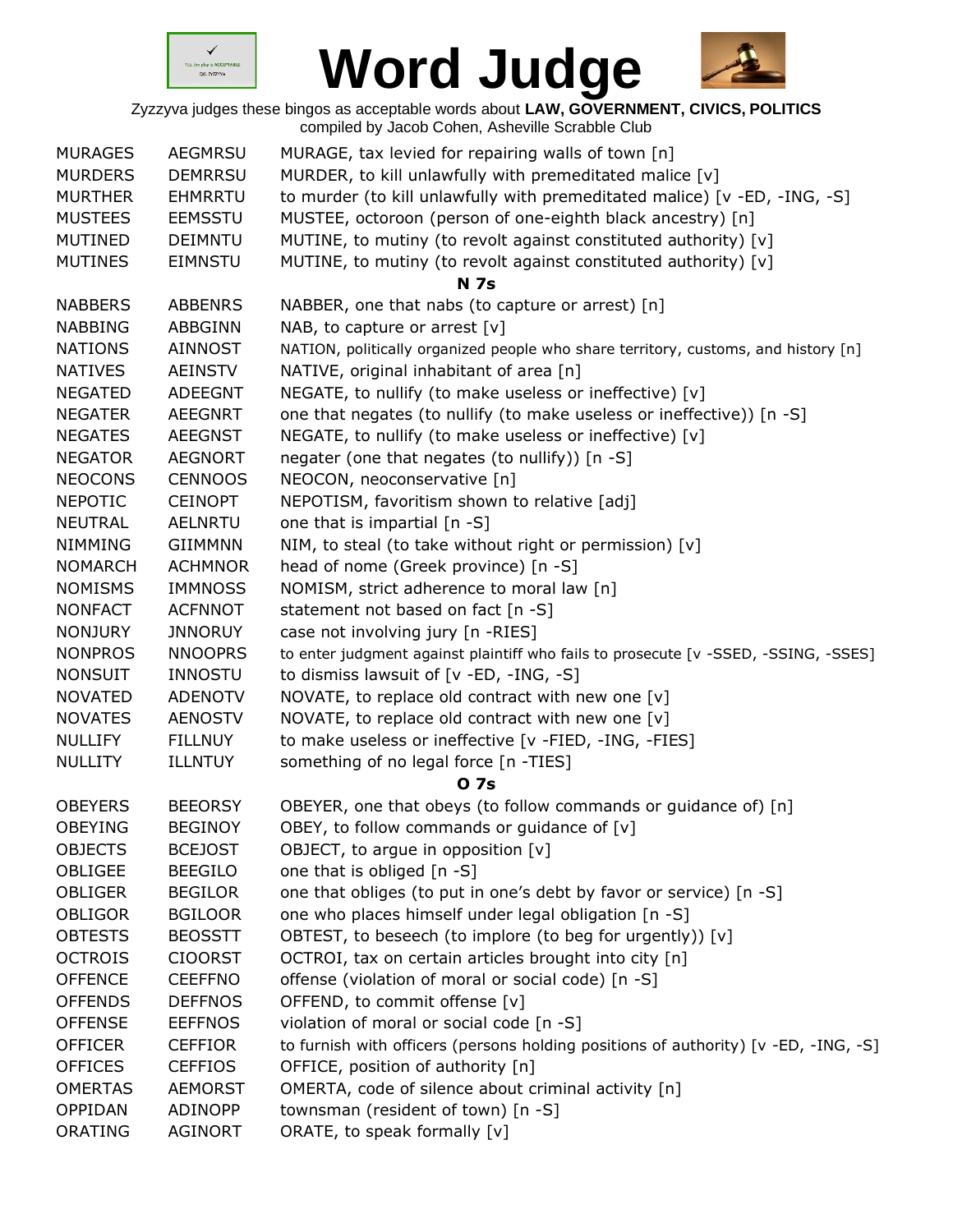



| <b>ORATION</b> | <b>AINOORT</b> | formal speech [n -S]                                                             |
|----------------|----------------|----------------------------------------------------------------------------------|
| <b>ORATORS</b> | <b>AOORRST</b> | ORATOR, one that orates (to speak formally) [n]                                  |
| <b>ORATORY</b> | <b>AOORRTY</b> | art of public speaking [n -RIES]                                                 |
| ORATRIX        | <b>AIORRTX</b> | female orator [n - ICES]                                                         |
| ORDERED        | <b>DDEEORR</b> | ORDER, to give command or instruction to [v]                                     |
| <b>ORDERER</b> | <b>DEEORRR</b> | one that orders (to give command or instruction to) [n -S]                       |
| <b>OUGHTED</b> | <b>DEGHOTU</b> | OUGHT, to owe (to be under obligation to pay or repay) [v]                       |
| <b>OUTCITY</b> | <b>CIOTTUY</b> | city on outskirts of larger city [n -TIES]                                       |
| <b>OUTKILL</b> | <b>IKLLOTU</b> | to surpass in killing [v -ED, -ING, -S]                                          |
| <b>OUTLAWS</b> | <b>ALOSTUW</b> | OUTLAW, to prohibit (to forbid by authority) [v]                                 |
| <b>OUTLIER</b> | <b>EILORTU</b> | outlying area or portion [n -S]                                                  |
| <b>OUTPLOT</b> | LOOPTTU        | to surpass in plotting [v -TTED, -TTING, -S]                                     |
| <b>OUTPOLL</b> | <b>LLOOPTU</b> | to get more votes than $[v - ED, -ING, -S]$                                      |
| <b>OUTVOTE</b> | <b>EOOTTUV</b> | to defeat by majority of votes [v -D, -TING, -S]                                 |
| <b>OUTWILE</b> | <b>EILOTUW</b> | to surpass in wiling [v -D, -LING, -S]                                           |
| <b>OUTWITS</b> | <b>IOSTTUW</b> | OUTWIT, to get better of by superior cleverness [v]                              |
| <b>OVERTAX</b> | <b>AEORTVX</b> | to tax too heavily [v -ED, -ING, -ES]                                            |
| <b>OYESSES</b> | <b>EEOSSSY</b> | OYES, oyez (cry used to introduce opening of court of law) [n]                   |
|                |                | <b>P</b> 7s                                                                      |
| <b>PADSHAH</b> | <b>AADHHPS</b> | padishah (sovereign) [n -S]                                                      |
| <b>PALACED</b> | <b>AACDELP</b> | PALACE, royal residence [adj]                                                    |
| <b>PALACES</b> | <b>AACELPS</b> | PALACE, royal residence [n]                                                      |
| <b>PANDECT</b> | <b>ACDENPT</b> | complete body of laws [n -S]                                                     |
| PANDIED        | ADDEINP        | PANDY, to punish by striking hand [v]                                            |
| <b>PANDIES</b> | <b>ADEINPS</b> | PANDY, to punish by striking hand [v]                                            |
| PAPHIAN        | AAHINPP        | prostitute [n -S]                                                                |
| <b>PARDONS</b> | <b>ADNOPRS</b> | PARDON, to release from liability for offense [v]                                |
| <b>PARLING</b> | <b>AGILNPR</b> | PARLE, to parley (to discuss terms with enemy) [v]                               |
| <b>PAROLED</b> | <b>ADELOPR</b> | PAROLE, to release from prison before completion of imposed sentence $[v]$       |
| <b>PAROLEE</b> | <b>AEELOPR</b> | one who is paroled [n -S]                                                        |
| <b>PAROLES</b> | <b>AELOPRS</b> | PAROLE, to release from prison before completion of imposed sentence [v]         |
| <b>PATENTS</b> | <b>AENPSTT</b> | PATENT, to obtain patent (government grant protecting rights of inventor) on [v] |
| <b>PATROLS</b> | <b>ALOPRST</b> | PATROL, to pass through area for purposes of observation or security [v]         |
| <b>PATROON</b> | <b>ANOOPRT</b> | landowner granted manorial rights under old Dutch law [n -S]                     |
| <b>PAWKIER</b> | <b>AEIKPRW</b> | PAWKY, sly (crafty (skillful in deceiving)) [adj]                                |
| <b>PAWKILY</b> | <b>AIKLPWY</b> | PAWKY, sly (crafty (skillful in deceiving)) [adv]                                |
| <b>PAWNAGE</b> | <b>AAEGNPW</b> | act of pawning ) to give as security for something borrowed) [n -S]              |
| <b>PAWNEES</b> | <b>AEENPSW</b> | PAWNEE, one to whom something is pawned [n]                                      |
| <b>PAWNERS</b> | <b>AENPRSW</b> | PAWNER, one that pawns something [n]                                             |
| PAWNING        | <b>AGINNPW</b> | PAWN, to give as security for something borrowed [v]                             |
| <b>PAWNORS</b> | <b>ANOPRSW</b> | PAWNOR, pawner (one that pawns something) [n]                                    |
| <b>PEACHER</b> | <b>ACEEHPR</b> | one that peaches (to inform against someone) [n -S]                              |
| <b>PEACHES</b> | <b>ACEEHPS</b> | PEACH, to inform against someone [v]                                             |
| PEERAGE        | <b>AEEEGPR</b> | rank of nobleman $[n - S]$                                                       |
| <b>PEERESS</b> | <b>EEEPRSS</b> | noblewoman [n -ES]                                                               |
| PENALLY        | <b>AELLNPY</b> | in penal manner [adv]                                                            |
|                |                |                                                                                  |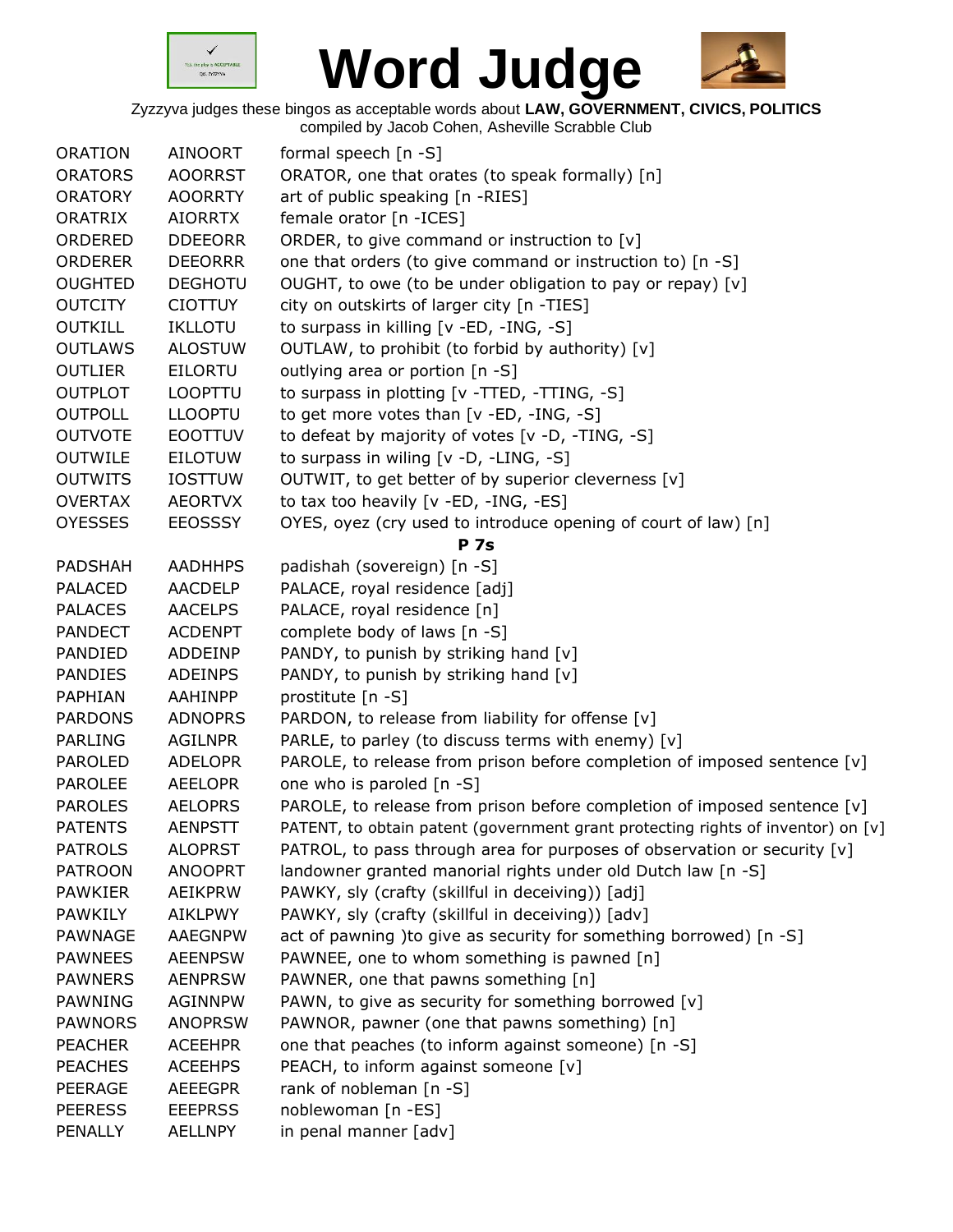



| <b>PENALTY</b> | <b>AELNPTY</b> | punishment imposed for violation of law, rule, or agreement [n -TIES]                                |
|----------------|----------------|------------------------------------------------------------------------------------------------------|
| <b>PENANCE</b> | <b>ACEENNP</b> | to impose type of punishment upon [v -D, -CING, -S]                                                  |
| <b>PERJURE</b> | EEJPRRU        | to make perjurer of [v -D, -RING, -S]                                                                |
| <b>PERJURY</b> | <b>EJPRRUY</b> | willful giving of false testimony under oath in judicial proceeding [n -RIES]                        |
| <b>PERMITS</b> | <b>EIMPRST</b> | PERMIT, to allow (to put no obstacle in way of) $[v]$                                                |
| <b>PERVERT</b> | <b>EEPRRTV</b> | to turn away from right course of action [v -ED, -ING, -S]                                           |
| <b>PETNAPS</b> | <b>AENPPST</b> | PETNAP, to steal pet for profit [v]                                                                  |
| <b>PHARAOH</b> | <b>AAHHOPR</b> | ruler of ancient Egypt [n -S]                                                                        |
| PHISHED        | <b>DEHHIPS</b> | PHISH, to engage in phishing [v]                                                                     |
| <b>PHISHER</b> | <b>EHHIPRS</b> | one that phishes (to engage in phishing) [n -S]                                                      |
| <b>PHISHES</b> | <b>EHHIPSS</b> | PHISH, to engage in phishing [v]                                                                     |
| <b>PHRATRY</b> | <b>AHPRRTY</b> | tribal unit among primitive peoples [n -RIES]                                                        |
| <b>PHREAKS</b> | <b>AEHKPRS</b> | PHREAK, to gain illegal access to long-distance telephone service to avoid tolls [v]                 |
| PIAZZAS        | AAIPSZZ        | PIAZZA, public square in Italian town [n]                                                            |
| <b>PICKETS</b> | <b>CEIKPST</b> | PICKET, to stand outside of some location, as business, to publicize one's grievances against it [v] |
| <b>PIEINGS</b> | <b>EGIINPS</b> | PIEING, act of throwing pie at public figure [n]                                                     |
| <b>PIGNORA</b> | <b>AGINOPR</b> | PIGNUS, property held as security for debt [n]                                                       |
| <b>PILFERS</b> | <b>EFILPRS</b> | PILFER, to steal [n]                                                                                 |
| PILLAGE        | <b>AEGILLP</b> | to plunder (to rob of goods by force) [v -D, -GING, -S]                                              |
| PILLORY        | <b>ILLOPRY</b> | to expose to public ridicule or abuse [v -RIED, -ING, -RIES]                                         |
| PIMPING        | GIIMNPP        | practice of soliciting clients for prostitute [n -S] / PIMP, to solicit clients for prostitute [v]   |
| PIMPING        | <b>GIIMNPP</b> | practice of soliciting clients for prostitute [n -S] / PIMP, to solicit clients for prostitute [v]   |
| <b>PINDERS</b> | <b>DEINPRS</b> | PINDER, official who formerly impounded stray animals [n]                                            |
| <b>PINKOES</b> | <b>EIKNOPS</b> | PINKO, person who holds somewhat radical political views [n]                                         |
| PIRATED        | <b>ADEIPRT</b> | PIRATE, to commit piracy [v]                                                                         |
| <b>PIRATES</b> | AEIPRST        | PIRATE, to commit piracy [v]                                                                         |
| <b>PLACETS</b> | <b>ACELPST</b> | PLACET, vote of assent [n]                                                                           |
| PLEADED        | <b>ADDEELP</b> | PLEAD, to ask for earnestly [v]                                                                      |
| <b>PLEADER</b> | <b>ADEELPR</b> | one that pleads (to ask for earnestly) [n -S]                                                        |
| <b>PLOTTED</b> | <b>DELOPTT</b> | PLOT, to plan secretly [v]                                                                           |
| <b>PLOTTER</b> | <b>ELOPRTT</b> | one that plots (to plan secretly) [n -S]                                                             |
| PLUGOLA        | AGLLOPU        | free incidental advertising on radio or television [n -S]                                            |
| <b>PLUNDER</b> | <b>DELNPRU</b> | to rob of goods by force [v -ED, ING, -S]                                                            |
| <b>PODESTA</b> | <b>ADEOPST</b> | Italian magistrate [n -S]                                                                            |
| <b>PODUNKS</b> | <b>DKNOPSU</b> | PODUNK, small, unimportant town [n]                                                                  |
| <b>POGROMS</b> | <b>GMOOPRS</b> | POGROM, to massacre systematically [v]                                                               |
| POINDED        | <b>DDEINOP</b> | POIND, to seize and sell property of to satisfy debt [v]                                             |
| POLICED        | <b>CDEILOP</b> | POLICE, to make clean or orderly [v]                                                                 |
| <b>POLICER</b> | <b>CEILOPR</b> | one that polices (to make clean or orderly) [n -S]                                                   |
| <b>POLICES</b> | <b>CEILOPS</b> | POLICE, to make clean or orderly [v]                                                                 |
| <b>POLLEES</b> | <b>EELLOPS</b> | POLLEE, one who is polled [n]                                                                        |
| <b>POLLERS</b> | <b>ELLOPRS</b> | POLLER, one that polls (to question for purpose of surveying public opinion) [n]                     |
| <b>POLLING</b> | <b>GILLNOP</b> | registering or casting of votes [n -S]                                                               |
| <b>POLLIST</b> | <b>ILLOPST</b> | poller (one that polls (to question for purpose of surveying public opinion)) [n -S]                 |
| <b>PONCING</b> | <b>CGINNOP</b> | PONCE, to pimp (to solicit clients for prostitute) [v]                                               |
| <b>POSSESS</b> | <b>EOPSSSS</b> | to have as property [v -ED, -ING, -ES]                                                               |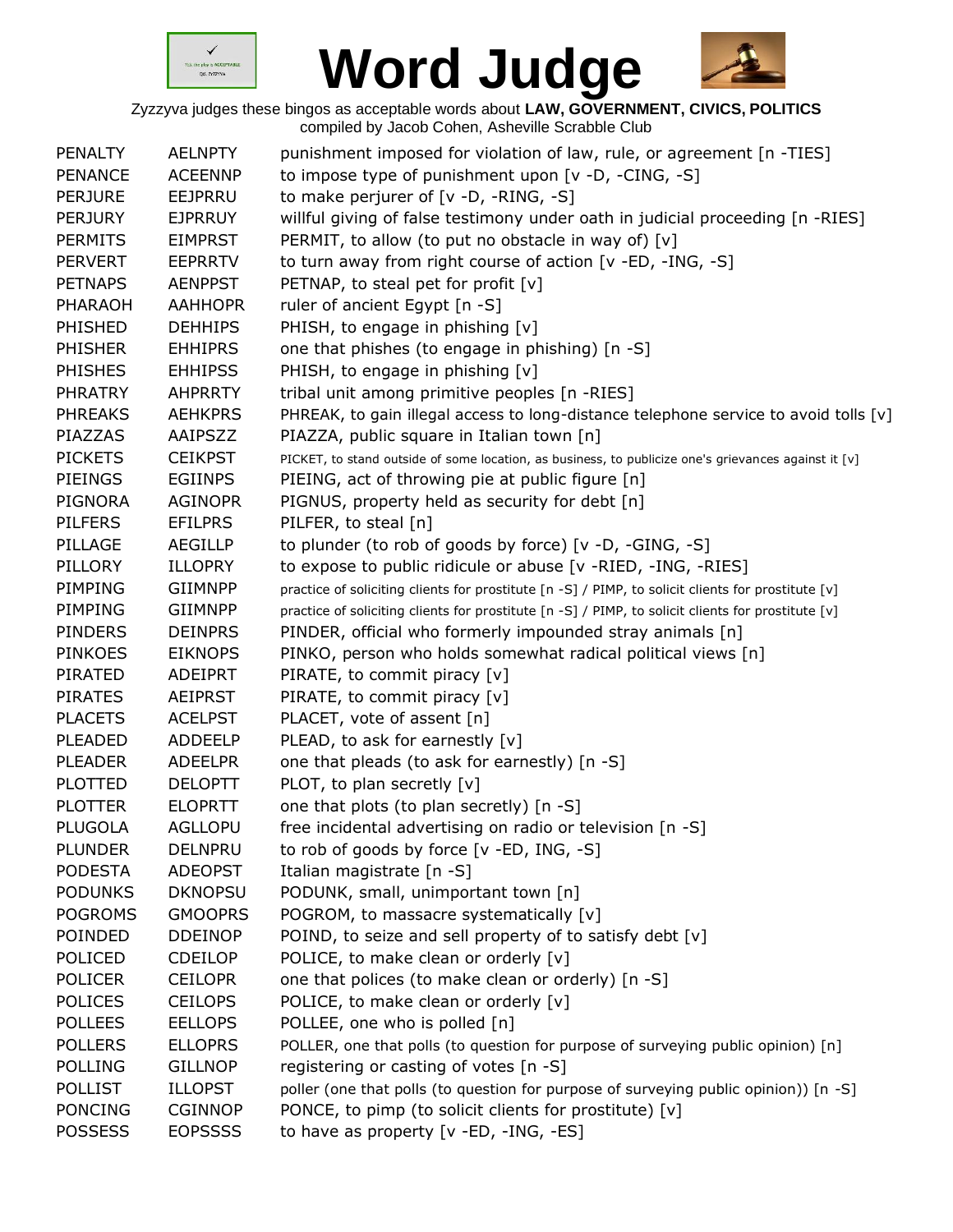



| <b>POSTTAX</b> | <b>AOPSTTX</b> | remaining after taxes [adj]                                         |
|----------------|----------------|---------------------------------------------------------------------|
| <b>POTEENS</b> | <b>EENOPST</b> | POTEEN, Irish whiskey that is distilled unlawfully [n]              |
| <b>POTTEEN</b> | <b>EENOPTT</b> | poteen (Irish whiskey that is distilled unlawfully) [n -S]          |
| <b>PRAETOR</b> | <b>AEOPRRT</b> | ancient Roman magistrate [n -S]                                     |
| <b>PRECIPE</b> | <b>CEEIPPR</b> | praecipe (legal writ) [n -S]                                        |
| <b>PRECOUP</b> | <b>CEOPPRU</b> | preceding coup [adj]                                                |
| <b>PREFECT</b> | <b>CEEFPRT</b> | ancient Roman official [n -S]                                       |
| <b>PREFILE</b> | <b>EEFILPR</b> | to file beforehand [v -D, -LING, -S]                                |
| <b>PREMIER</b> | <b>EEIMPRR</b> | prime minister [n -S]                                               |
| <b>PRETEXT</b> | <b>EEPRTTX</b> | to allege as excuse $[v - ED, -ING, -S]$                            |
| <b>PRETORS</b> | <b>EOPRRST</b> | PRETOR, praetor (ancient Roman magistrate) [n]                      |
| <b>PREXIES</b> | <b>EEIPRSX</b> | PREXY, president [n]                                                |
| PRIGGED        | <b>DEGGIPR</b> | PRIG, to steal (to take without right or permission) [v]            |
| <b>PRINCES</b> | <b>CEINPRS</b> | PRINCE, non-reigning male member of royal family [n]                |
| <b>PRISONS</b> | <b>INOPRSS</b> | PRISON, to imprison (to confine (to shut within enclosure)) [v]     |
| <b>PROBATE</b> | <b>ABEOPRT</b> | to establish validity of [v -ED, -TING, -S]                         |
| <b>PROCTOR</b> | <b>COOPRRT</b> | to supervise [v -ED, -ING, -S]                                      |
| <b>PROFESS</b> | <b>EFOPRSS</b> | to affirm openly [v -ED, -ING, -ES]                                 |
| <b>PROFFER</b> | <b>EFFOPRR</b> | to present for acceptance [v -ED, -ING, -S]                         |
| <b>PROSSES</b> | <b>EOPRSSS</b> | PROSS, prostitute [n]                                               |
| <b>PROSSIE</b> | <b>EIOPRSS</b> | prostitute [n -S]                                                   |
| <b>PROSTIE</b> | <b>EIOPRST</b> | prostitute [n -S]                                                   |
| <b>PROVERS</b> | <b>EOPRRSV</b> | PROVER, one that proves (to establish truth or validity of) [n]     |
| <b>PROVING</b> | <b>GINOPRV</b> | PROVE, to establish truth or validity of [v]                        |
| <b>PROVISO</b> | <b>IOOPRSV</b> | clause in document introducing condition or restriction [n -ES, -S] |
| <b>PROVOST</b> | <b>OOPRSTV</b> | high-ranking university official [n -S]                             |
| <b>PROWLED</b> | <b>DELOPRW</b> | PROWL, to move about stealthily [v]                                 |
| <b>PROWLER</b> | <b>ELOPRRW</b> | one that prowls (to move about stealthily) [n -S]                   |
| <b>PURISMS</b> | <b>IMPRSSU</b> | PURISM, strict adherence to traditional correctness [n]             |
| <b>PURISTS</b> | <b>IPRSSTU</b> | PURIST, one who practices purism [n]                                |
| <b>PURLIEU</b> | EILPRUU        | outlying or neighboring area [n -S, -X]                             |
| <b>PURLOIN</b> | <b>ILNOPRU</b> | to steal [v -ED, -ING, -S]                                          |
| <b>PURPORT</b> | <b>OPPRRTU</b> | to profess or claim [v -ED, -ING, -S]                               |
|                |                | <b>Q</b> 7s                                                         |
| QUEENED        | DEEENQU        | QUEEN, to make queen (female monarch) of [v]                        |
| <b>QUEENLY</b> | <b>EELNQUY</b> | of or befitting queen [adj -LIER, -LIEST]                           |
| <b>QUESTOR</b> | <b>EOQRSTU</b> | quaestor (ancient Roman magistrate) [n -S]                          |
| QUORATE        | <b>AEOQRTU</b> | attaining quora* [adj]                                              |
|                |                | <b>R</b> 7s                                                         |
| <b>RABBIES</b> | <b>ABBEIRS</b> | RABBI, Jewish spiritual leader [n]                                  |
| <b>RABBINS</b> | <b>ABBINRS</b> | RABBIN, rabbi (Jewish spiritual leader) [n]                         |
| <b>RACISMS</b> | <b>ACIMRSS</b> | RACISM, doctrine of racial superiority [n]                          |
| <b>RACISTS</b> | <b>ACIRSST</b> | RACIST, advocate of racism (doctrine of racial superiority) [n]     |
| <b>RANGERS</b> | <b>AEGNRRS</b> | RANGER, officer supervising care of forest [n]                      |
| <b>RANSOMS</b> | <b>AMNORSS</b> | RANSOM, to obtain release of by paying demanded price [v]           |
| <b>RAPINES</b> | <b>AEINPRS</b> | RAPINE, taking of property by force [n]                             |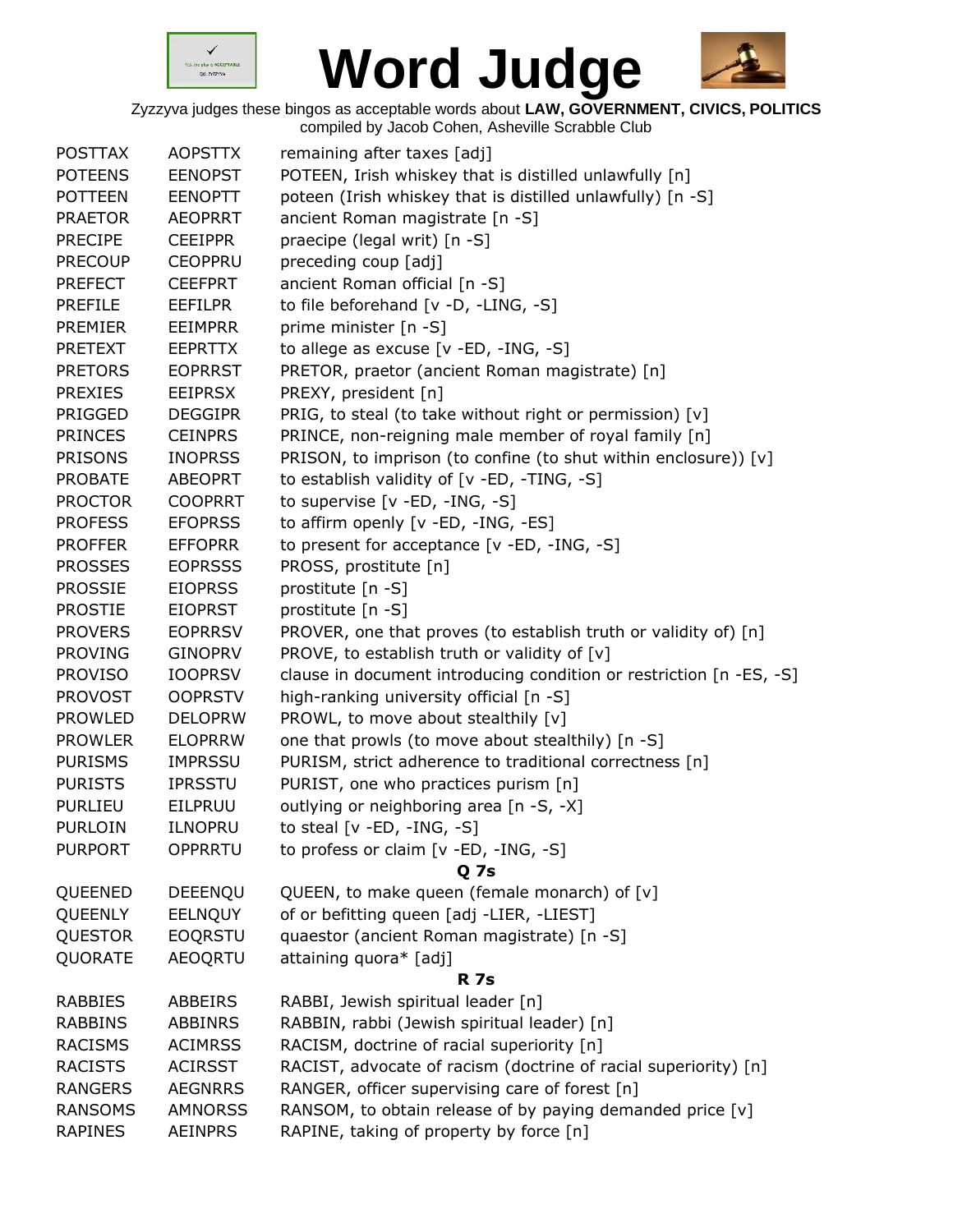



| <b>RAPISTS</b> | <b>AIPRSST</b> | RAPIST, one who rapes [n]                                                       |
|----------------|----------------|---------------------------------------------------------------------------------|
| RAWHIDE        | ADEHIRW        | to beat with type of whip [v -D, -DING, -S]                                     |
| READMIT        | ADEIMRT        | to admit again [v -TTED, -TTING, -S]                                            |
| <b>READOPT</b> | <b>ADEOPRT</b> | ADOPT, to take into one's family by legal means [v -ED, -ING, -S]               |
| <b>REANNEX</b> | <b>AEENNRX</b> | to annex again [v -ED, -ING, -ES]                                               |
| <b>REARGUE</b> | AEEGRRU        | to argue again [v -D, -UING, -S]                                                |
| <b>RECROWN</b> | <b>CENORRW</b> | CROWN, to supply with crown (royal headpiece) [v -ED, -ING, -S]                 |
| <b>RECUSAL</b> | <b>ACELRSU</b> | act of recusing (to disqualify or challenge as judge in particular case) [n -S] |
| <b>RECUSED</b> | <b>CDEERSU</b> | RECUSE, to disqualify or challenge as judge in particular case [v]              |
| <b>RECUSES</b> | <b>CEERSSU</b> | RECUSE, to disqualify or challenge as judge in particular case [v]              |
| <b>REDBAIT</b> | ABDEIRT        | to denounce as Communist [v -ED, -ING, -S]                                      |
| <b>REDLINE</b> | <b>DEEILNR</b> | to withhold loans or insurance from certain neighborhoods [v -D, -LING, -S]     |
| <b>REDRESS</b> | <b>DEERRSS</b> | to set right [v -ED, -ING, -ES]                                                 |
| <b>REELECT</b> | <b>CEEELRT</b> | ELECT, to select by vote for office [v -ED, -ING, -S]                           |
| <b>REENACT</b> | <b>ACEENRT</b> | ENACT, to make into law [v -ED, -ING, -S]                                       |
| <b>REFLAGS</b> | <b>AEFGLRS</b> | REFLAG, to give new registered nationality to (ship) [v]                        |
| <b>REFORGE</b> | <b>EEFGORR</b> | FORGE, to fashion or reproduce for fraudulent purposes [v -D, -GING, -S]        |
| REGALIA        | AAEGILR        | rights and privileges of king [n]                                               |
| <b>REGALLY</b> | <b>AEGLLRY</b> | in regal (of or befitting king) manner [adv]                                    |
| <b>REGENCY</b> | <b>CEEGNRY</b> | office of regent (one who rules in place of sovereign) [n -CIES]                |
| <b>REGENTS</b> | <b>EEGNRST</b> | REGENT, one who rules in place of sovereign [n]                                 |
| <b>REGIMES</b> | <b>EEGIMRS</b> |                                                                                 |
|                |                | REGIME, system of government [n]                                                |
| <b>REGINAE</b> | AEEGINR        | REGINA, queen [n]                                                               |
| <b>REGINAL</b> | <b>AEGILNR</b> | REGINA, queen [adj]                                                             |
| <b>REGINAS</b> | <b>AEGINRS</b> | REGINA, queen [n]                                                               |
| <b>REGIONS</b> | <b>EGINORS</b> | REGION, administrative area or division [n]                                     |
| <b>REHEARD</b> | <b>ADEEHRR</b> | REHEAR, to hear again [v]                                                       |
| <b>REHEARS</b> | <b>AEEHRRS</b> | REHEAR, to hear again [v]                                                       |
| <b>REIGNED</b> | <b>DEEGINR</b> | REIGN, to exercise sovereign power [v]                                          |
| <b>REISSUE</b> | <b>EEIRSSU</b> | to issue again [v -ED, -UING, -S]                                               |
| <b>REJUDGE</b> | <b>DEEGJRU</b> | JUDGE, to decide on critically [v -D, -GING, -S]                                |
| <b>RELUCTS</b> | <b>CELRSTU</b> | RELUCT, to show opposition [v]                                                  |
| <b>REMAILS</b> | <b>AEILMRS</b> | REMAIL, MAIL, to send by governmental postal system [v]                         |
| <b>REMANDS</b> | <b>ADEMNRS</b> | REMAND, to send back [v]                                                        |
| <b>REMATCH</b> | <b>ACEHMRT</b> | MATCH, to set in competition or opposition [v -ED, -ING, -ES]                   |
| REMISED        | <b>DEEIMRS</b> | REMISE, to give up claim to $[v]$                                               |
| <b>REMISES</b> | <b>EEIMRSS</b> | REMISE, to give up claim to $[v]$                                               |
| <b>REMORSE</b> | <b>EEMORRS</b> | deep anguish caused by sense of guilt [n -S]                                    |
| <b>RENEGED</b> | <b>DEEEGNR</b> | RENEGE, to fail to carry out promise or commitment [v]                          |
| <b>RENEGER</b> | <b>EEEGNRR</b> | one that reneges (to fail to carry out promise or commitment) [n -S]            |
| <b>RENEGES</b> | <b>EEEGNRS</b> | RENEGE, to fail to carry out promise or commitment [v]                          |
| <b>RENEGUE</b> | <b>EEEGNRU</b> | to renege (to fail to carry out promise or commitment) [v -D, -UING, -S]        |
| <b>RENVOIS</b> | <b>EINORSV</b> | RENVOI, expulsion by government of alien [n]                                    |
| <b>REPLEAD</b> | <b>ADEELPR</b> | PLEAD, to ask for earnestly [v -ED or -LED, -ING, -S]                           |
| <b>REPLEVY</b> | <b>EELPRVY</b> | to regain possession of by legal action [v -VIED, -ING, -VIES]                  |
| <b>REPOLLS</b> | <b>ELLOPRS</b> | REPOLL, to poll again [v]                                                       |
|                |                |                                                                                 |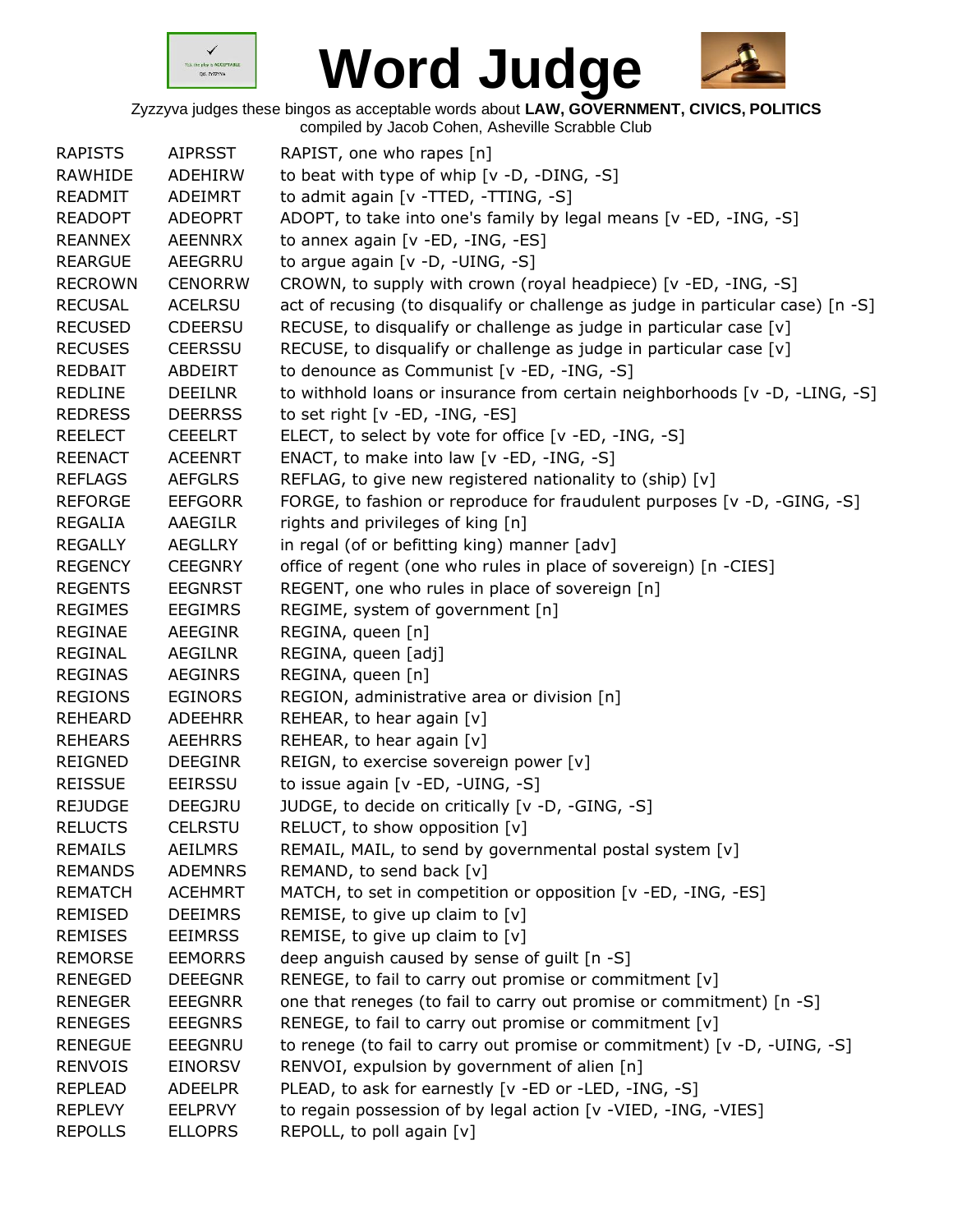



| <b>REPRESS</b> | <b>EEPRRSS</b> | to keep under control [v -ED, -ING, -ES]                                                |
|----------------|----------------|-----------------------------------------------------------------------------------------|
| <b>RESCIND</b> | <b>CDEINRS</b> | to annul (to make or declare void or invalid) [v -ED, -ING, -S]                         |
| <b>RESIGN</b>  | <b>EGINRSS</b> | RESIGN, to give up one's office or position [v]                                         |
| <b>RESOLVE</b> | <b>EELORSV</b> | to make firm decision about [v -D, -VING, -S]                                           |
| <b>RETAXED</b> | <b>ADEERTX</b> | RETAX, TAX, to place tax (charge imposed by authority for public purposes) on [v]       |
| <b>RETAXES</b> | <b>AEERSTX</b> | RETAX, TAX, to place tax (charge imposed by authority for public purposes) on [v]       |
| <b>RETRACT</b> | <b>ACERRTT</b> | to take back $[v - ED, -ING, -S]$                                                       |
| <b>RETRIAL</b> | AEILRRT        | second trial [n -S]                                                                     |
| <b>REVENGE</b> | <b>EEEGNRV</b> | to inflict injury in return for [v -D, -GING, -S]                                       |
| <b>REVENUE</b> | <b>EEENRUV</b> | income of government [n -S]                                                             |
| <b>REVOKED</b> | <b>DEEKORV</b> | REVOKE, to annul by taking back [v]                                                     |
| <b>REVOKER</b> | <b>EEKORRV</b> | one that revokes (to annul by taking back) [n -S]                                       |
| <b>REVOKES</b> | <b>EEKORSV</b> | REVOKE, to annul by taking back [v]                                                     |
| <b>REVOTED</b> | <b>DEEORTV</b> | REVOTE, VOTE, to cast vote (formal expression of will or opinion) [v]                   |
| <b>REVOTES</b> | <b>EEORSTV</b> | REVOTE, VOTE, to cast vote (formal expression of will or opinion) [v]                   |
| <b>REWARDS</b> | <b>ADERRSW</b> | REWARD, to give recompense to for worthy behavior [v]                                   |
| <b>REZONED</b> | <b>DEENORZ</b> | REZONE, to zone again [v]                                                               |
| <b>REZONES</b> | <b>EENORSZ</b> | REZONE, to zone again [v]                                                               |
| <b>RIFFING</b> | <b>FFGIINR</b> | RIF, to dismiss from employment [v]                                                     |
| <b>RIGHTER</b> | <b>EGHIRRT</b> | RIGHT, being in accordance with what is good, proper, or just [adj]                     |
| RIMLAND        | <b>ADILMNR</b> | outlying area [n -S]                                                                    |
| <b>RIOTING</b> | <b>GIINORT</b> | violent public disturbance [n]                                                          |
| <b>RIPOFFS</b> | <b>FFIOPRS</b> | RIPOFF, instance of stealing [n]                                                        |
| RIVIERA        | AEIIRRV        | coastal resort area [n -S]                                                              |
| <b>ROBBERS</b> | <b>BBEORRS</b> | ROBBER, one that robs (to take property from illegally) [n]                             |
| <b>ROBBERY</b> | <b>BBEORRY</b> | act of one who robs (to take property from illegally) [n -RIES]                         |
| <b>ROBBING</b> | <b>BBGINOR</b> | ROB, to take property from illegally [v]                                                |
| <b>ROGUERY</b> | <b>EGORRUY</b> | roguish (dishonest) conduct [n -RIES]                                                   |
| <b>ROGUING</b> | <b>GGINORU</b> | ROGUE, to defraud (to swindle (to take money or property from by fraudulent means)) [v] |
| <b>ROGUISH</b> | <b>GHIORSU</b> | dishonest [adj]                                                                         |
| <b>ROOKING</b> | <b>GIKNOOR</b> | ROOK, to swindle (to take money or property from by fraudulent means) $[v]$             |
| <b>ROOTKIT</b> | <b>IKOORTT</b> | software that enables unauthorized access to computer $[n -S]$                          |
| <b>ROWDIER</b> | <b>DEIORRW</b> | ROWDY, disorderly in behavior [adj]                                                     |
| <b>ROWDIES</b> | <b>DEIORSW</b> | ROWDY, rowdy person [n]                                                                 |
| <b>ROWDILY</b> | <b>DILORWY</b> | ROWDY, disorderly in behavior [adv]                                                     |
| <b>ROYALLY</b> | <b>ALLORYY</b> | in kingly (of or befitting king) manner [adv]                                           |
| <b>ROYALTY</b> | <b>ALORTYY</b> | status or power of monarch [n -TIES]                                                    |
| <b>ROZZERS</b> | <b>EORRSZZ</b> | ROZZER, policeman [n]                                                                   |
| <b>RUFFIAN</b> | AFFINRU        | tough, lawless person [n -S]                                                            |
| <b>RULINGS</b> | <b>GILNRSU</b> | RULING, authoritative decision [n]                                                      |
|                |                | <b>S7s</b>                                                                              |
| <b>SACHEMS</b> | <b>ACEHMSS</b> | SACHEM, Native American chief [n]                                                       |
| <b>SAMBOES</b> | <b>ABEMOSS</b> | SAMBO, Latin American of mixed black and Indian ancestry [n]                            |
| <b>SANJAKS</b> | <b>AAJKNSS</b> | SANJAK, administrative district of Turkey [n]                                           |
| <b>SATRAPS</b> | <b>AAPRSST</b> | SATRAP, governor of province in ancient Persia [n]                                      |
| <b>SATRAPY</b> | <b>AAPRSTY</b> | territory of satrap (governor of province in ancient Persia) [n -PIES]                  |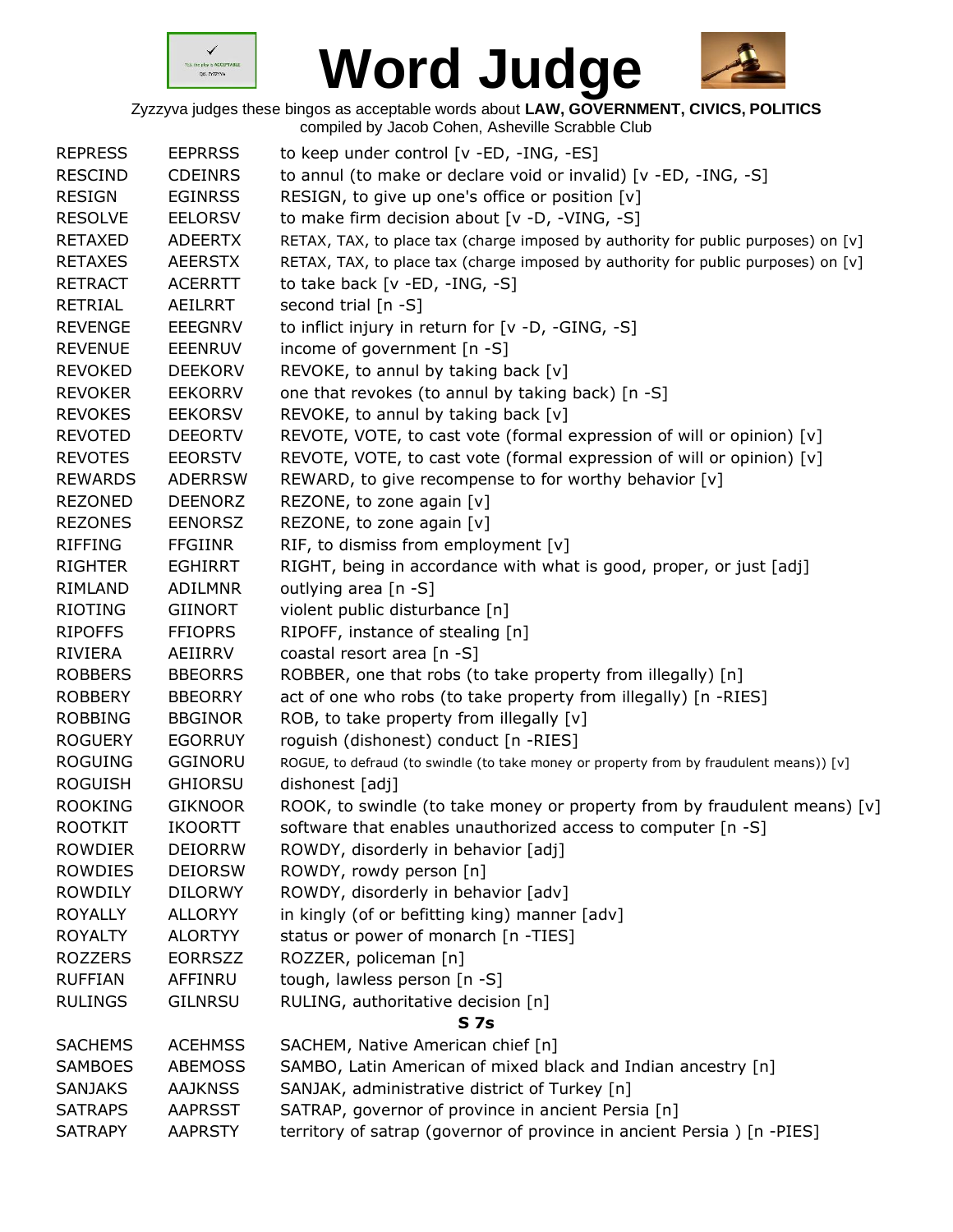



| <b>SCAMMED</b> | <b>ACDEMMS</b> | SCAM, to cheat or swindle [v]                                                            |
|----------------|----------------|------------------------------------------------------------------------------------------|
| <b>SCAMMER</b> | <b>ACEMMRS</b> | one that scams (to cheat or swindle) [n -S]                                              |
| <b>SCEPTER</b> | <b>CEEPRST</b> | to invest with royal authority [v -ED, -ING, -S]                                         |
| <b>SCEPTRE</b> | <b>CEEPRST</b> | to scepter (to invest with royal authority) [v -D, -RING, -S]                            |
| <b>SCHISMS</b> | <b>CHIMSSS</b> | SCHISM, division into opposing parties [n]                                               |
| <b>SCHMEAR</b> | <b>ACEHMRS</b> | to schmeer (to bribe (to practice bribery)) [v -ED, -ING, -S]                            |
| <b>SCHMEER</b> | <b>CEEHMRS</b> | to bribe (to practice bribery) [v -ED, -ING, -S]                                         |
| <b>SCHNOOK</b> | <b>CHKNOOS</b> | easily deceived person [n -S]                                                            |
| <b>SCONCED</b> | <b>CCDENOS</b> | SCONCE, to fine (to subject to fine (monetary penalty)) [v]                              |
| <b>SCONCES</b> | <b>CCENOSS</b> | SCONCE, to fine (to subject to fine (monetary penalty)) [v]                              |
| <b>SCOURGE</b> | <b>CEGORSU</b> | to punish severely [v -D, -GING, -S]                                                     |
| <b>SCRIBAL</b> | <b>ABCILRS</b> | pertaining to public clerk or secretary [adj]                                            |
| <b>SCULKED</b> | <b>CDEKLSU</b> | SCULK, to skulk (to move about stealthily) [v]                                           |
| <b>SCULKER</b> | <b>CEKLRSU</b> | skulker (one that skulks (to move about stealthily)) [n -S]                              |
| <b>SCUTAGE</b> | <b>ACEGSTU</b> | tax exacted by feudal lord in lieu of military service [n -S]                            |
| <b>SECEDED</b> | <b>CDDEEES</b> | SECEDE, to withdraw formally from alliance or association [v]                            |
| <b>SECEDER</b> | <b>CDEEERS</b> | one that secedes (to withdraw formally from alliance or association) [n -S]              |
| <b>SECEDES</b> | <b>CDEEESS</b> | SECEDE, to withdraw formally from alliance or association [v]                            |
| <b>SEISINS</b> | <b>EIINSSS</b> | SEISIN, seizin (legal possession of land) [n]                                            |
| <b>SEISORS</b> | <b>EIORSSS</b> | SEISOR, seizor (one that takes seizin) [n]                                               |
| <b>SEIZINS</b> | EIINSSZ        | SEIZIN, legal possession of land [n]                                                     |
| <b>SEIZORS</b> | <b>EIORSSZ</b> | SEIZOR, one that takes seizin [n]                                                        |
| <b>SENATES</b> | <b>AEENSST</b> | SENATE, assembly having high deliberative and legislative functions [n]                  |
| <b>SEPPUKU</b> | <b>EKPPSUU</b> | Japanese form of suicide [n -S]                                                          |
| <b>SESSION</b> | <b>EINOSSS</b> | meeting of legislative or judicial body for transaction of business [n -S]               |
| <b>SETTLOR</b> | <b>ELORSTT</b> | one that makes legal settlement [n -S]                                                   |
| <b>SEXISMS</b> | <b>EIMSSSX</b> | SEXISM, prejudice or discrimination against women [n]                                    |
| <b>SEXISTS</b> | <b>EISSSTX</b> | SEXIST, one that practices sexism (prejudice or discrimination against women) [n]        |
| SHAHDOM        | ADHHMOS        | territory ruled by shah [n -S]                                                           |
| SHARIAH        | <b>AAHHIRS</b> | sharia (Islamic law based on Koran) [n -S]                                               |
| <b>SHARIAS</b> | <b>AAHIRSS</b> | SHARIA, Islamic law based on Koran [n]                                                   |
| <b>SHARIAT</b> | AAHIRST        | sharia (Islamic law based on Koran) [n -S]                                               |
| <b>SHARIFS</b> | <b>AFHIRSS</b> | SHARIF, sherif (Arab ruler) [n]                                                          |
| <b>SHARKED</b> | <b>ADEHKRS</b> | SHARK, to live by trickery [v]                                                           |
| <b>SHARKER</b> | <b>AEHKRRS</b> | one that sharks (to live by trickery) [n -S]                                             |
| <b>SHARPER</b> | <b>AEHPRRS</b> | swindler (one that swindles (to take money or property from by fraudulent means)) [n -S] |
| <b>SHAVIES</b> | <b>AEHISSV</b> | SHAVIE, trick or prank [n]                                                               |
| <b>SHAYKHS</b> | <b>AHHKSSY</b> | SHAYKH, sheik (Arab chief) [n]                                                           |
| <b>SHEBEAN</b> | <b>ABEEHNS</b> | shebeen (place where liquor is sold illegally) [n -S]                                    |
| <b>SHEBEEN</b> | <b>BEEEHNS</b> | place where liquor is sold illegally [n -S]                                              |
| <b>SHEEPLE</b> | <b>EEEHLPS</b> | people likened to sheep [n -S]                                                           |
| <b>SHEREEF</b> | <b>EEEFHRS</b> | sherif (Arab ruler) [n -S]                                                               |
| <b>SHERIFF</b> | <b>EFFHIRS</b> | law-enforcement officer of county [n -S]                                                 |
| <b>SHILLED</b> | <b>DEHILLS</b> | SHILL, to act as decoy [v]                                                               |
| <b>SHMEARS</b> | <b>AEHMRSS</b> | SHMEAR, to schmeer (to bribe (to practice bribery)) [v]                                  |
| <b>SHMEERS</b> | <b>EEHMRSS</b> | SHMEER, to schmeer (to bribe (to practice bribery)) [v]                                  |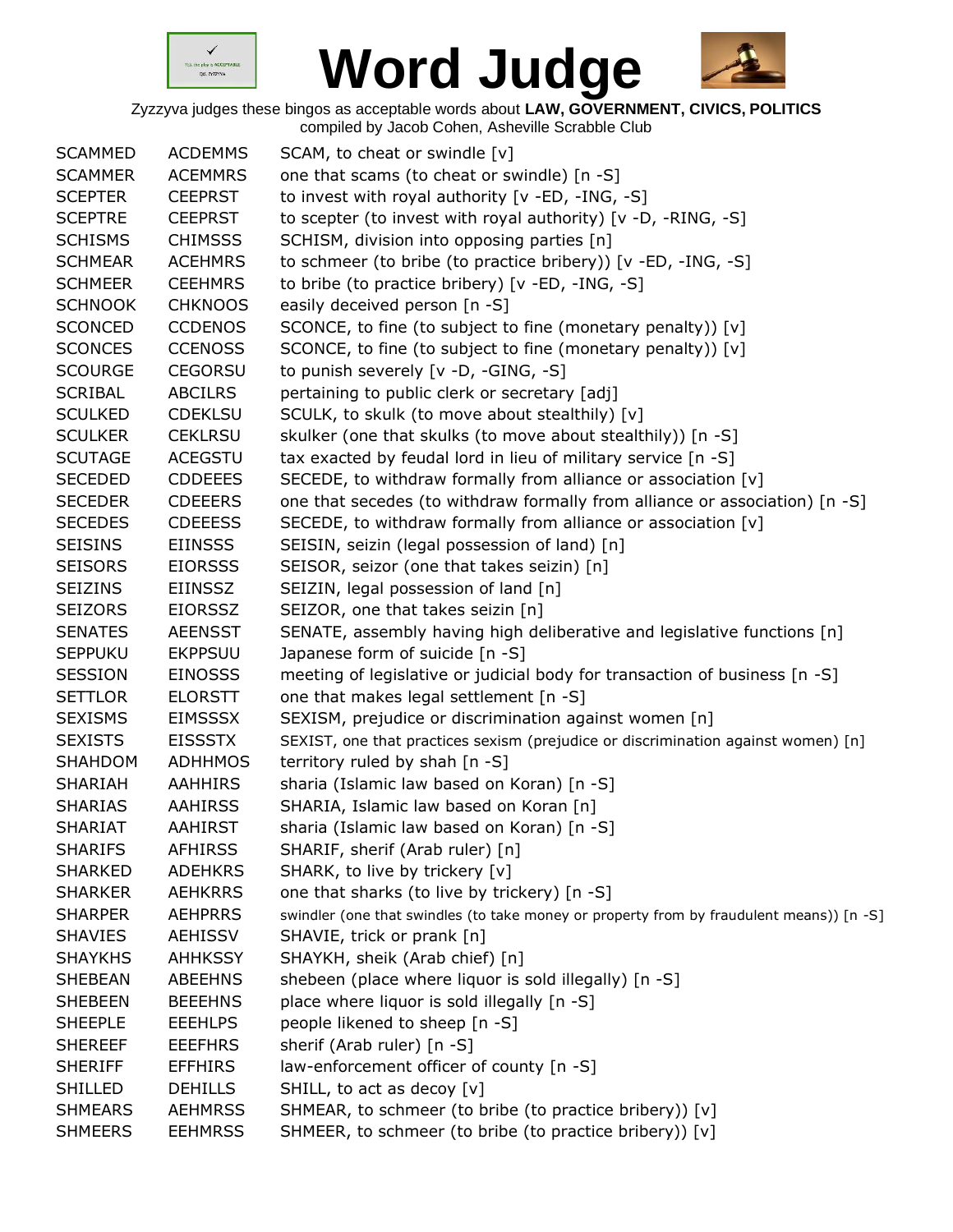



| <b>SHNOOKS</b> | <b>HKNOOSS</b> | SHNOOK, schnook (easily deceived person) [n]                                                    |
|----------------|----------------|-------------------------------------------------------------------------------------------------|
| <b>SHOCHET</b> | <b>CEHHOST</b> | person who slaughters animals and fowl according to Jewish law [n -IM]                          |
| <b>SHOGUNS</b> | <b>GHNOSSU</b> | SHOGUN, former military leader of Japan [n]                                                     |
| <b>SHTETEL</b> | <b>EEHLSTT</b> | Jewish village [n -S or -TLACH]                                                                 |
| <b>SHTETLS</b> | <b>EHLSSTT</b> | SHTETL, shtetel (Jewish village) [n]                                                            |
| <b>SHYSTER</b> | <b>EHRSSTY</b> | unscrupulous lawyer or politician [n -S]                                                        |
| <b>SICKOUT</b> | <b>CIKOSTU</b> | organized absence of workers claiming to be sick [n -S]                                         |
| <b>SIGNEES</b> | <b>EEGINSS</b> | SIGNEE, signer of document [n]                                                                  |
| <b>SIGNING</b> | <b>GGIINNS</b> | act of writing one's signature on document or in book [n -S] / SIGN, to write one's name on [v] |
| <b>SINNERS</b> | <b>EINNRSS</b> | SINNER, one that sins (to commit sin (offense against religious or moral law)) [n]              |
| <b>SINNING</b> | <b>GIINNNS</b> | SIN, to commit sin (offense against religious or moral law) [v]                                 |
| <b>SJAMBOK</b> | <b>ABJKMOS</b> | to strike with whip used in South Africa [v -ED, -ING, -S]                                      |
| <b>SKIPPET</b> | <b>EIKPPST</b> | SKIPPET, small box for protecting official seal [n]                                             |
| <b>SKULKED</b> | <b>DEKKLSU</b> | SKULK, to move about stealthily [v]                                                             |
| <b>SKULKER</b> | <b>EKKLRSU</b> | one that skulks (to move about stealthily) [n -S]                                               |
| <b>SKYJACK</b> | <b>ACJKKSY</b> | to hijack airplane [v -ED, -ING, -S]                                                            |
| <b>SLAMMER</b> | <b>AELMMRS</b> | jail [n -S]                                                                                     |
| <b>SLEUTHS</b> | <b>EHLSSTU</b> | SLEUTH, to act as detective [v]                                                                 |
| <b>SLINKED</b> | <b>DEIKLNS</b> | SLINK, to move stealthily [v]                                                                   |
| <b>SLUMISM</b> | <b>ILMMSSU</b> | prevalence of slums [n -S]                                                                      |
| <b>SLUMMED</b> | <b>DELMMSU</b> | SLUM, to visit slums (squalid urban areas) [v]                                                  |
| <b>SLUMMER</b> | <b>ELMMRSU</b> | one that slums (to visit slums (squalid urban areas)) [n -S]                                    |
| <b>SLURBAN</b> | <b>ABLNRSU</b> | SLURB, poorly planned suburban area [adj]                                                       |
| <b>SMOKEYS</b> | <b>EKMOSSY</b> | SMOKEY, police officer who patrols highways [n]                                                 |
| <b>SMOKIES</b> | <b>EIKMOSS</b> | SMOKEY, police officer who patrols highways [n]                                                 |
| <b>SMOTHER</b> | <b>EHMORST</b> | to prevent from breathing [v -ED, -ING, -S]                                                     |
| <b>SMUGGLE</b> | <b>EGGLMSU</b> | to import or export illicitly [v -D, -LING, -S]                                                 |
| <b>SNAFFLE</b> | <b>AEFFLNS</b> | to obtain by devious means [v -D, -LING, -S]                                                    |
| <b>SNAGGER</b> | <b>AEGGNRS</b> | person who uses illegal fishing methods [n -S]                                                  |
| <b>SNEAKED</b> | <b>ADEEKNS</b> | SNEAK, to move stealthily [v]                                                                   |
| <b>SNEAKER</b> | <b>AEEKNRS</b> | one that sneaks (to move stealthily) [n -S]                                                     |
| <b>SNIPERS</b> | <b>EINPRSS</b> | SNIPER, one that snipes (to shoot at individuals from concealed place) [n]                      |
| <b>SNIPING</b> | <b>GIINNPS</b> | act of one that snipes [n -S] / SNIPE, to shoot at individuals from concealed place [v]         |
| <b>SNOOKER</b> | <b>EKNOORS</b> | to trick (to deceive (to mislead by falsehood)) [v -ED, -ING, -S]                               |
| <b>SOLDANS</b> | <b>ADLNOSS</b> | SOLDAN, Muslim ruler [n]                                                                        |
| <b>SOLICIT</b> | <b>CIILOST</b> | to ask for earnestly [v -D, -TING, -S]                                                          |
| <b>SOONERS</b> | <b>ENOORSS</b> | SOONER, one who settles on government land before it is officially opened for settlement [n]    |
| SOOTHLY        | <b>HLOOSTY</b> | in truth [adv]                                                                                  |
| <b>SOPHIES</b> | <b>EHIOPSS</b> | SOPHY, ruler of Persia [n]                                                                      |
| <b>SOPHISM</b> | <b>HIMOPSS</b> | plausible but fallacious argument [n -S]                                                        |
| <b>SOPHIST</b> | <b>HIOPSST</b> | one that uses sophisms [n -S]                                                                   |
| <b>SOUDANS</b> | ADNOSSU        | SOUDAN, soldan (Muslim ruler) [n]                                                               |
| <b>SOVIETS</b> | <b>EIOSSTV</b> | SOVIET, legislative body in Communist country [n]                                               |
| SOVKHOZ        | <b>HKOOSVZ</b> | state-owned farm in former Soviet Union [n -ES, -Y]                                             |
| <b>SOVRANS</b> | <b>ANORSSV</b> | SOVRAN, monarch (absolute ruler) [n]                                                            |
| SOYUZES        | EOSSUYZ        | SOYUZ, manned spacecraft of former Soviet Union [n]                                             |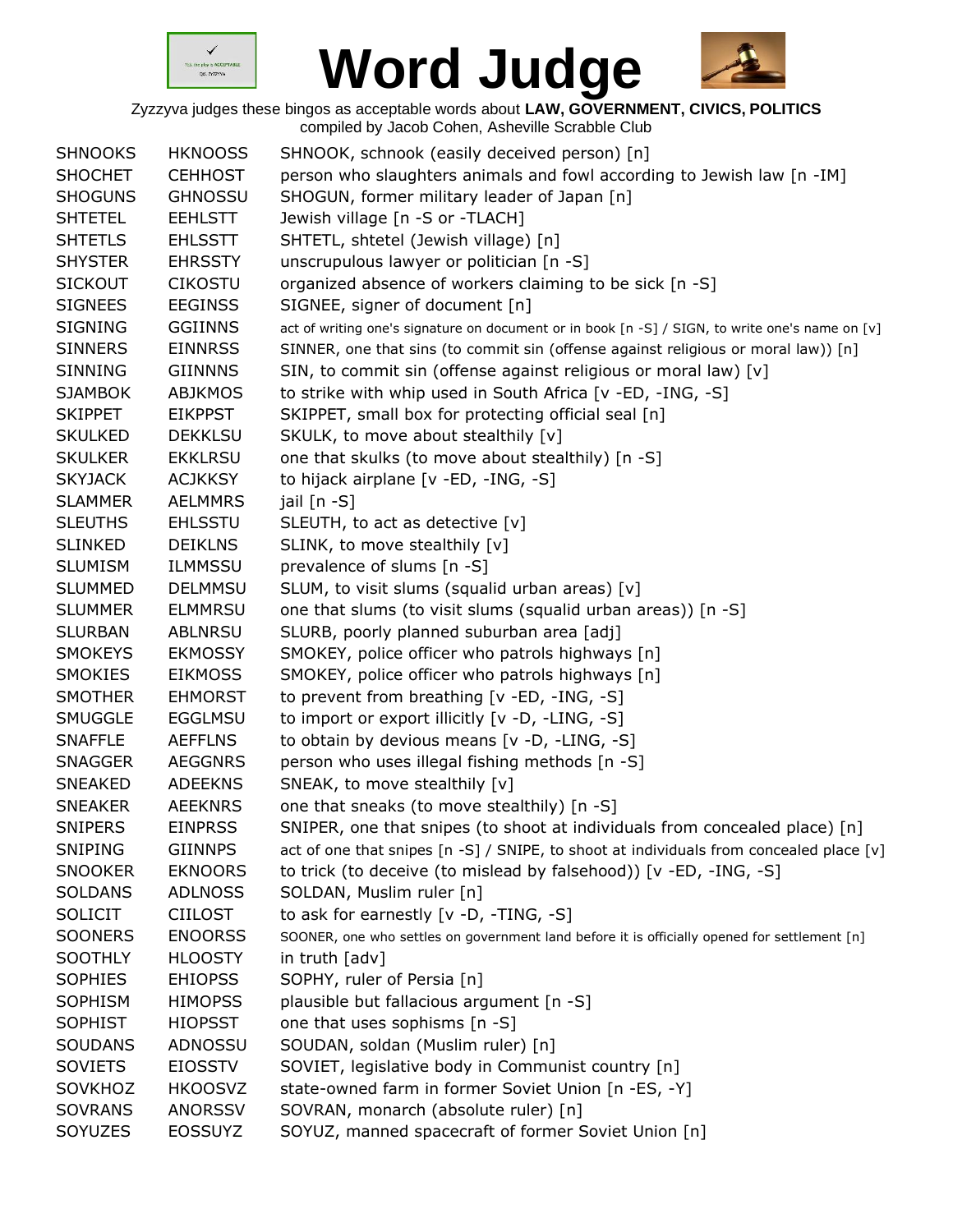



| <b>SPARERS</b> | <b>AEPRRSS</b> | SPARER, one that spares (to refrain from punishing, harming, or destroying) [n]                  |
|----------------|----------------|--------------------------------------------------------------------------------------------------|
| <b>SPARING</b> | <b>AGINPRS</b> | SPARE, to refrain from punishing, harming, or destroying [v]                                     |
| <b>SPONSAL</b> | <b>ALNOPSS</b> | pertaining to marriage (legal union of two persons of opposite or same sex) [adj]                |
| <b>SPOUSAL</b> | <b>ALOPSSU</b> | marriage (legal union of two persons of opposite or same sex) [n -S]                             |
| <b>SPOUSED</b> | <b>DEOPSSU</b> | SPOUSE, to marry (to enter into marriage) [v]                                                    |
| <b>SPOUSES</b> | <b>EOPSSSU</b> | SPOUSE, to marry (to enter into marriage) [v]                                                    |
| <b>STAKERS</b> | <b>AEKRSST</b> | STAKER, one that marks off area with stakes [n]                                                  |
| <b>STALAGS</b> | AAGLSST        | STALAG, German prisoner-of-war camp [n]                                                          |
| <b>STALKED</b> | <b>ADEKLST</b> | STALK, to pursue stealthily [v]                                                                  |
| <b>STALKER</b> | <b>AEKLRST</b> | one that stalks (to pursue stealthily) [n -S]                                                    |
| <b>STANING</b> | <b>AGINNST</b> | STANE, to stone (to pelt with stones (pieces of concreted earthy or mineral matter)) [v]         |
| <b>STATISM</b> | <b>AIMSSTT</b> | theory of government [n -S]                                                                      |
| <b>STATIST</b> | AISSTTT        | adherent of statism [n -S]                                                                       |
| <b>STATUTE</b> | AESTTTU        | law enacted by legislative branch of government [n -S]                                           |
| <b>STEALER</b> | <b>AEELRST</b> | one that steals (to take without right or permission) [n -S]                                     |
| <b>STEALTH</b> | <b>AEHLSTT</b> | stealthy procedure [n -S]                                                                        |
| <b>STEPSON</b> | <b>ENOPSST</b> | son of one's spouse by former marriage [n -S]                                                    |
| <b>STICKUP</b> | <b>CIKPSTU</b> | robbery at gunpoint [n -S]                                                                       |
| <b>STIFFED</b> | <b>DEFFIST</b> | STIFF, to cheat someone by not paying [v]                                                        |
| <b>STIRPES</b> | <b>EIPRSST</b> | STIRPS, STIRP, lineage (direct descent from ancestor) [n]                                        |
| <b>STONERS</b> | <b>ENORSST</b> | STONER, one that stones (to pelt with stones (pieces of concreted earthy or mineral matter)) [n] |
| <b>STONING</b> | <b>GINNOST</b> | STONE, to pelt with stones (pieces of concreted earthy or mineral matter) [v]                    |
| <b>STOOLIE</b> | <b>EILOOST</b> | informer (one that informs (to supply with information)) [n -S]                                  |
| <b>SUBADAR</b> | <b>AABDRSU</b> | subahdar (governor of subah) [n -S]                                                              |
| <b>SUBAREA</b> | AABERSU        | subdivision of area [n -S]                                                                       |
| <b>SUBLATE</b> | <b>ABELSTU</b> | to cancel (to annul (to make or declare void or invalid)) [v -D, -TING, -S]                      |
| <b>SUBLETS</b> | <b>BELSSTU</b> | SUBLET, to rent leased property to another [v]                                                   |
| <b>SUBORNS</b> | <b>BNORSSU</b> | SUBORN, to induce to commit perjury [v]                                                          |
| <b>SUBPENA</b> | ABENPSU        | to subpoena (to summon with type of judicial writ) [v -ED, -ING, -S]                             |
| <b>SUBRENT</b> | <b>BENRSTU</b> | rent from subtenant [n -S]                                                                       |
| <b>SUBRULE</b> | <b>BELRSUU</b> | subordinate rule [n -S]                                                                          |
| <b>SUBURBS</b> | <b>BBRSSUU</b> | SUBURB, residential area adjacent to city [n]                                                    |
| <b>SULTANS</b> | <b>ALNSSTU</b> | SULTAN, ruler of Muslim country [n]                                                              |
| <b>SUMMITS</b> | <b>IMMSSTU</b> | SUMMIT, to participate in highest-level conference [v]                                           |
| <b>SUMMONS</b> | <b>MMNOSSU</b> | SUMMON, to summon with court order [v -ED, -ING, -ES]                                            |
| <b>SUNNAHS</b> | AHNNSSU        | SUNNAH, sunna (body of traditional Muslim law) [n]                                               |
| <b>SUPREME</b> | <b>EEMPRSU</b> | highest in power or authority [adj -R, -ST                                                       |
| <b>SUSPECT</b> | <b>CEPSSTU</b> | to think guilty on slight evidence [v -ED, -ING, -S]                                             |
| <b>SWANNED</b> | <b>ADENNSW</b> | SWAN, to swear (to utter solemn oath) [v]                                                        |
| <b>SWEARER</b> | <b>AEERRSW</b> | one that swears (to utter solemn oath) [n -S]                                                    |
| SWINDLE        | <b>DEILNSW</b> | to take money or property from by fraudulent means [v -D, -LING, -S]                             |
| SWINGED        | <b>DEGINSW</b> | SWINGE, to flog (to beat with whip or rod) [v]                                                   |
| <b>SWINGES</b> | <b>EGINSSW</b> | SWINGE, to flog (to beat with whip or rod) [v]                                                   |
|                |                | <b>T7s</b>                                                                                       |
| <b>TAHSILS</b> | <b>AHILSST</b> | TAHSIL, district in India [n]                                                                    |
| <b>TAILLES</b> | <b>AEILLST</b> | TAILLE, former French tax [n]                                                                    |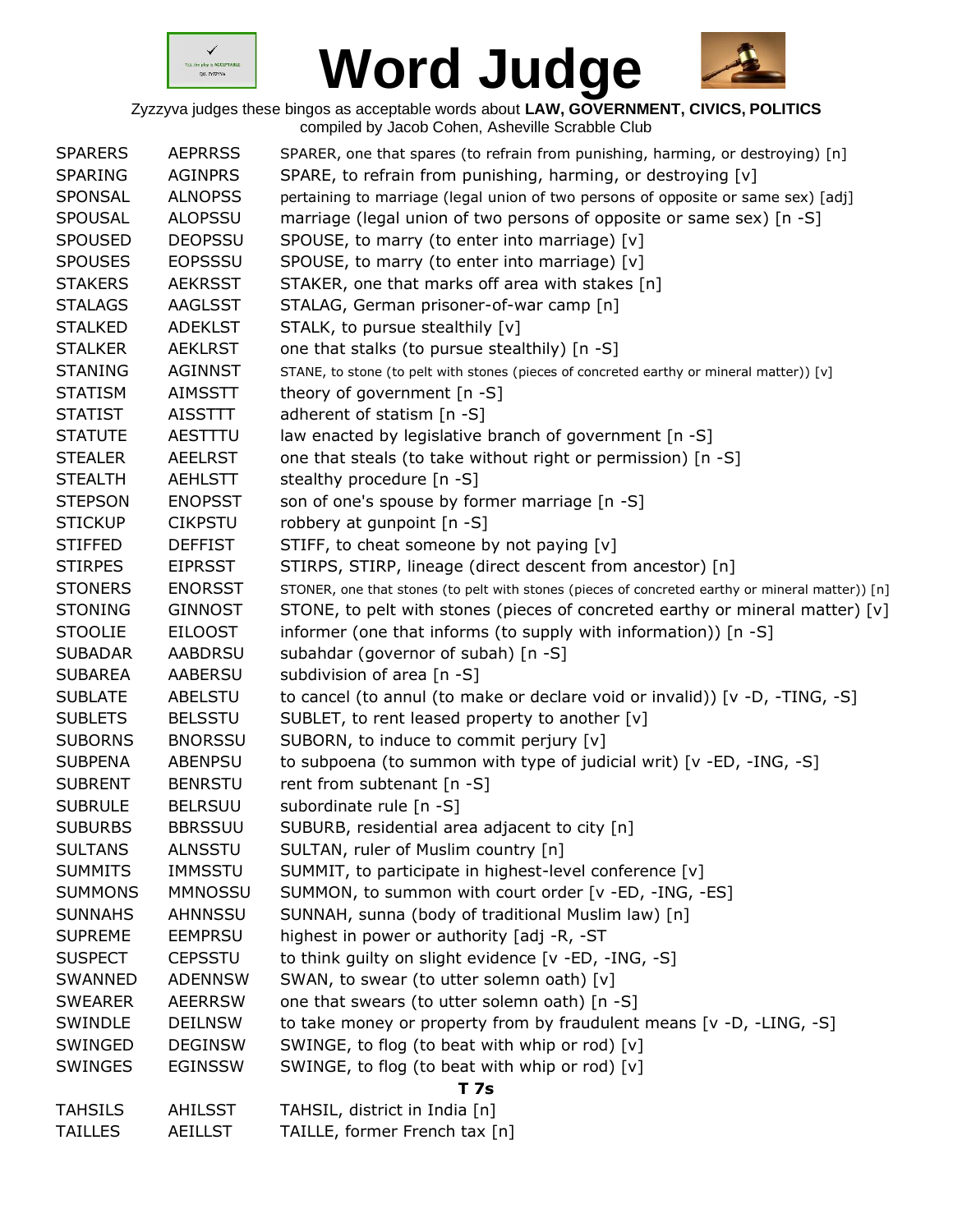



| <b>TALIONS</b><br><b>AILNOST</b><br>TALION, retaliation for crime [n]<br><b>TALLAGE</b><br>AAEGLLT<br>to tax (to place tax (charge imposed by authority for public purposes) on) [v -D, -GING, -S]<br>TARIFF, to tax imported or exported goods [v]<br><b>TARIFFS</b><br>AFFIRST<br>TARTY, suggestive of prostitute [adj]<br><b>TARTIER</b><br>AEIRRTT<br>TARTY, suggestive of prostitute [adv]<br><b>TARTILY</b><br><b>AILRTTY</b><br>subject to tax [adj] / taxable item [n -S]<br><b>TAXABLE</b><br><b>AABELTX</b><br>TAXABLE, subject to tax [adv]<br><b>TAXABLY</b><br>AABLTXY<br>free from taxation [adj]<br><b>TAXLESS</b><br><b>AELSSTX</b><br><b>AADIPTX</b><br>paid for by taxes [adj]<br><b>TAXPAID</b><br>pertaining to taxes [adj]<br><b>TAXWISE</b><br><b>AEISTWX</b><br>lawyer or student of law in London [n -S]<br><b>TEMPLAR</b><br><b>AELMPRT</b><br>temporary occupancy of something that belongs to another [n -CIES]<br><b>TENANCY</b><br><b>ACENNTY</b><br>TENANT, to inhabit (to live in) [v]<br><b>TENANTS</b><br><b>AENNSTT</b><br>tref (unfit for use according to Jewish law) [adj]<br><b>TEREFAH</b><br><b>AEEFHRT</b><br>TERMER, prisoner serving specified sentence [n]<br><b>TERMERS</b><br><b>EEMRRST</b><br>state of having left will at death [n -CIES]<br><b>TESTACY</b><br><b>ACESTTY</b><br>testator (one that makes will) [n -S]<br><b>TESTATE</b><br><b>AEESTTT</b><br>to make declaration of truth under oath [v -FIED, -ING, -FIES]<br><b>TESTIFY</b><br><b>EFISTTY</b><br>land held by thane $[n - S]$<br><b>THANAGE</b><br>AAEGHNT<br>thanage (land held by thane) [n -S]<br><b>THENAGE</b><br><b>AEEGHNT</b><br>rule by god [n -MIES]<br><b>THEONOMY</b><br><b>EHMNOOTY</b><br>THIEVE, to steal (to take without right or permission) [v]<br><b>THIEVED</b><br><b>DEEHITV</b><br>THIEVE, to steal (to take without right or permission) [v]<br><b>THIEVES</b><br><b>EEHISTV</b><br>THORPE, thorp (small village (small community in rural area)) [n]<br><b>THORPES</b><br><b>EHOPRST</b><br>THRALL, to enslave (to make slave of) [v]<br><b>THRALLS</b><br><b>AHLLRST</b><br>THRONE, to place on throne (royal chair) [v]<br>THRONED<br><b>DEHNORT</b><br>THRONE, to place on throne (royal chair) [v]<br><b>THRONES</b><br><b>EHNORST</b><br>thuggery in India [n -S]<br><b>THUGGEE</b><br><b>EEGGHTU</b><br>TITHER, one that tithes (to pay tithe (small tax)) [n]<br><b>TITHERS</b><br><b>EHIRSTT</b><br>act of levying tithes [n -S] / TITHE, to pay tithe (small tax) [v]<br><b>TITHING</b><br><b>GHIINTT</b><br>TOWNEE, townsman (resident of town) [n]<br><b>TOWNEES</b><br><b>EENOSTW</b><br><b>TOWNIES</b><br><b>EINOSTW</b><br>TOWNY, townie (nonstudent who lives in college town) [n] / TOWNIE, [n]<br><b>TOWNISH</b><br><b>HINOSTW</b><br>characteristic of town [adj]<br><b>TOWNLET</b><br><b>ELNOTTW</b><br>small town (center of population smaller than city) [n -S]<br>small model of town [n -S]<br><b>TOYTOWN</b><br><b>NOOTTWY</b><br>violation of allegiance toward one's country [n -S]<br><b>TREASON</b><br><b>AENORST</b><br>subject to judicial examination [adj]<br><b>TRIABLE</b><br>ABEILRT<br>TRIBAL, member of aboriginal people of India [n]<br><b>TRIBALS</b><br><b>ABILRST</b><br>defender of rights of people [n -S]<br><b>TRIBUNE</b><br><b>BEINRTU</b><br>area that comprises three adjoining independent cities [n -TIES]<br><b>TRICITY</b><br><b>CIIRTTY</b><br><b>TRICKED</b><br>TRICK, to deceive (to mislead by falsehood) [v]<br><b>CDEIKRT</b><br><b>TRICKER</b><br>one that tricks (to deceive (to mislead by falsehood)) [n -S]<br><b>CEIKRRT</b><br>tricky (characterized by deception) [adj -R, -ST]<br><b>TRICKIE</b><br><b>CEIIKRT</b><br>mischievous [adj -SIER, -SIEST]<br><b>TRICKSY</b><br><b>CIKRSTY</b><br>crime of being married to three people at once [n -MIES]<br>TRIGAMY<br><b>AGIMRTY</b><br><b>TROLLOP</b><br><b>LLOOPRT</b><br>prostitute [n -S] |  |  |
|----------------------------------------------------------------------------------------------------------------------------------------------------------------------------------------------------------------------------------------------------------------------------------------------------------------------------------------------------------------------------------------------------------------------------------------------------------------------------------------------------------------------------------------------------------------------------------------------------------------------------------------------------------------------------------------------------------------------------------------------------------------------------------------------------------------------------------------------------------------------------------------------------------------------------------------------------------------------------------------------------------------------------------------------------------------------------------------------------------------------------------------------------------------------------------------------------------------------------------------------------------------------------------------------------------------------------------------------------------------------------------------------------------------------------------------------------------------------------------------------------------------------------------------------------------------------------------------------------------------------------------------------------------------------------------------------------------------------------------------------------------------------------------------------------------------------------------------------------------------------------------------------------------------------------------------------------------------------------------------------------------------------------------------------------------------------------------------------------------------------------------------------------------------------------------------------------------------------------------------------------------------------------------------------------------------------------------------------------------------------------------------------------------------------------------------------------------------------------------------------------------------------------------------------------------------------------------------------------------------------------------------------------------------------------------------------------------------------------------------------------------------------------------------------------------------------------------------------------------------------------------------------------------------------------------------------------------------------------------------------------------------------------------------------------------------------------------------------------------------------------------------------------------------------------------------------------------------------------------------------------------------------------------------------------------------------------------------------------------------------------------------------------------------------------------------------------------------------------------------------------------------------------------------------------------------------------------------------------------------------------------------------------------------------------------------------------------------------------------------------------------------------------------------------------------------------------------------------------------------------------------------------------------------------------------------------------------------|--|--|
|                                                                                                                                                                                                                                                                                                                                                                                                                                                                                                                                                                                                                                                                                                                                                                                                                                                                                                                                                                                                                                                                                                                                                                                                                                                                                                                                                                                                                                                                                                                                                                                                                                                                                                                                                                                                                                                                                                                                                                                                                                                                                                                                                                                                                                                                                                                                                                                                                                                                                                                                                                                                                                                                                                                                                                                                                                                                                                                                                                                                                                                                                                                                                                                                                                                                                                                                                                                                                                                                                                                                                                                                                                                                                                                                                                                                                                                                                                                                                                |  |  |
|                                                                                                                                                                                                                                                                                                                                                                                                                                                                                                                                                                                                                                                                                                                                                                                                                                                                                                                                                                                                                                                                                                                                                                                                                                                                                                                                                                                                                                                                                                                                                                                                                                                                                                                                                                                                                                                                                                                                                                                                                                                                                                                                                                                                                                                                                                                                                                                                                                                                                                                                                                                                                                                                                                                                                                                                                                                                                                                                                                                                                                                                                                                                                                                                                                                                                                                                                                                                                                                                                                                                                                                                                                                                                                                                                                                                                                                                                                                                                                |  |  |
|                                                                                                                                                                                                                                                                                                                                                                                                                                                                                                                                                                                                                                                                                                                                                                                                                                                                                                                                                                                                                                                                                                                                                                                                                                                                                                                                                                                                                                                                                                                                                                                                                                                                                                                                                                                                                                                                                                                                                                                                                                                                                                                                                                                                                                                                                                                                                                                                                                                                                                                                                                                                                                                                                                                                                                                                                                                                                                                                                                                                                                                                                                                                                                                                                                                                                                                                                                                                                                                                                                                                                                                                                                                                                                                                                                                                                                                                                                                                                                |  |  |
|                                                                                                                                                                                                                                                                                                                                                                                                                                                                                                                                                                                                                                                                                                                                                                                                                                                                                                                                                                                                                                                                                                                                                                                                                                                                                                                                                                                                                                                                                                                                                                                                                                                                                                                                                                                                                                                                                                                                                                                                                                                                                                                                                                                                                                                                                                                                                                                                                                                                                                                                                                                                                                                                                                                                                                                                                                                                                                                                                                                                                                                                                                                                                                                                                                                                                                                                                                                                                                                                                                                                                                                                                                                                                                                                                                                                                                                                                                                                                                |  |  |
|                                                                                                                                                                                                                                                                                                                                                                                                                                                                                                                                                                                                                                                                                                                                                                                                                                                                                                                                                                                                                                                                                                                                                                                                                                                                                                                                                                                                                                                                                                                                                                                                                                                                                                                                                                                                                                                                                                                                                                                                                                                                                                                                                                                                                                                                                                                                                                                                                                                                                                                                                                                                                                                                                                                                                                                                                                                                                                                                                                                                                                                                                                                                                                                                                                                                                                                                                                                                                                                                                                                                                                                                                                                                                                                                                                                                                                                                                                                                                                |  |  |
|                                                                                                                                                                                                                                                                                                                                                                                                                                                                                                                                                                                                                                                                                                                                                                                                                                                                                                                                                                                                                                                                                                                                                                                                                                                                                                                                                                                                                                                                                                                                                                                                                                                                                                                                                                                                                                                                                                                                                                                                                                                                                                                                                                                                                                                                                                                                                                                                                                                                                                                                                                                                                                                                                                                                                                                                                                                                                                                                                                                                                                                                                                                                                                                                                                                                                                                                                                                                                                                                                                                                                                                                                                                                                                                                                                                                                                                                                                                                                                |  |  |
|                                                                                                                                                                                                                                                                                                                                                                                                                                                                                                                                                                                                                                                                                                                                                                                                                                                                                                                                                                                                                                                                                                                                                                                                                                                                                                                                                                                                                                                                                                                                                                                                                                                                                                                                                                                                                                                                                                                                                                                                                                                                                                                                                                                                                                                                                                                                                                                                                                                                                                                                                                                                                                                                                                                                                                                                                                                                                                                                                                                                                                                                                                                                                                                                                                                                                                                                                                                                                                                                                                                                                                                                                                                                                                                                                                                                                                                                                                                                                                |  |  |
|                                                                                                                                                                                                                                                                                                                                                                                                                                                                                                                                                                                                                                                                                                                                                                                                                                                                                                                                                                                                                                                                                                                                                                                                                                                                                                                                                                                                                                                                                                                                                                                                                                                                                                                                                                                                                                                                                                                                                                                                                                                                                                                                                                                                                                                                                                                                                                                                                                                                                                                                                                                                                                                                                                                                                                                                                                                                                                                                                                                                                                                                                                                                                                                                                                                                                                                                                                                                                                                                                                                                                                                                                                                                                                                                                                                                                                                                                                                                                                |  |  |
|                                                                                                                                                                                                                                                                                                                                                                                                                                                                                                                                                                                                                                                                                                                                                                                                                                                                                                                                                                                                                                                                                                                                                                                                                                                                                                                                                                                                                                                                                                                                                                                                                                                                                                                                                                                                                                                                                                                                                                                                                                                                                                                                                                                                                                                                                                                                                                                                                                                                                                                                                                                                                                                                                                                                                                                                                                                                                                                                                                                                                                                                                                                                                                                                                                                                                                                                                                                                                                                                                                                                                                                                                                                                                                                                                                                                                                                                                                                                                                |  |  |
|                                                                                                                                                                                                                                                                                                                                                                                                                                                                                                                                                                                                                                                                                                                                                                                                                                                                                                                                                                                                                                                                                                                                                                                                                                                                                                                                                                                                                                                                                                                                                                                                                                                                                                                                                                                                                                                                                                                                                                                                                                                                                                                                                                                                                                                                                                                                                                                                                                                                                                                                                                                                                                                                                                                                                                                                                                                                                                                                                                                                                                                                                                                                                                                                                                                                                                                                                                                                                                                                                                                                                                                                                                                                                                                                                                                                                                                                                                                                                                |  |  |
|                                                                                                                                                                                                                                                                                                                                                                                                                                                                                                                                                                                                                                                                                                                                                                                                                                                                                                                                                                                                                                                                                                                                                                                                                                                                                                                                                                                                                                                                                                                                                                                                                                                                                                                                                                                                                                                                                                                                                                                                                                                                                                                                                                                                                                                                                                                                                                                                                                                                                                                                                                                                                                                                                                                                                                                                                                                                                                                                                                                                                                                                                                                                                                                                                                                                                                                                                                                                                                                                                                                                                                                                                                                                                                                                                                                                                                                                                                                                                                |  |  |
|                                                                                                                                                                                                                                                                                                                                                                                                                                                                                                                                                                                                                                                                                                                                                                                                                                                                                                                                                                                                                                                                                                                                                                                                                                                                                                                                                                                                                                                                                                                                                                                                                                                                                                                                                                                                                                                                                                                                                                                                                                                                                                                                                                                                                                                                                                                                                                                                                                                                                                                                                                                                                                                                                                                                                                                                                                                                                                                                                                                                                                                                                                                                                                                                                                                                                                                                                                                                                                                                                                                                                                                                                                                                                                                                                                                                                                                                                                                                                                |  |  |
|                                                                                                                                                                                                                                                                                                                                                                                                                                                                                                                                                                                                                                                                                                                                                                                                                                                                                                                                                                                                                                                                                                                                                                                                                                                                                                                                                                                                                                                                                                                                                                                                                                                                                                                                                                                                                                                                                                                                                                                                                                                                                                                                                                                                                                                                                                                                                                                                                                                                                                                                                                                                                                                                                                                                                                                                                                                                                                                                                                                                                                                                                                                                                                                                                                                                                                                                                                                                                                                                                                                                                                                                                                                                                                                                                                                                                                                                                                                                                                |  |  |
|                                                                                                                                                                                                                                                                                                                                                                                                                                                                                                                                                                                                                                                                                                                                                                                                                                                                                                                                                                                                                                                                                                                                                                                                                                                                                                                                                                                                                                                                                                                                                                                                                                                                                                                                                                                                                                                                                                                                                                                                                                                                                                                                                                                                                                                                                                                                                                                                                                                                                                                                                                                                                                                                                                                                                                                                                                                                                                                                                                                                                                                                                                                                                                                                                                                                                                                                                                                                                                                                                                                                                                                                                                                                                                                                                                                                                                                                                                                                                                |  |  |
|                                                                                                                                                                                                                                                                                                                                                                                                                                                                                                                                                                                                                                                                                                                                                                                                                                                                                                                                                                                                                                                                                                                                                                                                                                                                                                                                                                                                                                                                                                                                                                                                                                                                                                                                                                                                                                                                                                                                                                                                                                                                                                                                                                                                                                                                                                                                                                                                                                                                                                                                                                                                                                                                                                                                                                                                                                                                                                                                                                                                                                                                                                                                                                                                                                                                                                                                                                                                                                                                                                                                                                                                                                                                                                                                                                                                                                                                                                                                                                |  |  |
|                                                                                                                                                                                                                                                                                                                                                                                                                                                                                                                                                                                                                                                                                                                                                                                                                                                                                                                                                                                                                                                                                                                                                                                                                                                                                                                                                                                                                                                                                                                                                                                                                                                                                                                                                                                                                                                                                                                                                                                                                                                                                                                                                                                                                                                                                                                                                                                                                                                                                                                                                                                                                                                                                                                                                                                                                                                                                                                                                                                                                                                                                                                                                                                                                                                                                                                                                                                                                                                                                                                                                                                                                                                                                                                                                                                                                                                                                                                                                                |  |  |
|                                                                                                                                                                                                                                                                                                                                                                                                                                                                                                                                                                                                                                                                                                                                                                                                                                                                                                                                                                                                                                                                                                                                                                                                                                                                                                                                                                                                                                                                                                                                                                                                                                                                                                                                                                                                                                                                                                                                                                                                                                                                                                                                                                                                                                                                                                                                                                                                                                                                                                                                                                                                                                                                                                                                                                                                                                                                                                                                                                                                                                                                                                                                                                                                                                                                                                                                                                                                                                                                                                                                                                                                                                                                                                                                                                                                                                                                                                                                                                |  |  |
|                                                                                                                                                                                                                                                                                                                                                                                                                                                                                                                                                                                                                                                                                                                                                                                                                                                                                                                                                                                                                                                                                                                                                                                                                                                                                                                                                                                                                                                                                                                                                                                                                                                                                                                                                                                                                                                                                                                                                                                                                                                                                                                                                                                                                                                                                                                                                                                                                                                                                                                                                                                                                                                                                                                                                                                                                                                                                                                                                                                                                                                                                                                                                                                                                                                                                                                                                                                                                                                                                                                                                                                                                                                                                                                                                                                                                                                                                                                                                                |  |  |
|                                                                                                                                                                                                                                                                                                                                                                                                                                                                                                                                                                                                                                                                                                                                                                                                                                                                                                                                                                                                                                                                                                                                                                                                                                                                                                                                                                                                                                                                                                                                                                                                                                                                                                                                                                                                                                                                                                                                                                                                                                                                                                                                                                                                                                                                                                                                                                                                                                                                                                                                                                                                                                                                                                                                                                                                                                                                                                                                                                                                                                                                                                                                                                                                                                                                                                                                                                                                                                                                                                                                                                                                                                                                                                                                                                                                                                                                                                                                                                |  |  |
|                                                                                                                                                                                                                                                                                                                                                                                                                                                                                                                                                                                                                                                                                                                                                                                                                                                                                                                                                                                                                                                                                                                                                                                                                                                                                                                                                                                                                                                                                                                                                                                                                                                                                                                                                                                                                                                                                                                                                                                                                                                                                                                                                                                                                                                                                                                                                                                                                                                                                                                                                                                                                                                                                                                                                                                                                                                                                                                                                                                                                                                                                                                                                                                                                                                                                                                                                                                                                                                                                                                                                                                                                                                                                                                                                                                                                                                                                                                                                                |  |  |
|                                                                                                                                                                                                                                                                                                                                                                                                                                                                                                                                                                                                                                                                                                                                                                                                                                                                                                                                                                                                                                                                                                                                                                                                                                                                                                                                                                                                                                                                                                                                                                                                                                                                                                                                                                                                                                                                                                                                                                                                                                                                                                                                                                                                                                                                                                                                                                                                                                                                                                                                                                                                                                                                                                                                                                                                                                                                                                                                                                                                                                                                                                                                                                                                                                                                                                                                                                                                                                                                                                                                                                                                                                                                                                                                                                                                                                                                                                                                                                |  |  |
|                                                                                                                                                                                                                                                                                                                                                                                                                                                                                                                                                                                                                                                                                                                                                                                                                                                                                                                                                                                                                                                                                                                                                                                                                                                                                                                                                                                                                                                                                                                                                                                                                                                                                                                                                                                                                                                                                                                                                                                                                                                                                                                                                                                                                                                                                                                                                                                                                                                                                                                                                                                                                                                                                                                                                                                                                                                                                                                                                                                                                                                                                                                                                                                                                                                                                                                                                                                                                                                                                                                                                                                                                                                                                                                                                                                                                                                                                                                                                                |  |  |
|                                                                                                                                                                                                                                                                                                                                                                                                                                                                                                                                                                                                                                                                                                                                                                                                                                                                                                                                                                                                                                                                                                                                                                                                                                                                                                                                                                                                                                                                                                                                                                                                                                                                                                                                                                                                                                                                                                                                                                                                                                                                                                                                                                                                                                                                                                                                                                                                                                                                                                                                                                                                                                                                                                                                                                                                                                                                                                                                                                                                                                                                                                                                                                                                                                                                                                                                                                                                                                                                                                                                                                                                                                                                                                                                                                                                                                                                                                                                                                |  |  |
|                                                                                                                                                                                                                                                                                                                                                                                                                                                                                                                                                                                                                                                                                                                                                                                                                                                                                                                                                                                                                                                                                                                                                                                                                                                                                                                                                                                                                                                                                                                                                                                                                                                                                                                                                                                                                                                                                                                                                                                                                                                                                                                                                                                                                                                                                                                                                                                                                                                                                                                                                                                                                                                                                                                                                                                                                                                                                                                                                                                                                                                                                                                                                                                                                                                                                                                                                                                                                                                                                                                                                                                                                                                                                                                                                                                                                                                                                                                                                                |  |  |
|                                                                                                                                                                                                                                                                                                                                                                                                                                                                                                                                                                                                                                                                                                                                                                                                                                                                                                                                                                                                                                                                                                                                                                                                                                                                                                                                                                                                                                                                                                                                                                                                                                                                                                                                                                                                                                                                                                                                                                                                                                                                                                                                                                                                                                                                                                                                                                                                                                                                                                                                                                                                                                                                                                                                                                                                                                                                                                                                                                                                                                                                                                                                                                                                                                                                                                                                                                                                                                                                                                                                                                                                                                                                                                                                                                                                                                                                                                                                                                |  |  |
|                                                                                                                                                                                                                                                                                                                                                                                                                                                                                                                                                                                                                                                                                                                                                                                                                                                                                                                                                                                                                                                                                                                                                                                                                                                                                                                                                                                                                                                                                                                                                                                                                                                                                                                                                                                                                                                                                                                                                                                                                                                                                                                                                                                                                                                                                                                                                                                                                                                                                                                                                                                                                                                                                                                                                                                                                                                                                                                                                                                                                                                                                                                                                                                                                                                                                                                                                                                                                                                                                                                                                                                                                                                                                                                                                                                                                                                                                                                                                                |  |  |
|                                                                                                                                                                                                                                                                                                                                                                                                                                                                                                                                                                                                                                                                                                                                                                                                                                                                                                                                                                                                                                                                                                                                                                                                                                                                                                                                                                                                                                                                                                                                                                                                                                                                                                                                                                                                                                                                                                                                                                                                                                                                                                                                                                                                                                                                                                                                                                                                                                                                                                                                                                                                                                                                                                                                                                                                                                                                                                                                                                                                                                                                                                                                                                                                                                                                                                                                                                                                                                                                                                                                                                                                                                                                                                                                                                                                                                                                                                                                                                |  |  |
|                                                                                                                                                                                                                                                                                                                                                                                                                                                                                                                                                                                                                                                                                                                                                                                                                                                                                                                                                                                                                                                                                                                                                                                                                                                                                                                                                                                                                                                                                                                                                                                                                                                                                                                                                                                                                                                                                                                                                                                                                                                                                                                                                                                                                                                                                                                                                                                                                                                                                                                                                                                                                                                                                                                                                                                                                                                                                                                                                                                                                                                                                                                                                                                                                                                                                                                                                                                                                                                                                                                                                                                                                                                                                                                                                                                                                                                                                                                                                                |  |  |
|                                                                                                                                                                                                                                                                                                                                                                                                                                                                                                                                                                                                                                                                                                                                                                                                                                                                                                                                                                                                                                                                                                                                                                                                                                                                                                                                                                                                                                                                                                                                                                                                                                                                                                                                                                                                                                                                                                                                                                                                                                                                                                                                                                                                                                                                                                                                                                                                                                                                                                                                                                                                                                                                                                                                                                                                                                                                                                                                                                                                                                                                                                                                                                                                                                                                                                                                                                                                                                                                                                                                                                                                                                                                                                                                                                                                                                                                                                                                                                |  |  |
|                                                                                                                                                                                                                                                                                                                                                                                                                                                                                                                                                                                                                                                                                                                                                                                                                                                                                                                                                                                                                                                                                                                                                                                                                                                                                                                                                                                                                                                                                                                                                                                                                                                                                                                                                                                                                                                                                                                                                                                                                                                                                                                                                                                                                                                                                                                                                                                                                                                                                                                                                                                                                                                                                                                                                                                                                                                                                                                                                                                                                                                                                                                                                                                                                                                                                                                                                                                                                                                                                                                                                                                                                                                                                                                                                                                                                                                                                                                                                                |  |  |
|                                                                                                                                                                                                                                                                                                                                                                                                                                                                                                                                                                                                                                                                                                                                                                                                                                                                                                                                                                                                                                                                                                                                                                                                                                                                                                                                                                                                                                                                                                                                                                                                                                                                                                                                                                                                                                                                                                                                                                                                                                                                                                                                                                                                                                                                                                                                                                                                                                                                                                                                                                                                                                                                                                                                                                                                                                                                                                                                                                                                                                                                                                                                                                                                                                                                                                                                                                                                                                                                                                                                                                                                                                                                                                                                                                                                                                                                                                                                                                |  |  |
|                                                                                                                                                                                                                                                                                                                                                                                                                                                                                                                                                                                                                                                                                                                                                                                                                                                                                                                                                                                                                                                                                                                                                                                                                                                                                                                                                                                                                                                                                                                                                                                                                                                                                                                                                                                                                                                                                                                                                                                                                                                                                                                                                                                                                                                                                                                                                                                                                                                                                                                                                                                                                                                                                                                                                                                                                                                                                                                                                                                                                                                                                                                                                                                                                                                                                                                                                                                                                                                                                                                                                                                                                                                                                                                                                                                                                                                                                                                                                                |  |  |
|                                                                                                                                                                                                                                                                                                                                                                                                                                                                                                                                                                                                                                                                                                                                                                                                                                                                                                                                                                                                                                                                                                                                                                                                                                                                                                                                                                                                                                                                                                                                                                                                                                                                                                                                                                                                                                                                                                                                                                                                                                                                                                                                                                                                                                                                                                                                                                                                                                                                                                                                                                                                                                                                                                                                                                                                                                                                                                                                                                                                                                                                                                                                                                                                                                                                                                                                                                                                                                                                                                                                                                                                                                                                                                                                                                                                                                                                                                                                                                |  |  |
|                                                                                                                                                                                                                                                                                                                                                                                                                                                                                                                                                                                                                                                                                                                                                                                                                                                                                                                                                                                                                                                                                                                                                                                                                                                                                                                                                                                                                                                                                                                                                                                                                                                                                                                                                                                                                                                                                                                                                                                                                                                                                                                                                                                                                                                                                                                                                                                                                                                                                                                                                                                                                                                                                                                                                                                                                                                                                                                                                                                                                                                                                                                                                                                                                                                                                                                                                                                                                                                                                                                                                                                                                                                                                                                                                                                                                                                                                                                                                                |  |  |
|                                                                                                                                                                                                                                                                                                                                                                                                                                                                                                                                                                                                                                                                                                                                                                                                                                                                                                                                                                                                                                                                                                                                                                                                                                                                                                                                                                                                                                                                                                                                                                                                                                                                                                                                                                                                                                                                                                                                                                                                                                                                                                                                                                                                                                                                                                                                                                                                                                                                                                                                                                                                                                                                                                                                                                                                                                                                                                                                                                                                                                                                                                                                                                                                                                                                                                                                                                                                                                                                                                                                                                                                                                                                                                                                                                                                                                                                                                                                                                |  |  |
|                                                                                                                                                                                                                                                                                                                                                                                                                                                                                                                                                                                                                                                                                                                                                                                                                                                                                                                                                                                                                                                                                                                                                                                                                                                                                                                                                                                                                                                                                                                                                                                                                                                                                                                                                                                                                                                                                                                                                                                                                                                                                                                                                                                                                                                                                                                                                                                                                                                                                                                                                                                                                                                                                                                                                                                                                                                                                                                                                                                                                                                                                                                                                                                                                                                                                                                                                                                                                                                                                                                                                                                                                                                                                                                                                                                                                                                                                                                                                                |  |  |
|                                                                                                                                                                                                                                                                                                                                                                                                                                                                                                                                                                                                                                                                                                                                                                                                                                                                                                                                                                                                                                                                                                                                                                                                                                                                                                                                                                                                                                                                                                                                                                                                                                                                                                                                                                                                                                                                                                                                                                                                                                                                                                                                                                                                                                                                                                                                                                                                                                                                                                                                                                                                                                                                                                                                                                                                                                                                                                                                                                                                                                                                                                                                                                                                                                                                                                                                                                                                                                                                                                                                                                                                                                                                                                                                                                                                                                                                                                                                                                |  |  |
|                                                                                                                                                                                                                                                                                                                                                                                                                                                                                                                                                                                                                                                                                                                                                                                                                                                                                                                                                                                                                                                                                                                                                                                                                                                                                                                                                                                                                                                                                                                                                                                                                                                                                                                                                                                                                                                                                                                                                                                                                                                                                                                                                                                                                                                                                                                                                                                                                                                                                                                                                                                                                                                                                                                                                                                                                                                                                                                                                                                                                                                                                                                                                                                                                                                                                                                                                                                                                                                                                                                                                                                                                                                                                                                                                                                                                                                                                                                                                                |  |  |
|                                                                                                                                                                                                                                                                                                                                                                                                                                                                                                                                                                                                                                                                                                                                                                                                                                                                                                                                                                                                                                                                                                                                                                                                                                                                                                                                                                                                                                                                                                                                                                                                                                                                                                                                                                                                                                                                                                                                                                                                                                                                                                                                                                                                                                                                                                                                                                                                                                                                                                                                                                                                                                                                                                                                                                                                                                                                                                                                                                                                                                                                                                                                                                                                                                                                                                                                                                                                                                                                                                                                                                                                                                                                                                                                                                                                                                                                                                                                                                |  |  |
|                                                                                                                                                                                                                                                                                                                                                                                                                                                                                                                                                                                                                                                                                                                                                                                                                                                                                                                                                                                                                                                                                                                                                                                                                                                                                                                                                                                                                                                                                                                                                                                                                                                                                                                                                                                                                                                                                                                                                                                                                                                                                                                                                                                                                                                                                                                                                                                                                                                                                                                                                                                                                                                                                                                                                                                                                                                                                                                                                                                                                                                                                                                                                                                                                                                                                                                                                                                                                                                                                                                                                                                                                                                                                                                                                                                                                                                                                                                                                                |  |  |
|                                                                                                                                                                                                                                                                                                                                                                                                                                                                                                                                                                                                                                                                                                                                                                                                                                                                                                                                                                                                                                                                                                                                                                                                                                                                                                                                                                                                                                                                                                                                                                                                                                                                                                                                                                                                                                                                                                                                                                                                                                                                                                                                                                                                                                                                                                                                                                                                                                                                                                                                                                                                                                                                                                                                                                                                                                                                                                                                                                                                                                                                                                                                                                                                                                                                                                                                                                                                                                                                                                                                                                                                                                                                                                                                                                                                                                                                                                                                                                |  |  |
|                                                                                                                                                                                                                                                                                                                                                                                                                                                                                                                                                                                                                                                                                                                                                                                                                                                                                                                                                                                                                                                                                                                                                                                                                                                                                                                                                                                                                                                                                                                                                                                                                                                                                                                                                                                                                                                                                                                                                                                                                                                                                                                                                                                                                                                                                                                                                                                                                                                                                                                                                                                                                                                                                                                                                                                                                                                                                                                                                                                                                                                                                                                                                                                                                                                                                                                                                                                                                                                                                                                                                                                                                                                                                                                                                                                                                                                                                                                                                                |  |  |
|                                                                                                                                                                                                                                                                                                                                                                                                                                                                                                                                                                                                                                                                                                                                                                                                                                                                                                                                                                                                                                                                                                                                                                                                                                                                                                                                                                                                                                                                                                                                                                                                                                                                                                                                                                                                                                                                                                                                                                                                                                                                                                                                                                                                                                                                                                                                                                                                                                                                                                                                                                                                                                                                                                                                                                                                                                                                                                                                                                                                                                                                                                                                                                                                                                                                                                                                                                                                                                                                                                                                                                                                                                                                                                                                                                                                                                                                                                                                                                |  |  |
|                                                                                                                                                                                                                                                                                                                                                                                                                                                                                                                                                                                                                                                                                                                                                                                                                                                                                                                                                                                                                                                                                                                                                                                                                                                                                                                                                                                                                                                                                                                                                                                                                                                                                                                                                                                                                                                                                                                                                                                                                                                                                                                                                                                                                                                                                                                                                                                                                                                                                                                                                                                                                                                                                                                                                                                                                                                                                                                                                                                                                                                                                                                                                                                                                                                                                                                                                                                                                                                                                                                                                                                                                                                                                                                                                                                                                                                                                                                                                                |  |  |
|                                                                                                                                                                                                                                                                                                                                                                                                                                                                                                                                                                                                                                                                                                                                                                                                                                                                                                                                                                                                                                                                                                                                                                                                                                                                                                                                                                                                                                                                                                                                                                                                                                                                                                                                                                                                                                                                                                                                                                                                                                                                                                                                                                                                                                                                                                                                                                                                                                                                                                                                                                                                                                                                                                                                                                                                                                                                                                                                                                                                                                                                                                                                                                                                                                                                                                                                                                                                                                                                                                                                                                                                                                                                                                                                                                                                                                                                                                                                                                |  |  |
|                                                                                                                                                                                                                                                                                                                                                                                                                                                                                                                                                                                                                                                                                                                                                                                                                                                                                                                                                                                                                                                                                                                                                                                                                                                                                                                                                                                                                                                                                                                                                                                                                                                                                                                                                                                                                                                                                                                                                                                                                                                                                                                                                                                                                                                                                                                                                                                                                                                                                                                                                                                                                                                                                                                                                                                                                                                                                                                                                                                                                                                                                                                                                                                                                                                                                                                                                                                                                                                                                                                                                                                                                                                                                                                                                                                                                                                                                                                                                                |  |  |
|                                                                                                                                                                                                                                                                                                                                                                                                                                                                                                                                                                                                                                                                                                                                                                                                                                                                                                                                                                                                                                                                                                                                                                                                                                                                                                                                                                                                                                                                                                                                                                                                                                                                                                                                                                                                                                                                                                                                                                                                                                                                                                                                                                                                                                                                                                                                                                                                                                                                                                                                                                                                                                                                                                                                                                                                                                                                                                                                                                                                                                                                                                                                                                                                                                                                                                                                                                                                                                                                                                                                                                                                                                                                                                                                                                                                                                                                                                                                                                |  |  |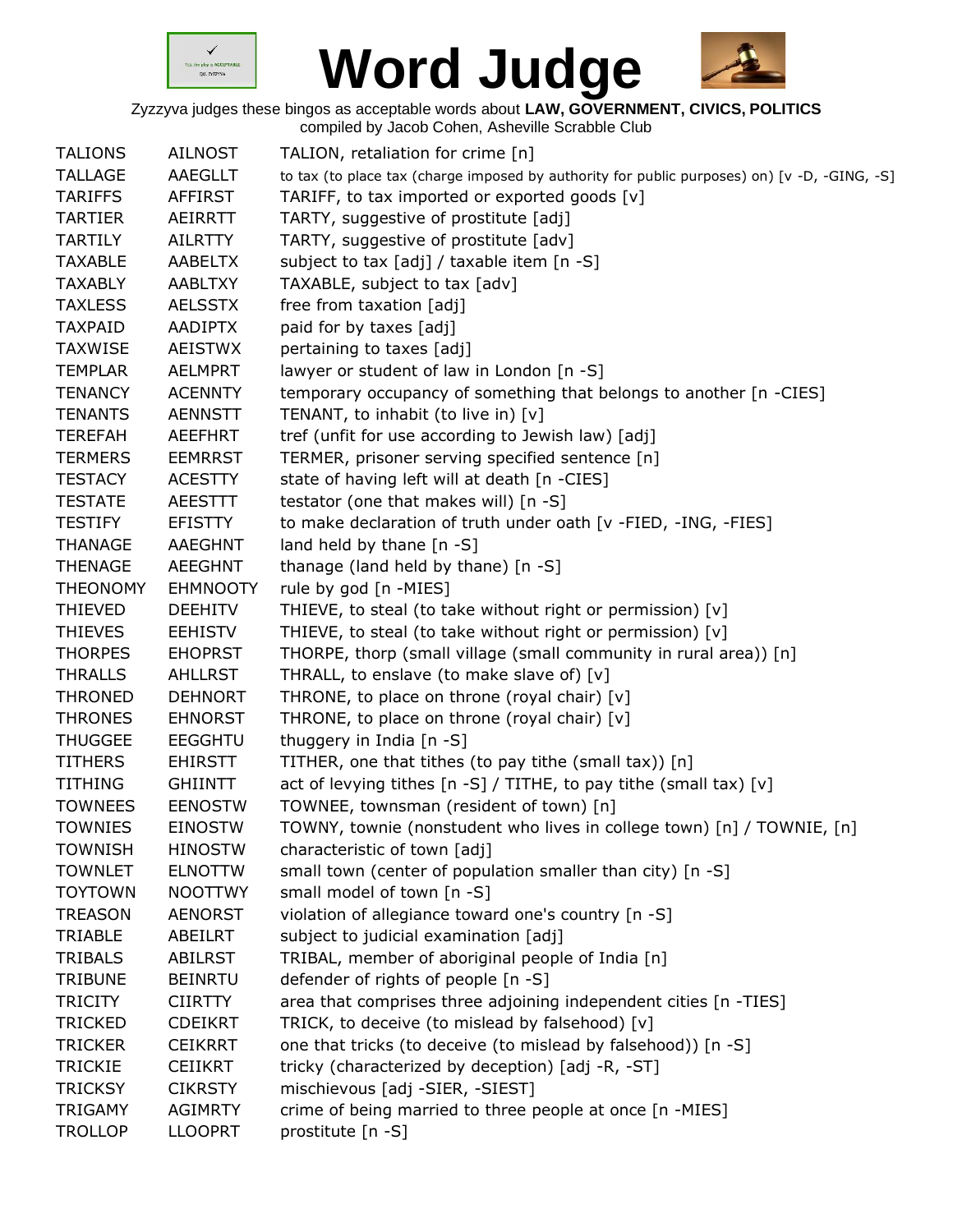



| <b>TROVERS</b>                   | <b>EORRSTV</b> | TROVER, type of legal action [n]                                                          |
|----------------------------------|----------------|-------------------------------------------------------------------------------------------|
| <b>TROWTHS</b>                   | <b>HORSTTW</b> | TROWTH, truth (conformity to fact or reality) [n]                                         |
| <b>TRUANCY</b>                   | <b>ACNRTUY</b> | act of truanting [n -CIES]                                                                |
| <b>TRUANTS</b>                   | ANRSTTU        | TRUANT, to stay out of school without permission [v]                                      |
| <b>TRUISMS</b>                   | <b>IMRSSTU</b> | TRUISM, obvious truth [n]                                                                 |
| <b>TRUSTEE</b>                   | <b>EERSTTU</b> | to commit to care of administrator [v -D, -ING, -S]                                       |
| <b>TRUSTOR</b>                   | ORRSTTU        | one that trustees his property [n -S]                                                     |
| <b>TRUTHER</b>                   | <b>EHRRTTU</b> | type of conspiracy theorist [n -S]                                                        |
| <b>TSARDOM</b>                   | <b>ADMORST</b> | czardom (domain of czar) [n -S]                                                           |
| <b>TSARINA</b>                   | AAINRST        | czarina (wife of czar) [n -S]                                                             |
| <b>TSARISM</b>                   | <b>AIMRSST</b> | czarism (autocratic government) [n -S]                                                    |
| <b>TSARIST</b>                   | <b>AIRSSTT</b> | czarist (supporter of czarism) [n -S]                                                     |
| <b>TSOTSIS</b>                   | <b>IOSSSTT</b> | TSOTSI, black African urban criminal [n]                                                  |
| <b>TUCHUNS</b>                   | <b>CHNSTUU</b> | TUCHUN, Chinese military governor [n]                                                     |
| <b>TURNKEY</b>                   | <b>EKNRTUY</b> | person who has charge of prison's keys [n -S]                                             |
| <b>TYRANNY</b>                   | <b>ANNRTYY</b> | rule of tyrant [n -NIES]                                                                  |
| <b>TYRANTS</b>                   | <b>ANRSTTY</b> | TYRANT, absolute ruler [n]                                                                |
| <b>TYTHING</b>                   | <b>GHINTTY</b> | TYTHE, to tithe (to pay tithe (small tax)) [v]                                            |
| <b>TZARDOM</b>                   | <b>ADMORTZ</b> | czardom (domain of czar) [n -S]                                                           |
| <b>TZARISM</b>                   | <b>AIMRSTZ</b> | czarism (autocratic government) [n -S]                                                    |
| <b>TZARIST</b>                   | <b>AIRSTTZ</b> | czarist (supporter of czarism) [n -S]                                                     |
|                                  |                | <b>U</b> 7s                                                                               |
| <b>UNCHAIR</b>                   | <b>ACHINRU</b> | to remove from chairmanship [v -ED, -ING, -S]                                             |
| <b>UNCIVIL</b>                   | <b>CIILNUV</b> | CIVIL, pertaining to citizens (resident of city or town) [adj]                            |
| <b>UNCROWN</b>                   | <b>CNNORUW</b> | to deprive of crown [v -ED, -ING, -S]                                                     |
| <b>UNRESTS</b>                   | <b>ENRSSTU</b> | UNREST, disturbed or uneasy state [n]                                                     |
| <b>UNRULED</b>                   | DELNRUU        | not ruled (to exercise control over) [adj]                                                |
| <b>UNSTATE</b>                   | AENSTTU        | to deprive of status $[v -D, -TING, -S]$                                                  |
| <b>UNSWEAR</b>                   | <b>AENRSUW</b> | to retract something sworn [v -WORE, WORN, -ING, -S]                                      |
| <b>UNTAXED</b>                   | <b>ADENTUX</b> | TAX, to place tax (charge imposed by authority for public purposes) on [adj]              |
| <b>UNTRUTH</b>                   | <b>HNRTTUU</b> | something that is untrue [n -S]                                                           |
| <b>UNZONED</b>                   | DENNOUZ        | not zoned (to arrange in zones (areas distinguished from other adjacent areas)) [adj]     |
| <b>UPTOWNS</b>                   | <b>NOPSTUW</b> | UPTOWN, upper part of city [n]                                                            |
| <b>USURPED</b>                   | <b>DEPRSUU</b> | USURP, to seize and hold without legal authority [v]                                      |
| <b>USURPER</b>                   | <b>EPRRSUU</b> | one that usurps (to seize and hold without legal authority) [n -S]                        |
|                                  |                | <b>V</b> 7s                                                                               |
| VAGRANT                          | <b>AAGNRTV</b> | wanderer with no apparent means of support [n -S]                                         |
| <b>VAKEELS</b>                   | <b>AEEKLSV</b> | VAKEEL, native lawyer in India [n]                                                        |
| VALIDLY                          | ADILLVY        | in valid (based on evidence that can be supported) manner [adv]                           |
| <b>VANDALS</b>                   | <b>AADLNSV</b> | VANDAL, one who willfully destroys or defaces property [n]                                |
| <b>VASSALS</b>                   | <b>AALSSSV</b> | VASSAL, person granted use of land by feudal lord in return for homage and allegiance [n] |
|                                  |                |                                                                                           |
| <b>VEEPEES</b><br><b>VENALLY</b> | <b>EEEEPSV</b> | VEEPEE, veep (vice president) [n]                                                         |
|                                  | <b>AELLNVY</b> | VENAL, open to bribery [adv]                                                              |
| <b>VENIRES</b>                   | <b>EEINRSV</b> | VENIRE, type of judicial writ [n]                                                         |
| <b>VERDICT</b>                   | <b>CDEIRTV</b> | decision at end of legal proceeding [n -S]                                                |
| <b>VERIDIC</b>                   | CDEIIRV        | truthful (telling truth) [adj]                                                            |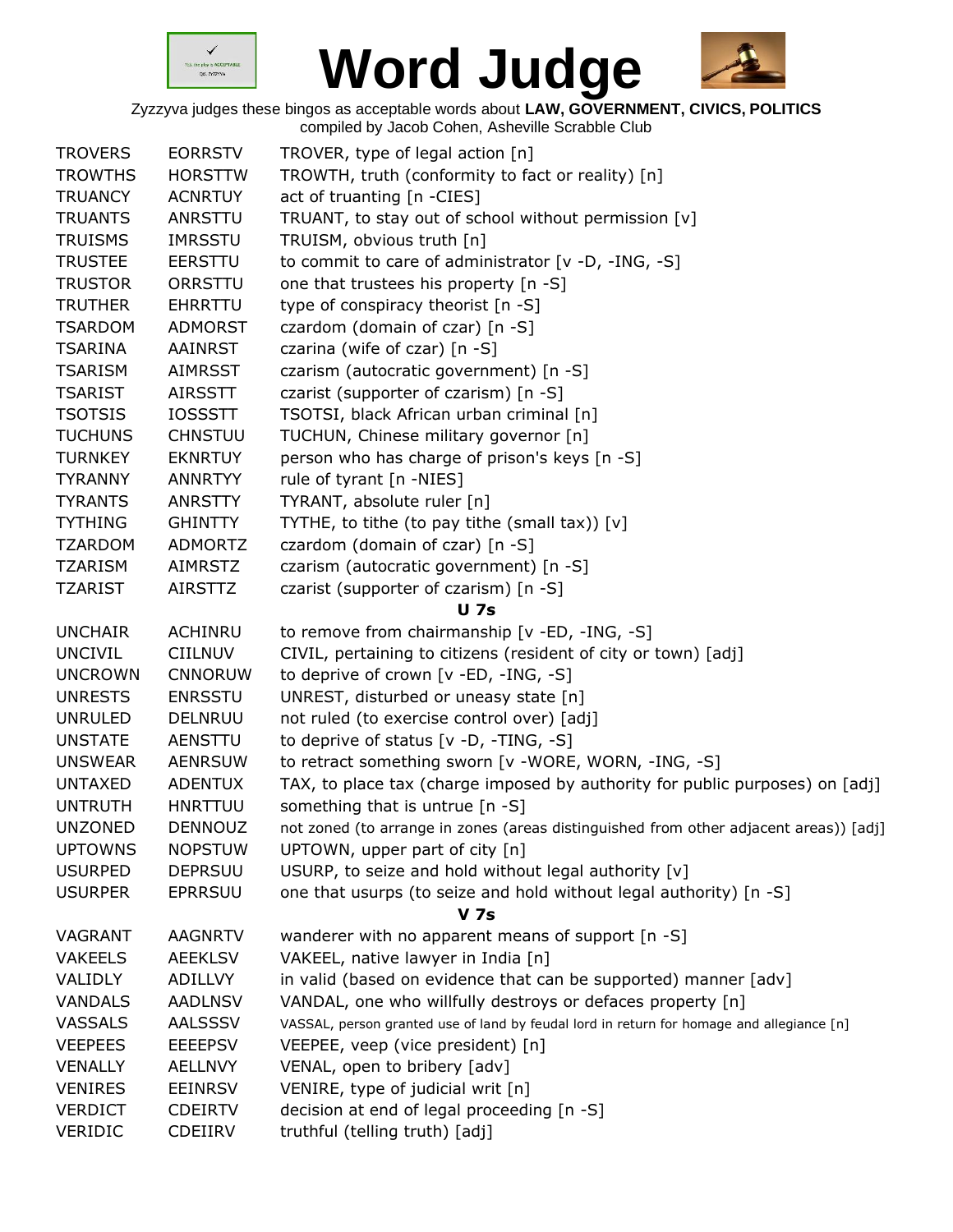



Zyzzyva judges these bingos as acceptable words about **LAW, GOVERNMENT, CIVICS, POLITICS**

|                |                | compiled by Jacob Cohen, Asheville Scrabble Club                                                                       |
|----------------|----------------|------------------------------------------------------------------------------------------------------------------------|
| <b>VERITAS</b> | <b>AEIRSTV</b> | truth (conformity to fact or reality) [n -ATES]                                                                        |
| <b>VESTING</b> | <b>EGINSTV</b> | right of employee to share in and withdraw from pension fund without penalty [n -S] / VEST, to place in control of [v] |
| <b>VETOERS</b> | <b>EEORSTV</b> | VETOER, one that vetoes (to forbid or prevent authoritatively) [n]                                                     |
| <b>VETOING</b> | <b>EGINOTV</b> | VETO, to forbid or prevent authoritatively [v]                                                                         |
| <b>VICTIMS</b> | <b>CIIMSTV</b> | VICTIM, one who suffers from destructive or injurious action [n]                                                       |
| <b>VILLAGE</b> | <b>AEGILLV</b> | small community in rural area [n -S]                                                                                   |
| <b>VILLAIN</b> | AIILLNV        | cruelly malicious person [n -S]                                                                                        |
| <b>VILLEIN</b> | EIILLNV        | type of serf (feudal slave) [n -S]                                                                                     |
| <b>VIOLATE</b> | AEILOTV        | to break or disregard terms or requirements of [v -D, -TING, -S]                                                       |
| <b>VOIDERS</b> | <b>DEIORSV</b> | VOIDER, one that voids (to make void (of no legal force or effect)) [n]                                                |
| VOIDING        | <b>DGIINOV</b> | VOID, to make void (of no legal force or effect) [v]                                                                   |
| <b>VOTABLE</b> | <b>ABELOTV</b> | capable of being voted on [adj]                                                                                        |
| <b>VOUCHER</b> | <b>CEHORUV</b> | to establish authenticity of [v -ED, -ING, -S]                                                                         |
| <b>VOWLESS</b> | <b>ELOSSVW</b> | having made no vow [adj]                                                                                               |
| <b>VOYEURS</b> | <b>EORSUVY</b> | VOYEUR, one who is sexually gratified by looking at sexual objects or acts [n]                                         |
|                |                | <b>W 7s</b>                                                                                                            |
| <b>WADSETS</b> | <b>ADESSTW</b> | WADSET, to mortgage (to pledge to creditor as security) [v]                                                            |
| <b>WAIVERS</b> | <b>AEIRSVW</b> | WAIVER, act of waiving something [n]                                                                                   |
| WAIVING        | AGIINVW        | WAIVE, to give up intentionally [v]                                                                                    |
| <b>WALKOUT</b> | <b>AKLOTUW</b> | strike by workers [n -S]                                                                                               |
| <b>WARDENS</b> | <b>ADENRSW</b> | WARDEN, chief officer of prison [n]                                                                                    |
| <b>WAREZES</b> | <b>AEERSWZ</b> | WAREZ, illegally copied software [n]                                                                                   |
| WARLORD        | <b>ADLORRW</b> | military leader of warlike nation [n -S]                                                                               |
| <b>WARRANT</b> | <b>AANRRTW</b> | to give authority to $[v - ED, -ING, -S]$                                                                              |
| <b>WEDDERS</b> | <b>DDEERSW</b> | WEDDER, one that weds (to marry (to enter into marriage)) [n]                                                          |
| WEDDING        | <b>DDEGINW</b> | marriage ceremony [n -S] / WED, to marry (to enter into marriage) [v]                                                  |
| <b>WENCHED</b> | <b>CDEEHNW</b> | WENCH, to consort with prostitutes [v]                                                                                 |
| <b>WENCHER</b> | <b>CEEHNRW</b> | one that wenches (to consort with prostitutes) [n -S]                                                                  |
| <b>WENCHES</b> | <b>CEEHNSW</b> | WENCH, to consort with prostitutes [v]                                                                                 |
| WERGELD        | <b>DEEGLRW</b> | price paid for taking of man's life in Anglo-Saxon law [n -S]                                                          |
| <b>WERGELT</b> | <b>EEGLRTW</b> | wergeld (price paid for taking of man's life in Anglo-Saxon law) [n -S]                                                |
| WERGILD        | <b>DEGILRW</b> | wergeld (price paid for taking of man's life in Anglo-Saxon law) [n -S]                                                |
| <b>WHEREAS</b> | <b>AEEHRSW</b> | introductory statement of formal document [n -ES]                                                                      |
| WHIPPED        | <b>DEHIPPW</b> | WHIP, to strike with whip (instrument for administering corporal punishment) $[v]$                                     |
| <b>WHIPPER</b> | <b>EHIPPRW</b> | one that whips (to strike with whip (instrument for administering corporal punishment)) [n -S]                         |
| <b>WHORING</b> | <b>GHINORW</b> | use of services of prostitute [n -S] / WHORE, to consort with prostitutes [v]                                          |
| WISEGUY        | <b>EGISUWY</b> | mobster (gangster (member of criminal gang)) [n -S]                                                                    |
| <b>WITNESS</b> | <b>EINSSTW</b> | to see or know by personal experience [v -ED, -ING, -ES]                                                               |
| <b>WORLDER</b> | <b>DELORRW</b> | one who belongs to specified class, time, domain, or sphere of activity [n -S]                                         |
|                |                | X <sub>7s</sub>                                                                                                        |
|                |                | <b>Y 7s</b>                                                                                                            |
| YEGGMAN        | <b>AEGGMNY</b> | yegg (burglar (one who commits burglary)) [n -MEN]                                                                     |
| <b>YESSING</b> | <b>EGINSSY</b> | YES, to give affirmative reply to [v]                                                                                  |
| <b>YIPPIES</b> | <b>EIIPPSY</b> | YIPPIE, politically radical hippie [n]                                                                                 |
|                |                | $Z$ 7s                                                                                                                 |
| ZAPTIAH        | AAHIPTZ        | Turkish policeman [n -S]                                                                                               |